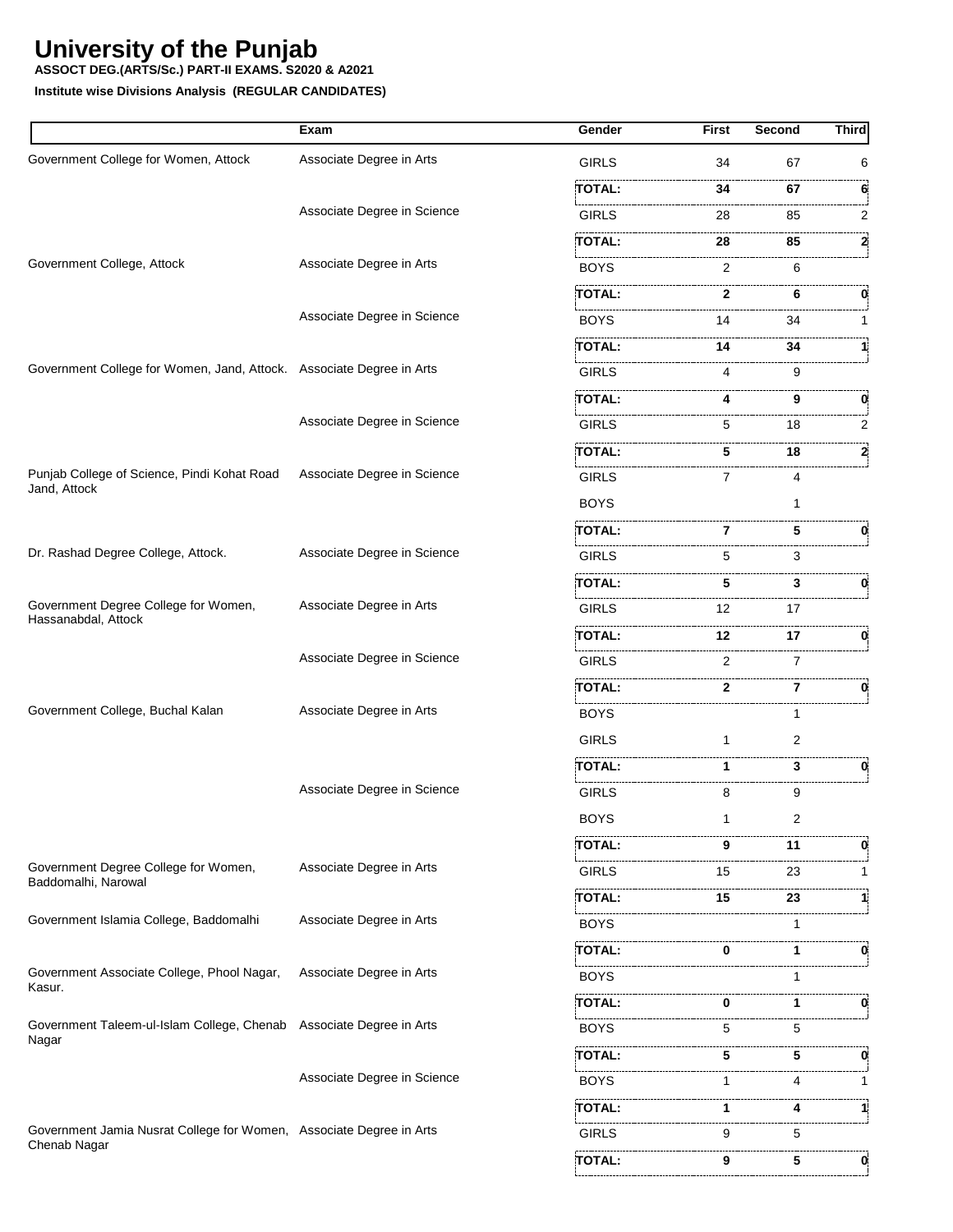**ASSOCT DEG.(ARTS/Sc.) PART-II EXAMS. S2020 & A2021**

|                                                                                        | Exam                        | Gender        | <b>First</b> | Second | <b>Third</b> |
|----------------------------------------------------------------------------------------|-----------------------------|---------------|--------------|--------|--------------|
| Government Jamia Nusrat College for Women, Associate Degree in Science<br>Chenab Nagar |                             | <b>GIRLS</b>  | 8            | 12     |              |
|                                                                                        |                             | TOTAL:        | 8            | 12     | 0            |
| Government College for Boys, Chunian                                                   | Associate Degree in Arts    | <b>BOYS</b>   |              | 1      | 1            |
|                                                                                        |                             | TOTAL:        | 0            | 1      |              |
| Government College for Women, Chunian                                                  | Associate Degree in Arts    | <b>GIRLS</b>  | 13           | 19     | 1            |
|                                                                                        |                             | <b>TOTAL:</b> | 13           | 19     |              |
|                                                                                        | Associate Degree in Science | GIRLS         | 1            | 6      | 1            |
|                                                                                        |                             | <b>TOTAL:</b> | 1            | 6      | 1            |
| Government College fow Women, Ara<br>Basharat, Chakwal                                 | Associate Degree in Arts    | <b>GIRLS</b>  |              | 9      |              |
|                                                                                        |                             | TOTAL:        | 0            | 9      | 0            |
| Government Degree College for Boys, Choa<br>Shaiden Shah, Chakwal                      | Associate Degree in Arts    | <b>BOYS</b>   |              |        |              |
|                                                                                        |                             | TOTAL:        | 0            | 0      |              |
| Government College for Women, Choa Saiden Associate Degree in Arts<br>Shah             |                             | <b>GIRLS</b>  | 15           | 15     | 3            |
|                                                                                        |                             | <b>TOTAL:</b> | 15           | 15     | 3            |
|                                                                                        | Associate Degree in Science | <b>GIRLS</b>  | 1            | 11     |              |
|                                                                                        |                             | TOTAL:        | 1.           | 11     | 0            |
| Government Degree College for Women,<br>Chakwal                                        | Associate Degree in Arts    | <b>GIRLS</b>  | 19           | 23     |              |
|                                                                                        |                             | TOTAL:        | 19           | 23     | 0            |
|                                                                                        | Associate Degree in Science | <b>GIRLS</b>  | 25           | 38     | 1            |
|                                                                                        |                             | <b>TOTAL:</b> | 25           | 38     |              |
| Government Degree College for Women,                                                   | Associate Degree in Arts    | <b>GIRLS</b>  |              | 5      |              |
| Dhurnal, Chakwal                                                                       |                             | TOTAL:        | 0            | 5      | 0            |
|                                                                                        | Associate Degree in Science | <b>GIRLS</b>  |              |        |              |
|                                                                                        |                             | <b>TOTAL:</b> | 0            | 0      | 11           |
| Government College for Women, Mulhal                                                   | Associate Degree in Arts    | <b>GIRLS</b>  | 4            | 2      |              |
| Mughlan, Chakwal.                                                                      |                             | TOTAL:        | 4            | 2      | 0            |
| Government Degree College For Women,                                                   | Associate Degree in Arts    | <b>GIRLS</b>  | 6            | 11     |              |
| Bhoun Chakwal.                                                                         |                             | TOTAL:        | 6            | 11     | 0            |
| Horizon Degree College, Bhoun Road, Chakwal Associate Degree in Arts                   |                             | <b>GIRLS</b>  | 2            | 3      |              |
|                                                                                        |                             | <b>BOYS</b>   |              | 2      |              |
|                                                                                        |                             | <b>TOTAL:</b> | 2            | 5      | 0            |
|                                                                                        | Associate Degree in Science | <b>GIRLS</b>  | 8            | 17     |              |
|                                                                                        |                             | <b>BOYS</b>   |              | 2      |              |
|                                                                                        |                             | TOTAL:        | 8            | 19     | 0            |
| Government Degree College for Women,                                                   | Associate Degree in Arts    | <b>GIRLS</b>  | 3            | 8      |              |
| Multan Khurd, Chakwal                                                                  |                             | TOTAL:        | 3            | 8      | 0            |
| Orient Girls College of Science & Commerce,                                            | Associate Degree in Arts    | <b>GIRLS</b>  |              | 4      |              |
| Talagang Chakwal                                                                       |                             | .<br>TOTAL:   | 0            | 4      | 0            |
|                                                                                        | Associate Degree in Science | <b>GIRLS</b>  | 29           | 47     |              |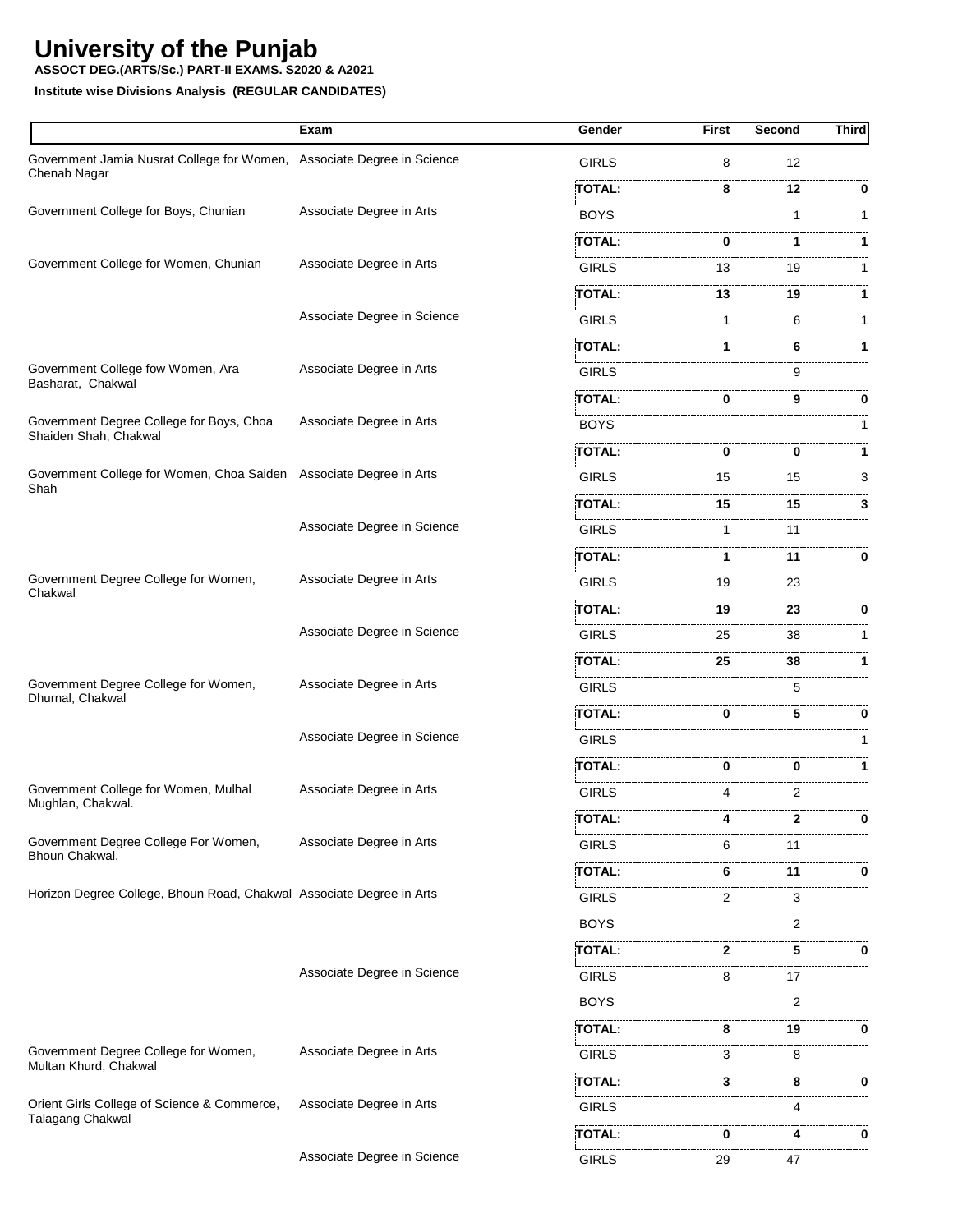**ASSOCT DEG.(ARTS/Sc.) PART-II EXAMS. S2020 & A2021**

|                                                                                    | Exam                        | Gender        | First    | Second | <b>Third</b> |
|------------------------------------------------------------------------------------|-----------------------------|---------------|----------|--------|--------------|
| Orient Girls College of Science & Commerce,                                        | Associate Degree in Science | TOTAL:        | 29       | 47     |              |
| <b>Talagang Chakwal</b><br>Punjab College of Science, Chakwal Road,                | Associate Degree in Arts    | <b>GIRLS</b>  |          | 1      |              |
| Talagang, Chakwal                                                                  |                             | TOTAL:        | 0        | 1      | 0            |
|                                                                                    | Associate Degree in Science | <b>GIRLS</b>  | 13       | 20     |              |
|                                                                                    |                             | <b>TOTAL:</b> | 13       | <br>20 | 0            |
| VIP Girls Degree College, Talagang, Chakwal                                        | Associate Degree in Arts    | <b>GIRLS</b>  | 1        |        |              |
|                                                                                    |                             | TOTAL:        | 1        | 0      | 0            |
|                                                                                    | Associate Degree in Science | <b>GIRLS</b>  | 45       | 14     |              |
|                                                                                    |                             | TOTAL:        | 45       | 14     | 0            |
| Government Degree College for Women,<br>Balkassar, Chakwal                         | Associate Degree in Arts    | <b>GIRLS</b>  | 3        | 3      | 2            |
|                                                                                    |                             | TOTAL:        | 3        | 3      | 2            |
|                                                                                    | Associate Degree in Science | <b>GIRLS</b>  |          | 2      |              |
|                                                                                    |                             | TOTAL:        | 0        | 2      | 0            |
| Government Degree College for Women,<br>Wanhar Buchal Kalan, Chakwal               | Associate Degree in Arts    | <b>GIRLS</b>  | 6        | 12     |              |
|                                                                                    |                             | TOTAL:        | 6        | 12     | 0.           |
|                                                                                    | Associate Degree in Science | <b>GIRLS</b>  |          | 7      |              |
|                                                                                    |                             | TOTAL:        | $\bf{0}$ | 7      |              |
| Government Degree College for Women,<br>Dhudial, Chakwal                           | Associate Degree in Arts    | <b>GIRLS</b>  | 11       | 11     |              |
|                                                                                    |                             | TOTAL:        | 11       | 11     | 0            |
| Government Degree College for Women,<br>Tamman, Chakwal                            | Associate Degree in Arts    | <b>GIRLS</b>  | 4        | 6      |              |
|                                                                                    |                             | TOTAL:        | 4        | 6      | 0            |
| Din College, Chiniot                                                               | Associate Degree in Arts    | <b>GIRLS</b>  | 10       |        |              |
|                                                                                    |                             | TOTAL:        | 10       | 0      | 0            |
|                                                                                    | Associate Degree in Science | <b>GIRLS</b>  | 20       | <br>2  |              |
|                                                                                    |                             | TOTAL:        | 20       | 2      | 0            |
| Punjab College of Science, Faisalabad Bypass, Associate Degree in Arts<br>Chiniot. |                             | <b>BOYS</b>   |          | 1      |              |
|                                                                                    |                             | <b>GIRLS</b>  |          | 3      |              |
|                                                                                    |                             | TOTAL:        | 1        | 4      | 0.           |
|                                                                                    | Associate Degree in Science | <b>GIRLS</b>  | 15       | 26     |              |
|                                                                                    |                             | <b>BOYS</b>   |          | 2      |              |
|                                                                                    |                             | TOTAL:        | 15       | 28     |              |
| Government College, Depalpur                                                       | Associate Degree in Arts    | BOYS          |          | 1      | 1            |
|                                                                                    |                             | TOTAL:        | 0        | 1      | 1            |
|                                                                                    | Associate Degree in Science | <b>BOYS</b>   |          | 7      |              |
|                                                                                    |                             | TOTAL:        | 1        | 7      | 0            |
| Government College for Women, Depalpur                                             | Associate Degree in Arts    | <b>GIRLS</b>  | 15       | <br>9  | 2            |
|                                                                                    |                             | TOTAL:        | 15       | 9      | 2            |
| The Professional College of Commerce,<br>Depalpur, Okara                           | Associate Degree in Arts    | <b>GIRLS</b>  |          | 2      |              |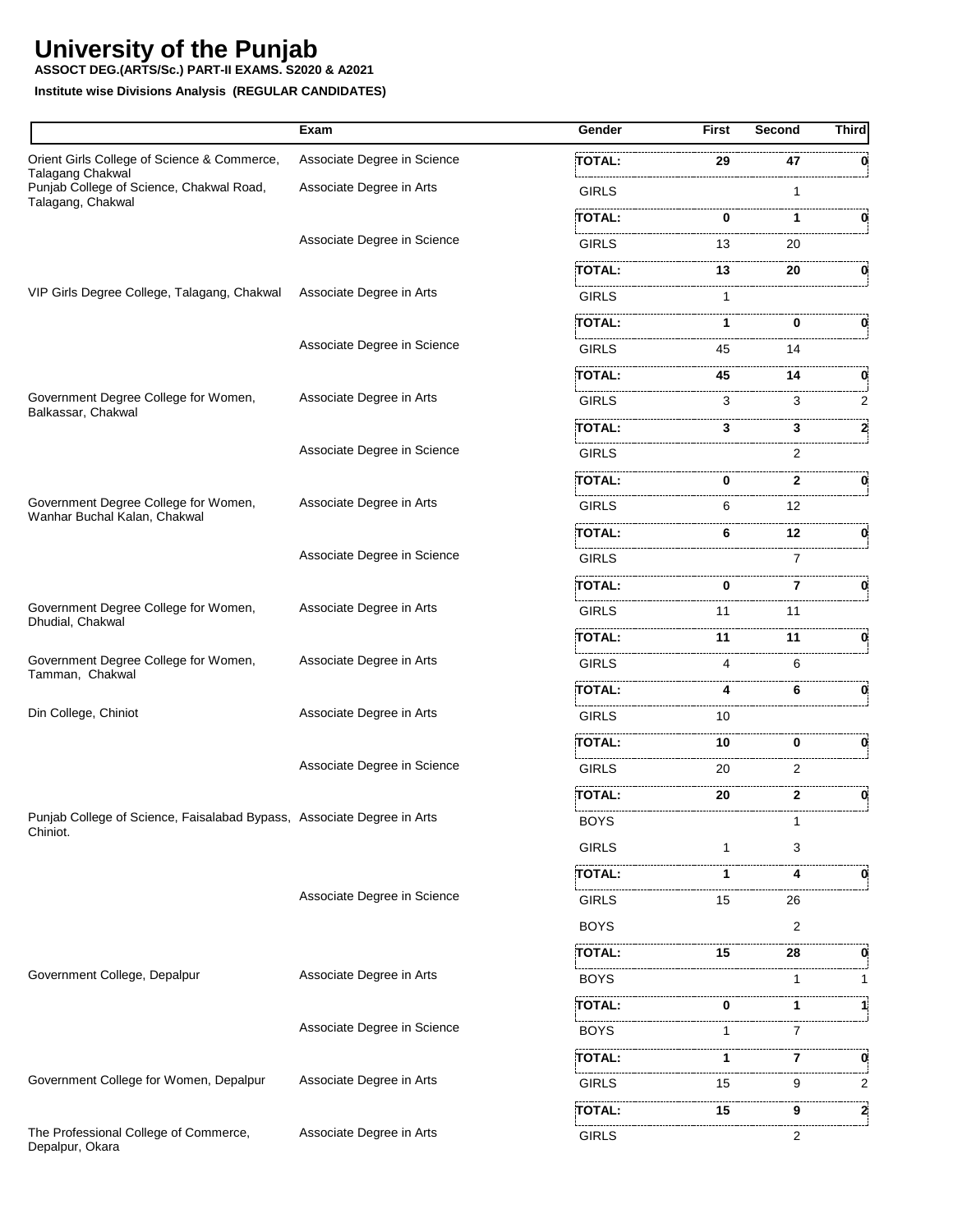#### **ASSOCT DEG.(ARTS/Sc.) PART-II EXAMS. S2020 & A2021**

|                                                                         | Exam                        | Gender        | First        | Second       | <b>Third</b> |
|-------------------------------------------------------------------------|-----------------------------|---------------|--------------|--------------|--------------|
| The Professional College of Commerce,                                   | Associate Degree in Arts    | <b>TOTAL:</b> | 0            | $\mathbf{2}$ | 0            |
| Depalpur, Okara                                                         | Associate Degree in Science | <b>GIRLS</b>  |              |              |              |
|                                                                         |                             | TOTAL:        | 0            | 1.           | 0            |
| Al-Fanan College, Bharokey Road, Daska                                  | Associate Degree in Science | <b>GIRLS</b>  | 2            | 4            |              |
|                                                                         |                             | TOTAL:        | $\mathbf{2}$ | 4            | 0            |
| Government Degree College, Daska                                        | Associate Degree in Arts    | <b>BOYS</b>   | 5            | 8            | 2            |
|                                                                         |                             | TOTAL:        | 5            | 8            |              |
|                                                                         | Associate Degree in Science | <b>BOYS</b>   | 1            |              |              |
|                                                                         |                             | TOTAL:        | 1.           | 0            | 0            |
| Government College for Women, Daska                                     | Associate Degree in Arts    | <b>GIRLS</b>  | 52           | 68           | 3            |
|                                                                         |                             | TOTAL:        | 52.          | 68           | 3.           |
| Fatima Jinnah College for Women, Faisalabad Associate Degree in Science |                             | <b>GIRLS</b>  | $\mathbf 1$  | 4            |              |
|                                                                         |                             | TOTAL:        | 1            | 4            |              |
| Government College for Women, Karkhana<br>Bazar, Faisalabad             | Associate Degree in Arts    | <b>GIRLS</b>  | 9            | 21           |              |
|                                                                         |                             | TOTAL:        | 9            | 21           | 0            |
| Punjab College of Science, Faisalabad                                   | Associate Degree in Science | <b>GIRLS</b>  | 6            | 10           | 1            |
|                                                                         |                             | TOTAL:        | 6            | 10           | 11           |
| Shiblee College for Women, Madina Town,<br>Faisalabad                   | Associate Degree in Arts    | <b>GIRLS</b>  | 11           | 22           |              |
|                                                                         |                             | TOTAL:        | 11           | 22           | 0            |
|                                                                         | Associate Degree in Science | <b>GIRLS</b>  | 5            | 19           |              |
|                                                                         |                             | TOTAL:        | 5.           | 19           | 0.           |
| Government Degree College for Women,<br>Sahianwala, Faisalabad          | Associate Degree in Arts    | <b>GIRLS</b>  | 1            | 4            |              |
|                                                                         |                             | <b>TOTAL:</b> | 1            | 4            | 0.           |
|                                                                         | Associate Degree in Science | <b>GIRLS</b>  | 1            | 11           |              |
|                                                                         |                             | TOTAL:        | 1            | 11           | 0            |
| Government College, Fateh Jang                                          | Associate Degree in Science | <b>BOYS</b>   |              |              |              |
|                                                                         |                             | TOTAL:        | 0            | 2            | 0            |
| Government College for Women, Fateh Jang                                | Associate Degree in Arts    | <b>GIRLS</b>  | 11           | 10           |              |
|                                                                         |                             | <b>TOTAL:</b> | 11           | 10           | 0            |
|                                                                         | Associate Degree in Science | <b>GIRLS</b>  | 10           | 19           | 2            |
|                                                                         |                             | TOTAL:        | 10           | 19           | 2            |
| Government College for Women, Gujar Khan                                | Associate Degree in Arts    | <b>GIRLS</b>  | 34           | 54           | 2            |
|                                                                         |                             | TOTAL:        | 34           | 54           | 2            |
|                                                                         | Associate Degree in Science | <b>GIRLS</b>  | 24           | 14           |              |
|                                                                         |                             | TOTAL:        | 24           | 14           | 0            |
| Nisa Girls College, Guliana road, Gujar Khan                            | Associate Degree in Science | <b>GIRLS</b>  | 1            | 11           |              |
|                                                                         |                             | TOTAL:        | 1            | 11           | 0            |
| Punjab College of Science, G.T. Road, Gujar<br>Khan.                    | Associate Degree in Science | <b>BOYS</b>   |              |              |              |
|                                                                         |                             | <b>GIRLS</b>  | 15           | 9            |              |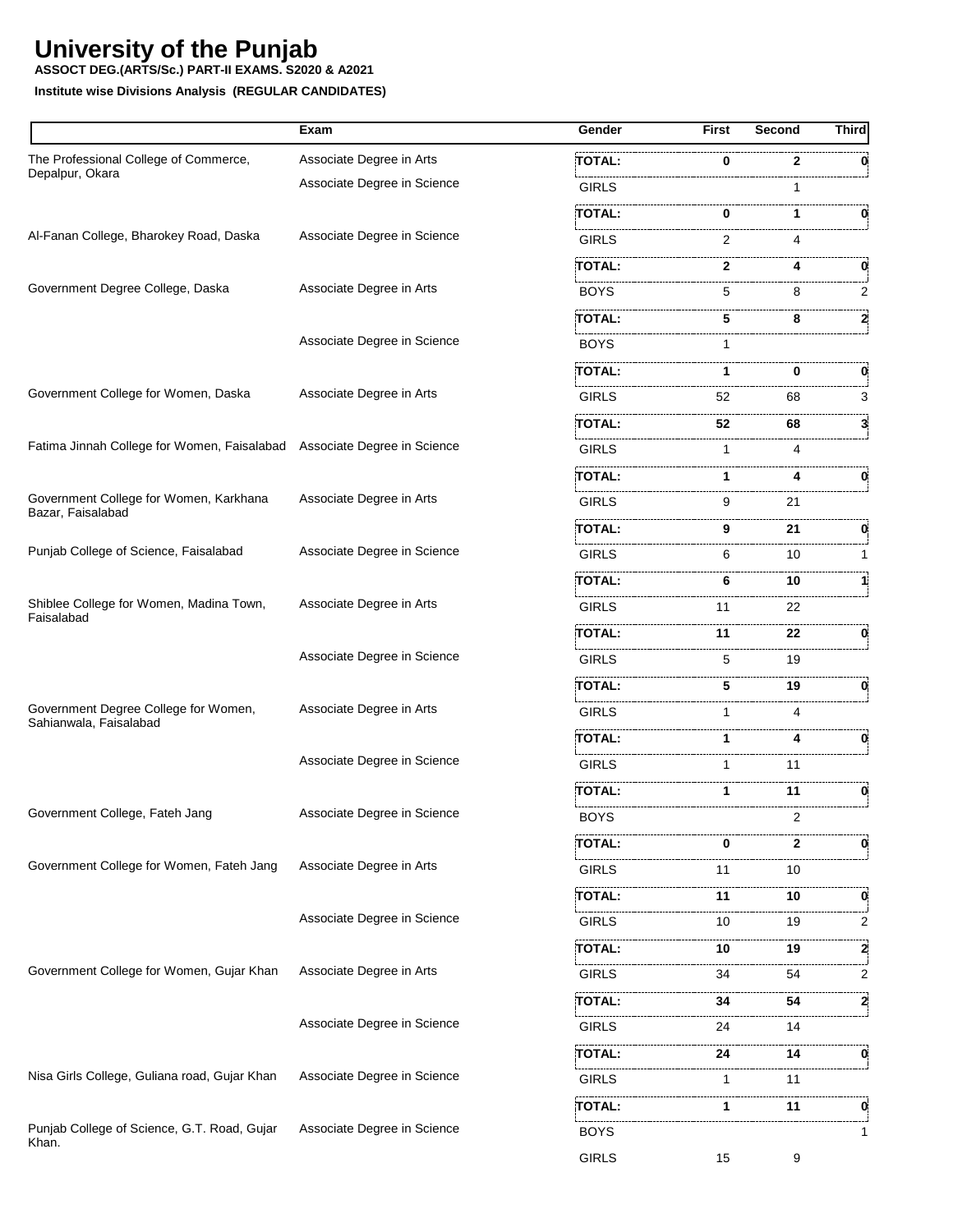**ASSOCT DEG.(ARTS/Sc.) PART-II EXAMS. S2020 & A2021**

|                                                                                        | Exam                        | Gender            | <b>First</b> | <b>Second</b> | <b>Third</b> |
|----------------------------------------------------------------------------------------|-----------------------------|-------------------|--------------|---------------|--------------|
| Punjab College of Science, G.T. Road, Gujar                                            | Associate Degree in Science | <b>TOTAL:</b>     | 15           | 9             |              |
| Khan.<br>Government S.S. Degree College, Gujar Khan                                    | Associate Degree in Arts    | BOYS              | 1            | 2             |              |
|                                                                                        |                             | TOTAL:            | 1            | 2             | 0            |
|                                                                                        | Associate Degree in Science | <b>BOYS</b>       |              | 1             |              |
|                                                                                        |                             | TOTAL:            | 0            |               | 0            |
| Super Wings College of Commerce &<br>Management, Gujar Khan                            | Associate Degree in Arts    | BOYS              |              |               |              |
|                                                                                        |                             | <b>GIRLS</b>      |              | 1             |              |
|                                                                                        |                             | <br>TOTAL:        | 0            | 2             |              |
|                                                                                        | Associate Degree in Science | GIRLS             | 3            |               |              |
|                                                                                        |                             | <b>BOYS</b>       |              | 2             |              |
|                                                                                        |                             | TOTAL:            | 3            | 2             |              |
| Public School & College, Jutial, Gilgit                                                | Associate Degree in Arts    | .<br><b>GIRLS</b> |              | 7             |              |
|                                                                                        |                             | TOTAL:            | 0            | 7             | 0            |
|                                                                                        | Associate Degree in Science | GIRLS             | 12           |               |              |
|                                                                                        |                             | TOTAL:            | 12           | 0             | 0            |
| Government College for Women, Gojra                                                    | Associate Degree in Arts    | <b>GIRLS</b>      | 11           | 26            |              |
|                                                                                        |                             | TOTAL:            | 11           | 26            |              |
|                                                                                        | Associate Degree in Science | GIRLS             | 22           | <br>40        |              |
|                                                                                        |                             | TOTAL:            | 22           | 40            |              |
| Aspire College, 15-A, Park Town, Main G.T<br>Road, Kamoke, Gujranwala                  | Associate Degree in Arts    | <b>GIRLS</b>      | 5            | 1             |              |
|                                                                                        |                             | TOTAL:            | 5            | 1             | 0            |
|                                                                                        | Associate Degree in Science | GIRLS             | 1            | 6             |              |
|                                                                                        |                             | TOTAL:            | 1            | 6             | 0            |
| Aspire College, Main Sheikhupura Road, Kot<br>Bilal, Tatly Aali, Gujranwala            | Associate Degree in Arts    | GIRLS             | 1            | 2             |              |
|                                                                                        |                             | TOTAL:            | 1            | $\mathbf{2}$  | 0            |
|                                                                                        | Associate Degree in Science | <b>GIRLS</b>      | 1            | 12            |              |
|                                                                                        |                             | TOTAL:            | 1            | 12            |              |
| Cresent Science College, Gujranwala                                                    | Associate Degree in Arts    | <b>GIRLS</b>      |              | 4             |              |
|                                                                                        |                             | TOTAL:            | 0            | 4             | 0            |
|                                                                                        | Associate Degree in Science | <b>GIRLS</b>      | 12           | 27            |              |
|                                                                                        |                             | TOTAL:            | 12           | 27            | 0            |
| GovernmentAssociate College for Boys,<br>Nowshera Virkan, Gujranwala                   | Associate Degree in Arts    | <b>BOYS</b>       | 1            | 1             |              |
|                                                                                        |                             | TOTAL:            | 1            | 1             | 0            |
| Government Degree College for Women,<br>College Road, Gujranwala                       | Associate Degree in Arts    | <b>GIRLS</b>      | 11           | 20            |              |
|                                                                                        |                             | TOTAL:            | 11           | 20            |              |
| Government Faqir Muhammad Faqir Degree<br>College for Boys, Peoples Colony, Gujranwala | Associate Degree in Arts    | <b>BOYS</b>       | 8            | 19            |              |
|                                                                                        |                             | TOTAL:            | 8            | 19            | 0            |
|                                                                                        | Associate Degree in Science | <b>BOYS</b>       | 2            | 1             | 1            |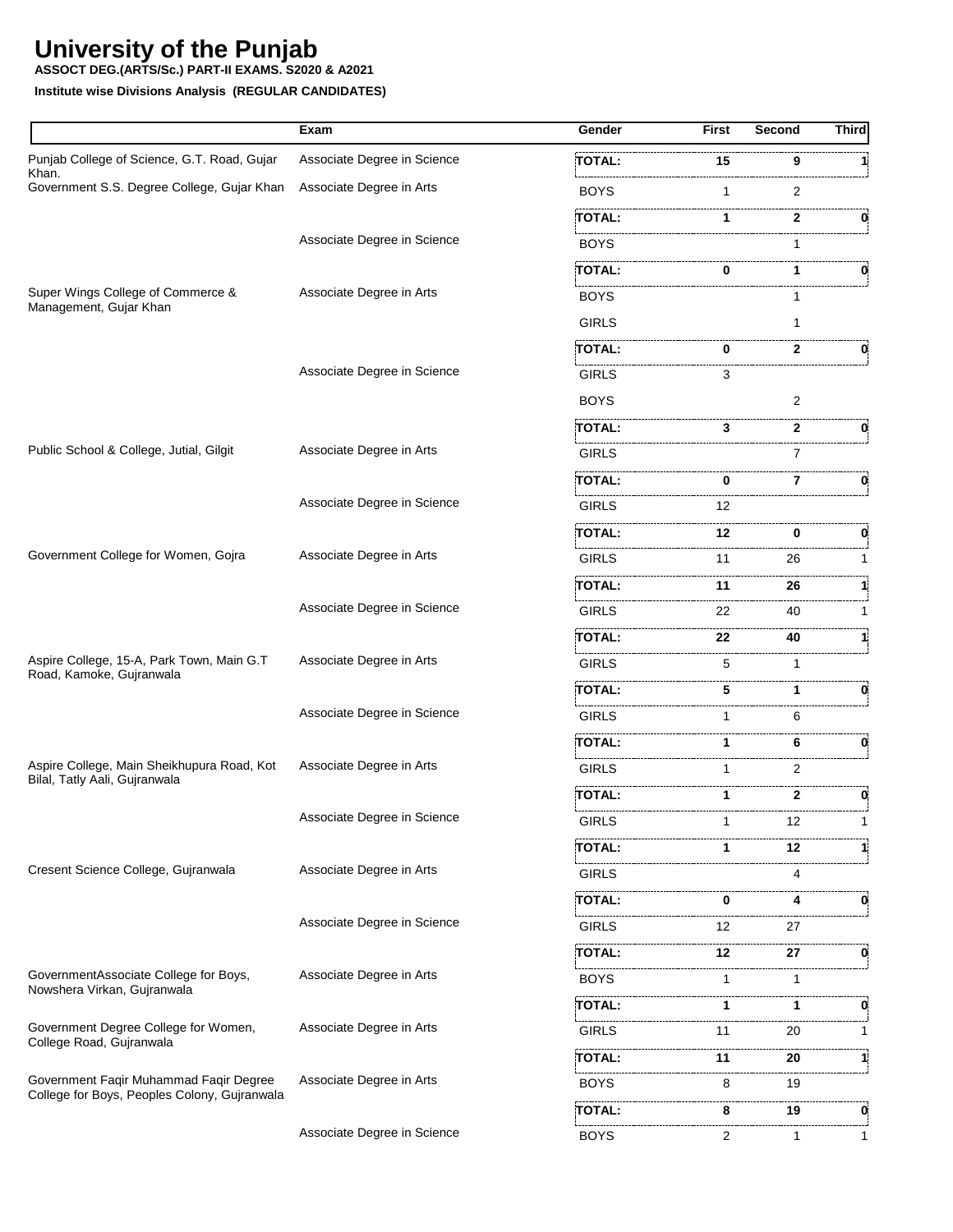**ASSOCT DEG.(ARTS/Sc.) PART-II EXAMS. S2020 & A2021**

|                                                                                                            | Exam                        | Gender        | First          | Second      | Third |
|------------------------------------------------------------------------------------------------------------|-----------------------------|---------------|----------------|-------------|-------|
| Government Faqir Muhammad Faqir Degree                                                                     | Associate Degree in Science | <b>TOTAL:</b> | 2              | 1           |       |
| College for Boys, Peoples Colony, Gujranwala<br>Government College for Women, Eminabad                     | Associate Degree in Arts    | <b>GIRLS</b>  | 4              | 17          |       |
| Town, Gujranwala                                                                                           |                             | TOTAL:        | 4              | 17          | 1     |
| Government College for Women, Model Town,                                                                  | Associate Degree in Arts    | <b>GIRLS</b>  | 18             | 43          |       |
| Gujranwala                                                                                                 |                             | TOTAL:        | 18             | 43          | 1:    |
|                                                                                                            | Associate Degree in Science | <b>GIRLS</b>  | 7              | 25          | 3     |
|                                                                                                            |                             | TOTAL :       | 7              | 25          | 3     |
| Government College for Women, Gujranwala<br>City.                                                          | Associate Degree in Arts    | <b>GIRLS</b>  | 34             | 61          |       |
|                                                                                                            |                             | TOTAL:        | 34             | 61          | 0     |
| Government Degree College for Boys,<br>Ghakkhar Mandi, Gujranwala                                          | Associate Degree in Arts    | <b>BOYS</b>   |                | 3           |       |
|                                                                                                            |                             | TOTAL:        | 0              | 3           | 0     |
| Government Islamia College, Gujranwala                                                                     | Associate Degree in Arts    | <b>BOYS</b>   | $\overline{7}$ | 9           |       |
|                                                                                                            |                             | TOTAL:        | 7              | 9           | 0     |
|                                                                                                            | Associate Degree in Science | <b>BOYS</b>   | 15             | 29          | 2     |
|                                                                                                            |                             | TOTAL:        | 15             | 29          | 2     |
| Government College for Women, Rahwali<br>Gujranwala                                                        | Associate Degree in Arts    | <b>GIRLS</b>  | 17             | 48          |       |
|                                                                                                            |                             | TOTAL:        | 17             | 48          | 0     |
| Jamia-tul-Banat Degree College, Model Town,<br>Gujranwala                                                  | Associate Degree in Arts    | <b>GIRLS</b>  | 5              | 10          |       |
|                                                                                                            |                             | TOTAL:        | 5              | 10          | 0     |
|                                                                                                            | Associate Degree in Science | <b>GIRLS</b>  | 6              | 14          |       |
|                                                                                                            |                             | TOTAL:        | 6              | 14          | 0     |
| National Science College, Gujranwala                                                                       | Associate Degree in Arts    | <b>GIRLS</b>  | 11             | 6           |       |
|                                                                                                            |                             | TOTAL:        | 11             | 6           | 0     |
|                                                                                                            | Associate Degree in Science | <b>GIRLS</b>  | 43             | 57          | 2     |
|                                                                                                            |                             | TOTAL:        | 43             | 57          | 2     |
| Punjab College, Lower Chenab Canal Fatehpur Associate Degree in Science<br>Road, Alipur Chatta, Gujranwala |                             | <b>GIRLS</b>  | 12             | 20          |       |
|                                                                                                            |                             | TOTAL:        | <br>12         | 20          | 0     |
| Punjab College, G.T. Road, Kamonki,<br>Gujranwala                                                          | Associate Degree in Arts    | <b>BOYS</b>   |                | 1           |       |
|                                                                                                            |                             | TOTAL:        | 0              | $\mathbf 1$ | 0     |
|                                                                                                            | Associate Degree in Science | <b>GIRLS</b>  | 42             | 34          | 1.    |
|                                                                                                            |                             | <b>BOYS</b>   | 1              | 3           |       |
|                                                                                                            |                             | TOTAL:        | 43             | 37          | 11    |
| Punjab College for Women, Civil Lines,                                                                     | Associate Degree in Arts    | <b>GIRLS</b>  | 26             | 8           | 1     |
| Gujranwala                                                                                                 |                             | TOTAL:        | 26             | 8           | 11    |
|                                                                                                            | Associate Degree in Science | GIRLS         | 51             | 68          |       |
|                                                                                                            |                             | TOTAL:        | 51             | 68          | 0     |
| Superior Science College, Satellite Town,                                                                  | Associate Degree in Science | GIRLS         |                | 24          |       |
| Gujranwala                                                                                                 |                             | TOTAL:        | 0              | 24          | 0     |
| United College, G.T. Road, Kamonke,                                                                        | Associate Degree in Arts    |               |                |             |       |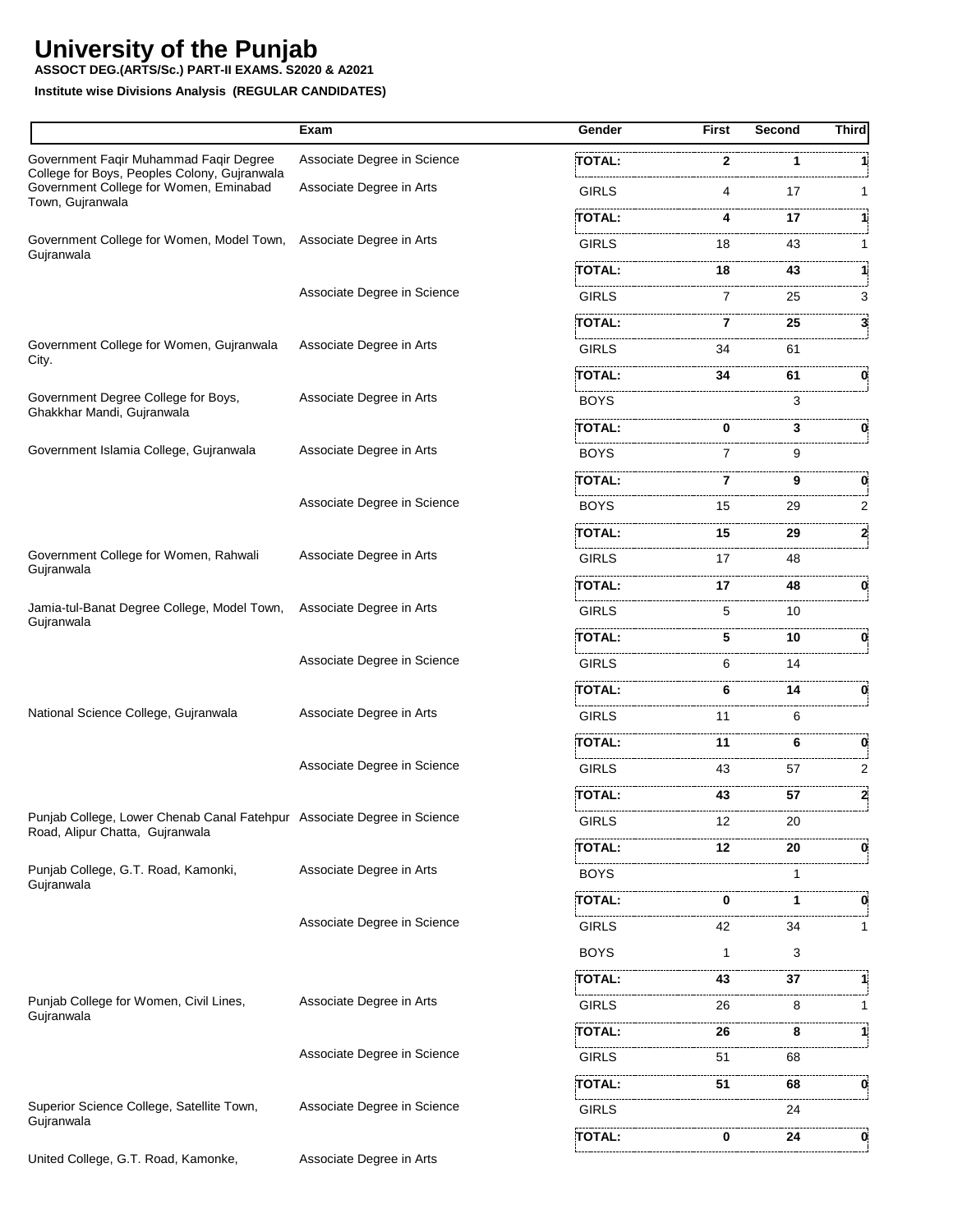**ASSOCT DEG.(ARTS/Sc.) PART-II EXAMS. S2020 & A2021**

|                                                                                   | Exam                        | Gender                                                                                                                     | First | Second         | <b>Third</b>   |
|-----------------------------------------------------------------------------------|-----------------------------|----------------------------------------------------------------------------------------------------------------------------|-------|----------------|----------------|
| United College, G.T. Road, Kamonke,                                               | Associate Degree in Arts    | <b>GIRLS</b>                                                                                                               | 22    | $\overline{7}$ | $\overline{2}$ |
| Gujranwala.                                                                       |                             | TOTAL:                                                                                                                     | 22    | 7              | 2              |
|                                                                                   | Associate Degree in Science | <b>GIRLS</b>                                                                                                               | 36    | 36             |                |
|                                                                                   |                             | <b>BOYS</b>                                                                                                                | 1     | 1              |                |
|                                                                                   |                             | TOTAL:                                                                                                                     | 37    | 37             | 0              |
| The Webster College of Commerce, Kamonke, Associate Degree in Arts<br>Gujranwala. |                             | <b>BOYS</b>                                                                                                                | 1     | 4              |                |
|                                                                                   |                             | <b>GIRLS</b>                                                                                                               | 7     | 5              |                |
|                                                                                   |                             | TOTAL:                                                                                                                     | 8     | 9              | 0              |
|                                                                                   | Associate Degree in Science | <b>GIRLS</b>                                                                                                               | 11    | 9              |                |
|                                                                                   |                             | TOTAL:                                                                                                                     | 11    | 9              | 0              |
| Government Degree College for Women, Qila                                         | Associate Degree in Arts    | <b>GIRLS</b>                                                                                                               | 54    | 46             |                |
| Didar Singh, Gujranwala                                                           |                             | TOTAL:                                                                                                                     | 54    | 46             |                |
|                                                                                   | Associate Degree in Science | <b>GIRLS</b>                                                                                                               | 11    | 10             |                |
|                                                                                   |                             | TOTAL:                                                                                                                     | 11    | 10             | 0              |
| Government College for Women, Nokhar,                                             | Associate Degree in Arts    | GIRLS                                                                                                                      | 12    | 3              | 2              |
| Gujranwala                                                                        |                             | TOTAL:                                                                                                                     | 12    | 3              | 2              |
| Government Degree College for Women,<br>Peoples Colony, Gujranwala                | Associate Degree in Arts    | <b>GIRLS</b>                                                                                                               | 56    | 40             |                |
|                                                                                   |                             | TOTAL:                                                                                                                     | 56    | 40             | 0              |
| Zeitech College of Commerce, Satellite Town,                                      | Associate Degree in Arts    | <b>GIRLS</b>                                                                                                               | 4     | 8              |                |
| Gujranwala.                                                                       |                             | <b>TOTAL:</b>                                                                                                              | 4     | 8              |                |
| Islamic Asian College of Commerce, G.T.<br>Road, Kharian Cantt.                   | Associate Degree in Arts    | .<br>Literatura internacional de l'antica del contenent de la contenenta del contenent del contenent del contenent<br>BOYS | 2     |                |                |
|                                                                                   |                             | <b>GIRLS</b>                                                                                                               | 1     | 1              |                |
|                                                                                   |                             | TOTAL:                                                                                                                     | 3     | 1              | 0              |
|                                                                                   | Associate Degree in Science | <b>GIRLS</b>                                                                                                               |       | 1              |                |
|                                                                                   |                             | <b>BOYS</b>                                                                                                                |       | 2              |                |
|                                                                                   |                             | TOTAL:                                                                                                                     | 0     | 3              | 0              |
| Superior College, Link Gujrat Road, Jalalpur<br>Jattan, Gujrat                    | Associate Degree in Science | .<br>GIRLS                                                                                                                 | 7     | 19             |                |
|                                                                                   |                             | <b>BOYS</b>                                                                                                                |       | 1              |                |
|                                                                                   |                             | TOTAL:                                                                                                                     | 7     | 20             | 0              |
| Wisdom Degree College for Women, Channan, Associate Degree in Arts<br>Gujrat      |                             | GIRLS                                                                                                                      | 5     | 4              |                |
|                                                                                   |                             | TOTAL:                                                                                                                     | 5     | 4              | 0              |
|                                                                                   | Associate Degree in Science | <b>GIRLS</b>                                                                                                               | 30    | 34             |                |
|                                                                                   |                             | TOTAL:                                                                                                                     | 30    | 34             | 0              |
| Aspire College, Near Ali Chowk, Sargodha<br>Road, Hafizabad                       | Associate Degree in Science | <b>GIRLS</b>                                                                                                               | 10    | 6              |                |
|                                                                                   |                             | TOTAL:                                                                                                                     | 10    | 6              | 0              |
| Government Islamia Associate College for                                          | Associate Degree in Arts    | GIRLS                                                                                                                      | 94    | 50             | 2              |
| Women, Hafizabad                                                                  |                             | TOTAL:                                                                                                                     | 94    | 50             | 2              |
|                                                                                   | Associate Degree in Science | GIRLS                                                                                                                      | 83    | 22             | $\mathbf{1}$   |
|                                                                                   |                             | <b>TOTAL:</b>                                                                                                              | 83    | 22             | 11             |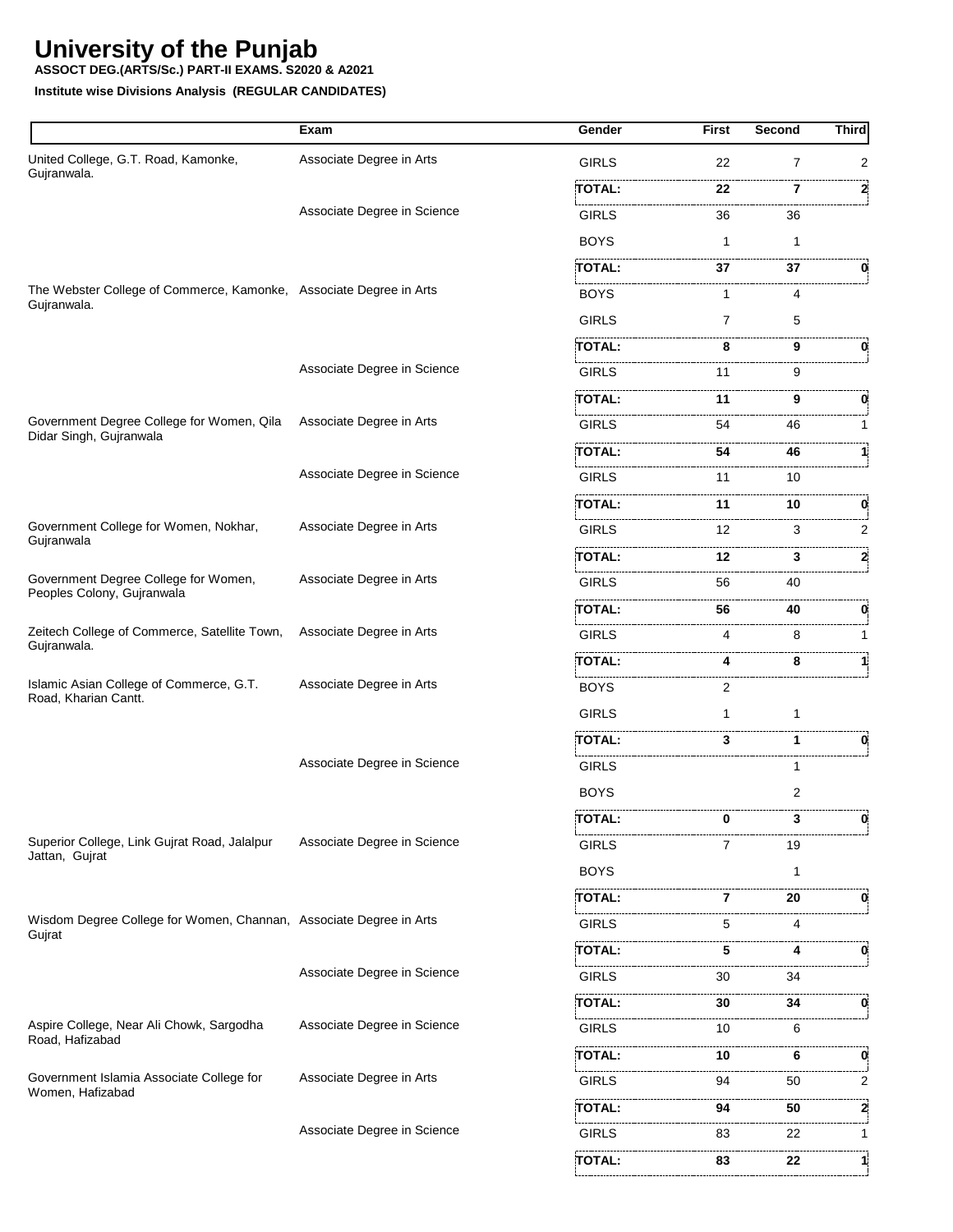**ASSOCT DEG.(ARTS/Sc.) PART-II EXAMS. S2020 & A2021**

|                                                                     | Exam                        | Gender                                                                                                                             | <b>First</b> | <b>Second</b> | <b>Third</b> |
|---------------------------------------------------------------------|-----------------------------|------------------------------------------------------------------------------------------------------------------------------------|--------------|---------------|--------------|
| Government Graduate College, Hafizabad                              | Associate Degree in Arts    | <b>BOYS</b>                                                                                                                        | 13           | 9             |              |
|                                                                     |                             | <b>TOTAL:</b>                                                                                                                      | 13           | 9             | 0            |
|                                                                     | Associate Degree in Science | <b>BOYS</b>                                                                                                                        | 4            | 13            |              |
|                                                                     |                             | TOTAL:                                                                                                                             | 4            | 13            |              |
| Government Associate College for Women,                             | Associate Degree in Arts    | <b>GIRLS</b>                                                                                                                       | 35           | 16            |              |
| Jalalpur Bhattian, Hafizabad                                        |                             | TOTAL:                                                                                                                             | 35           | 16            |              |
| Punjab College, 55-Gulshan-e-Sultan,                                | Associate Degree in Arts    | <b>GIRLS</b>                                                                                                                       | 1            | 2             |              |
| Gujranwala Road, Hafizabad                                          |                             | TOTAL:                                                                                                                             | 1            | $\mathbf{2}$  |              |
|                                                                     | Associate Degree in Science | <b>BOYS</b>                                                                                                                        | 1            |               |              |
|                                                                     |                             | <b>GIRLS</b>                                                                                                                       | 9            | 11            | 1            |
|                                                                     |                             | TOTAL:                                                                                                                             | 10           | 12            |              |
| Government Associate College for Women,                             | Associate Degree in Arts    | <b>GIRLS</b>                                                                                                                       | 24           | 3             |              |
| Pindi Bhattian, Hafizabad                                           |                             | <b>TOTAL:</b>                                                                                                                      | 24           | 3             | 0            |
| Government Associate college for Women,                             | Associate Degree in Arts    | <b>GIRLS</b>                                                                                                                       | 14           | 8             | 2            |
| Sukheki Mandi, Hafizabad                                            |                             | TOTAL:                                                                                                                             | 14           | 8             |              |
| Government College for Women, Haveli Lakha Associate Degree in Arts |                             | <b>GIRLS</b>                                                                                                                       | 3            | 6             |              |
|                                                                     |                             | TOTAL:                                                                                                                             | 3            | 6             |              |
| Government Degree College, Haveli Lakha,                            | Associate Degree in Arts    | <b>BOYS</b>                                                                                                                        | 4            | 4             | 1            |
| Distt Okara                                                         |                             | TOTAL:                                                                                                                             | 4            | 4             | 11           |
|                                                                     | Associate Degree in Science | <b>BOYS</b>                                                                                                                        | 2            | 3             |              |
|                                                                     |                             | <b>GIRLS</b>                                                                                                                       | 21           | 7             |              |
|                                                                     |                             | <b>TOTAL:</b>                                                                                                                      | 23           | 10            | 0            |
| Government Shuja Khanzada Shaheed Degree Associate Degree in Arts   |                             | <b>BOYS</b>                                                                                                                        |              | 7             | 2            |
| College, Hazro, Attock                                              |                             | TOTAL:                                                                                                                             | 0            | 7             | 2            |
|                                                                     | Associate Degree in Science | <b>BOYS</b>                                                                                                                        | 1            | 6             |              |
|                                                                     |                             | TOTAL:                                                                                                                             |              | 6             |              |
| Government College for Women, Hazro                                 | Associate Degree in Arts    | <b>GIRLS</b>                                                                                                                       | 12           | 32            | 2            |
|                                                                     |                             | TOTAL:                                                                                                                             | 12           | 32            | 2            |
|                                                                     | Associate Degree in Science | <b>GIRLS</b>                                                                                                                       | 5            | 17            |              |
|                                                                     |                             | TOTAL:                                                                                                                             | 5            | 17            | 0            |
| Concordia College, Opp. DHA, Phase-II, Gate                         | Associate Degree in Science | .<br>Liitti oli 2000 liitti oli 2000 liitti oli 2000 liitti oli 2000 liitti oli 2000 liitti oli 2000 liitti oli 20<br><b>GIRLS</b> |              |               |              |
| No. 01 P/O Main G.T. Raod, Islamabad                                |                             | TOTAL:                                                                                                                             | 0            | 1             | 0            |
| Institute of Islamic Science, Near Satrameel                        | Associate Degree in Arts    | <b>BOYS</b>                                                                                                                        | 44           | 3             | 7            |
| Toll Plaza, Murree Highway, Islamabad                               |                             | TOTAL:                                                                                                                             | 44           | 3             | 7            |
| Prince Salman College of Professional                               | Associate Degree in Science | <b>GIRLS</b>                                                                                                                       | 1            | 2             |              |
| Education, Islamabad                                                |                             | TOTAL:                                                                                                                             | 1            | $\mathbf{2}$  | 0            |
| Princess Sultana Degree College for Women,                          | Associate Degree in Arts    | <b>GIRLS</b>                                                                                                                       | 12           | 33            | 1            |
| Farash Town, Islamabad                                              |                             | TOTAL:                                                                                                                             | 12           | 33            | 1            |
|                                                                     | Associate Degree in Science | <b>GIRLS</b>                                                                                                                       | 3            | 6             |              |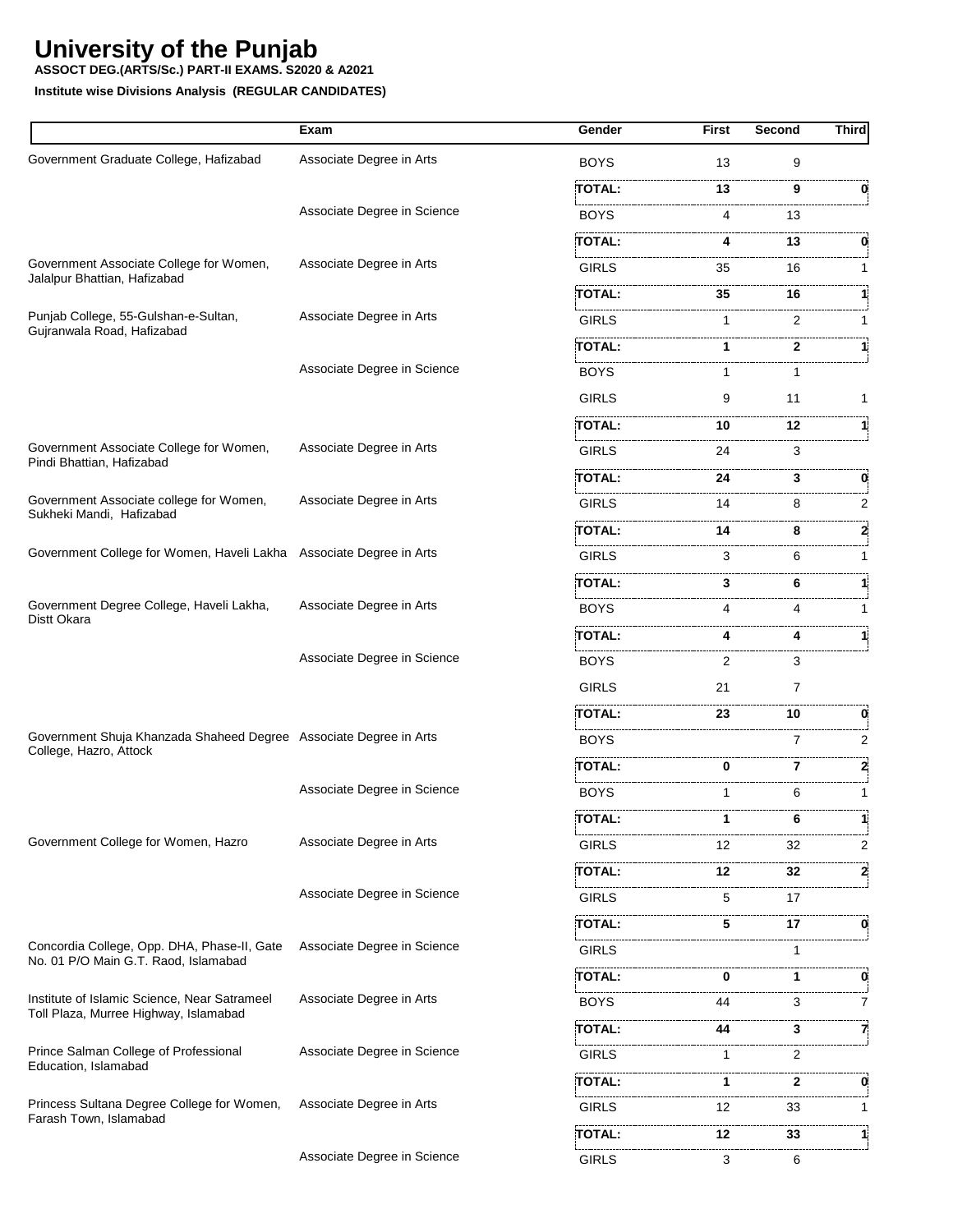**ASSOCT DEG.(ARTS/Sc.) PART-II EXAMS. S2020 & A2021**

|                                                                          | Exam                        | Gender                                     | <b>First</b> | <b>Second</b> | <b>Third</b> |
|--------------------------------------------------------------------------|-----------------------------|--------------------------------------------|--------------|---------------|--------------|
| Princess Sultana Degree College for Women,                               | Associate Degree in Science | <b>TOTAL:</b>                              | 3            | 6             |              |
| Farash Town, Islamabad<br>Government Associate College for Women,        | Associate Degree in Arts    | the company of the company<br><b>GIRLS</b> | 27           | 31            | 1            |
| Jhang                                                                    |                             | TOTAL:                                     | 27           | 31            |              |
|                                                                          | <b>Bachelor of Science</b>  | <b>GIRLS</b>                               | 1            |               |              |
|                                                                          |                             | TOTAL:                                     | 1            | 0             |              |
|                                                                          | Associate Degree in Science | GIRLS                                      | 26           | 33            |              |
|                                                                          |                             | TOTAL:                                     | 26           | 33            | 0            |
| Government College, Jhang                                                | Associate Degree in Arts    | <b>BOYS</b>                                | 10           | 14            |              |
|                                                                          |                             | TOTAL:                                     | 10           | 14            | 0.           |
|                                                                          | Associate Degree in Science | <b>BOYS</b>                                | 5            | 2             |              |
|                                                                          |                             | TOTAL:                                     | 5            | $\mathbf{2}$  |              |
| Government Degree College for Girls, Jhang                               | Associate Degree in Arts    | <b>GIRLS</b>                               | 9            | 12            | 1            |
| City                                                                     |                             | TOTAL:                                     | 9            | 12            |              |
|                                                                          | Associate Degree in Science | <b>GIRLS</b>                               | 6            | 5             |              |
|                                                                          |                             | TOTAL:                                     | 6            | 5             | 0            |
| Government College for Women, Satellite<br>Town, Jhang                   | Associate Degree in Arts    | <b>GIRLS</b>                               | 2            | 21            |              |
|                                                                          |                             | TOTAL:                                     | $\mathbf{2}$ | 21            | 0.           |
|                                                                          | Associate Degree in Science | <b>GIRLS</b>                               | 15           | 12            |              |
|                                                                          |                             | TOTAL:                                     | 15           | 12            |              |
| Government College for Women, Civil Lines,<br>Jhelum                     | Associate Degree in Arts    | <b>GIRLS</b>                               | 2            | 22            | 1            |
|                                                                          |                             | TOTAL:                                     | 2            | 22            | 1            |
| Government College, G. T. Road, Jhelum                                   | Associate Degree in Arts    | <b>BOYS</b>                                | 4            | 6             |              |
|                                                                          |                             | TOTAL:                                     | 4            | 6             | 0            |
|                                                                          | Associate Degree in Science | <b>BOYS</b>                                | 8            | 8             |              |
|                                                                          |                             | TOTAL:                                     | 8            | 8             | 0            |
| Government College for Women, Jhelum                                     | Associate Degree in Arts    | <b>GIRLS</b>                               | 23           | 61            | 4            |
|                                                                          |                             | TOTAL:                                     | 23           | 61            |              |
|                                                                          | Associate Degree in Science | GIRLS                                      | 68           | .<br>43       |              |
|                                                                          |                             | <br>TOTAL:                                 | 68           | 43            | 0            |
| Government Degree College, Dina                                          | Associate Degree in Arts    | <b>BOYS</b>                                | 2            | 3             |              |
|                                                                          |                             | TOTAL:                                     | 2            | 3             | 0            |
| Liaqat Graduate Girls College, G.T. Road,<br>Jhelum                      | Associate Degree in Arts    | <b>GIRLS</b>                               |              |               |              |
|                                                                          |                             | TOTAL:                                     | 0            | 1             | 0            |
|                                                                          | Associate Degree in Science | GIRLS                                      | 4            | 14            |              |
|                                                                          |                             | TOTAL:                                     | 4            | 14            | 0            |
| Punjab College of Science, G.T. Road, Jhelum Associate Degree in Science |                             | <b>GIRLS</b>                               | 6            | 23            | 1            |
|                                                                          |                             | TOTAL:                                     | 6            | 23            | 11           |
| Punjab Degree College for Women, Ketchary<br>Road, Jhelum                | Associate Degree in Arts    | <b>GIRLS</b>                               |              | 1             |              |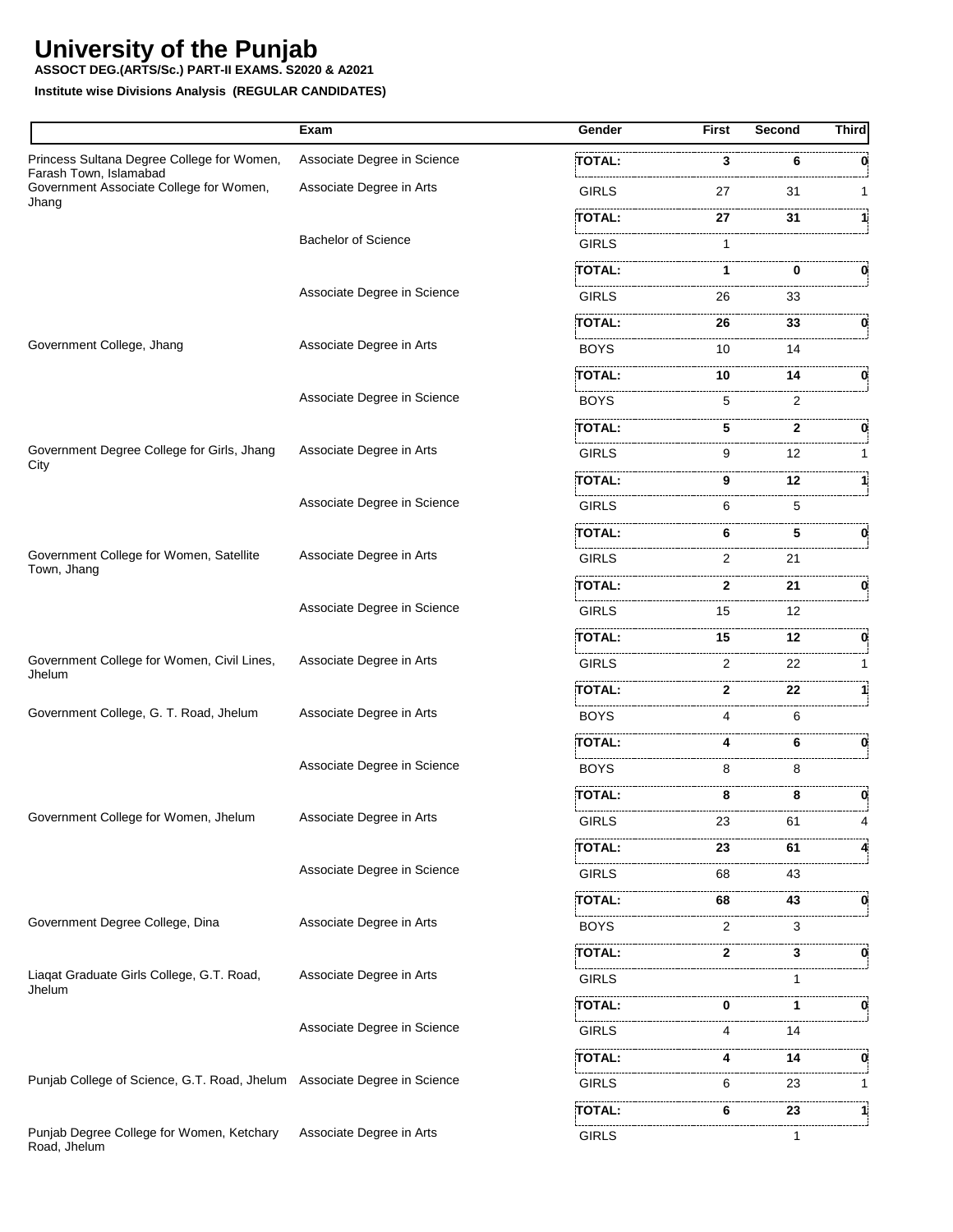**ASSOCT DEG.(ARTS/Sc.) PART-II EXAMS. S2020 & A2021**

|                                                                                                                | Exam                        | Gender        | First          | Second | <b>Third</b> |
|----------------------------------------------------------------------------------------------------------------|-----------------------------|---------------|----------------|--------|--------------|
| Punjab Degree College for Women, Ketchary                                                                      | Associate Degree in Arts    | TOTAL:        | 0              | 1      |              |
| Road, Jhelum                                                                                                   | Associate Degree in Science | BOYS          | 1              | 1      |              |
|                                                                                                                |                             | <b>GIRLS</b>  | 4              | 20     |              |
|                                                                                                                |                             | TOTAL:        | 5              | 21     |              |
| PMDC Degree College for Women, Khewra,<br>Jhelum.                                                              | Associate Degree in Arts    | GIRLS         | 7              | 5      |              |
|                                                                                                                |                             | TOTAL:        | 7              | 5      | 0            |
|                                                                                                                | Associate Degree in Science | <b>GIRLS</b>  |                | 3      |              |
|                                                                                                                |                             | TOTAL:        | 0              | 3      |              |
| Government College for Women, Dina                                                                             | Associate Degree in Arts    | <b>GIRLS</b>  | 12             | 16     | 2            |
|                                                                                                                |                             | <b>TOTAL:</b> | 12             | 16     |              |
| Government College for Women, Jaranwala                                                                        | Associate Degree in Arts    | <b>GIRLS</b>  | 32             | 57     |              |
|                                                                                                                |                             | TOTAL:        | 32             | 57     |              |
|                                                                                                                | <b>Bachelor of Science</b>  | <b>GIRLS</b>  |                | 1      |              |
|                                                                                                                |                             | <b>TOTAL:</b> | 0              |        | 0            |
|                                                                                                                | Associate Degree in Science | <b>GIRLS</b>  | 26             | 22     |              |
|                                                                                                                |                             | TOTAL:        | 26             | 22     | 0            |
| Government Waris Shah Associate College,<br>Jandiala Sher Khan, Sheikhpura                                     | Associate Degree in Arts    | BOYS          | 3              | 3      |              |
|                                                                                                                |                             | TOTAL:        | 3              | 3      | 0            |
|                                                                                                                | Associate Degree in Science | <b>BOYS</b>   |                | 6      |              |
|                                                                                                                |                             | TOTAL:        | 0              | 6      | 0            |
| Government Waris Shah Associate College for Associate Degree in Arts<br>women, Jandiala Sher Khan, Sheikhupura |                             | <b>GIRLS</b>  | 12             | 15     |              |
|                                                                                                                |                             | TOTAL:        | 12             | 15     | 0            |
| Government College, Kahuta                                                                                     | Associate Degree in Arts    | <b>GIRLS</b>  |                | 4      |              |
|                                                                                                                |                             | <b>BOYS</b>   |                | 2      |              |
|                                                                                                                |                             | TOTAL:        | 0              | 6      |              |
|                                                                                                                | Associate Degree in Science | GIRLS         |                | 15     | 2            |
|                                                                                                                |                             | <b>BOYS</b>   |                | 6      |              |
|                                                                                                                |                             | TOTAL:        | 1              | 21     |              |
| Government College for Women, Kahuta                                                                           | Associate Degree in Arts    | <b>GIRLS</b>  | 5              | 16     |              |
|                                                                                                                |                             | TOTAL:        | 5              | 16     |              |
|                                                                                                                | Associate Degree in Science | <b>GIRLS</b>  | 9              | 7      |              |
|                                                                                                                |                             | TOTAL:        | 9              | 7      | 0            |
| Government College, Kamoke                                                                                     | Associate Degree in Arts    | BOYS          | $\overline{2}$ | 4      |              |
|                                                                                                                |                             | TOTAL:        | 2              | 4      | 0            |
| Fatima Jinnah Girls College, Satellite Town,<br>Fatima Jinnah Road, Kamoke                                     | Associate Degree in Arts    | <b>GIRLS</b>  | 1              | 3      |              |
|                                                                                                                |                             | TOTAL:        | 1              | 3      | 0            |
|                                                                                                                | Associate Degree in Science | GIRLS         | 22             | 29     |              |
|                                                                                                                |                             | TOTAL:        | 22             | 29     | 0            |
| Government College for Women, Kamoke                                                                           | Associate Degree in Arts    | <b>GIRLS</b>  | 40             | 40     |              |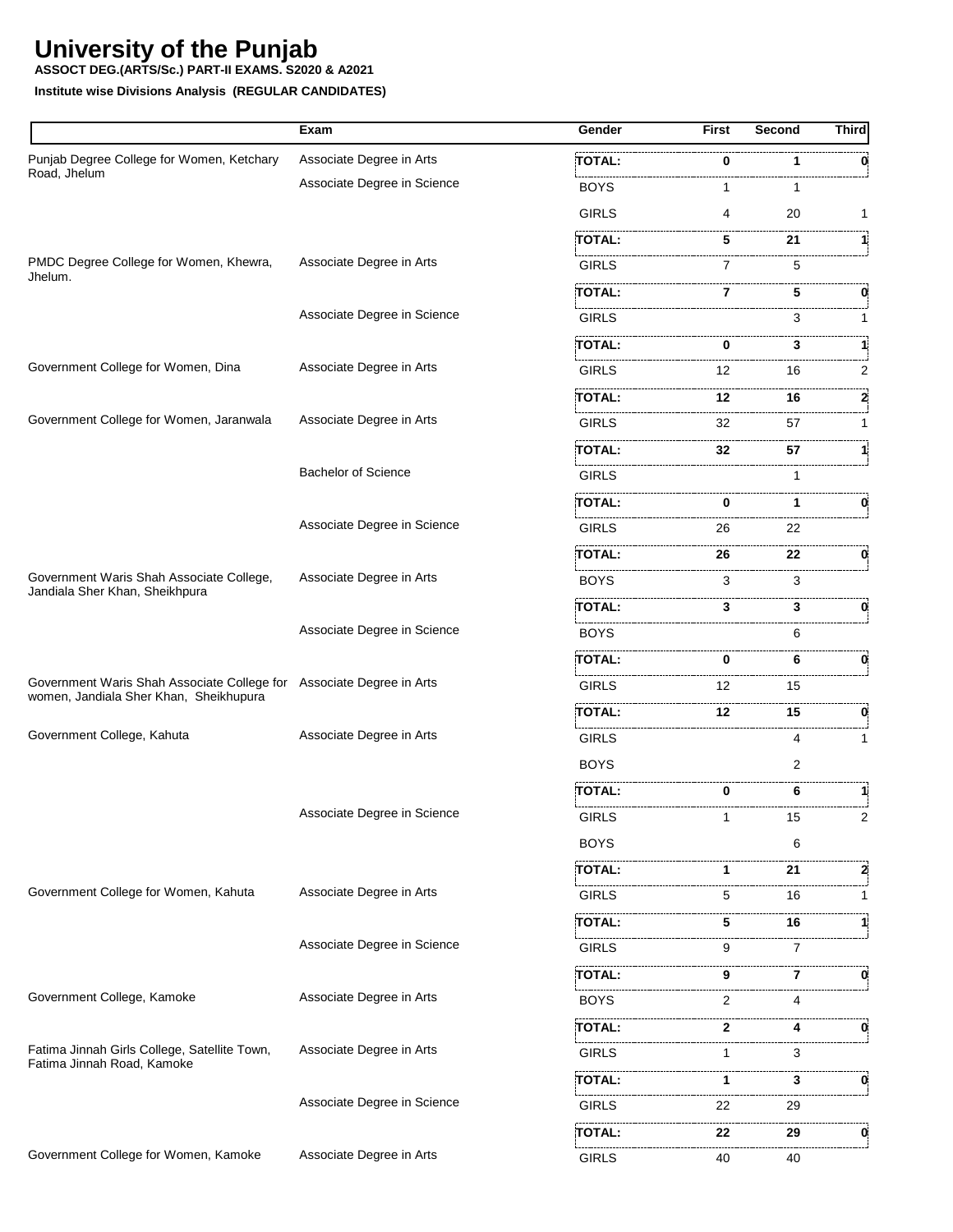**ASSOCT DEG.(ARTS/Sc.) PART-II EXAMS. S2020 & A2021**

|                                                                               | Exam                        | <b>Gender</b> | <b>First</b> | Second | Third          |
|-------------------------------------------------------------------------------|-----------------------------|---------------|--------------|--------|----------------|
| Government College for Women, Kamoke                                          | Associate Degree in Arts    | TOTAL:        | 40           | 40     |                |
| Federal Government College, Kharian Cantt.                                    | Associate Degree in Arts    | <b>BOYS</b>   | 1            | 1      |                |
|                                                                               |                             | TOTAL:        | 1            | 1      | O.             |
|                                                                               | Associate Degree in Science | <b>BOYS</b>   |              |        |                |
|                                                                               |                             | TOTAL:        | 0            | 1      | 0              |
| F. G. Degree College for Women, Kharian<br>Cantt.                             | Associate Degree in Arts    | <b>GIRLS</b>  | 13           | 30     |                |
|                                                                               |                             | TOTAL:        | 13           | 30     | 0              |
|                                                                               | Associate Degree in Science | <b>GIRLS</b>  | 1            | 5      |                |
|                                                                               |                             | TOTAL:        |              | 5      |                |
| Government College for Women, Kot Radha<br>Kishan                             | Associate Degree in Arts    | <b>GIRLS</b>  | 26           | 11     |                |
|                                                                               |                             | TOTAL:        | 26           | 11     | 0              |
|                                                                               | Associate Degree in Science | <b>GIRLS</b>  | 5            | 5      |                |
|                                                                               |                             | <b>TOTAL:</b> | 5            | 5      | 0.             |
| Nisa Girls College, G.T. Road, Kharian.                                       | Associate Degree in Science | <b>GIRLS</b>  | 18           | 23     |                |
|                                                                               |                             | TOTAL:        | 18           | 23     | 0              |
| Government College for Boys, Kallar Syedan                                    | Associate Degree in Arts    | <b>BOYS</b>   |              | 5      |                |
|                                                                               |                             | TOTAL:        | 0            | 5      |                |
| Government College for Women, Kallar                                          | Associate Degree in Arts    | <b>GIRLS</b>  | 18           | 28     |                |
| Syedan                                                                        |                             | TOTAL:        | 18           | 28     |                |
| Aspire College, Main Multan Road, Pattoki,                                    | Associate Degree in Science | <b>BOYS</b>   |              | 1      |                |
| Kasur                                                                         |                             | <b>GIRLS</b>  | 5            | 8      |                |
|                                                                               |                             | TOTAL:        | 6            | 9      | 0              |
| Government Chando Begum Degree College<br>for Women, Kanganpur, Kasur         | Associate Degree in Arts    | <b>GIRLS</b>  |              | 1      |                |
|                                                                               |                             | <b>TOTAL:</b> | 0            | 1.     | 1:             |
| Government Postgraduate College for Women, Associate Degree in Arts<br>Kasur. |                             | <b>GIRLS</b>  | 32           | 54     | $\overline{2}$ |
|                                                                               |                             | TOTAL:        | 32           | 54     | 2              |
|                                                                               | Associate Degree in Science | <b>GIRLS</b>  | 62           | 69     |                |
|                                                                               |                             | TOTAL:        | 62           | 69     | 0              |
| Government Islamia Graduate College, Kasur                                    | Associate Degree in Arts    | <b>BOYS</b>   | 18           | 40     | $\overline{2}$ |
|                                                                               |                             | TOTAL:        | 18           | 40     | 2              |
|                                                                               | Associate Degree in Science | <b>BOYS</b>   | 16           | 32     |                |
|                                                                               |                             | TOTAL:        | 16           | 32     | 0              |
| Government Hanifan Begum Degree College<br>for Women, Mustafabad, Kasur       | Associate Degree in Arts    | <b>GIRLS</b>  | 18           | 17     |                |
|                                                                               |                             | TOTAL:        | 18           | 17     | 0              |
|                                                                               | Associate Degree in Science | <b>GIRLS</b>  | 9            | 6      |                |
|                                                                               |                             | TOTAL:        | 9            | 6      | 0              |
| Concordia College, Captain Naseem Hayat<br>Shaheed Road, Kasur                | Associate Degree in Science | <b>GIRLS</b>  | 20           | 23     | 2              |
|                                                                               |                             | TOTAL:        | 20           | 23     | 2              |
| Government Degree College for Women,                                          | Associate Degree in Arts    | <b>GIRLS</b>  | 12           | <br>6  |                |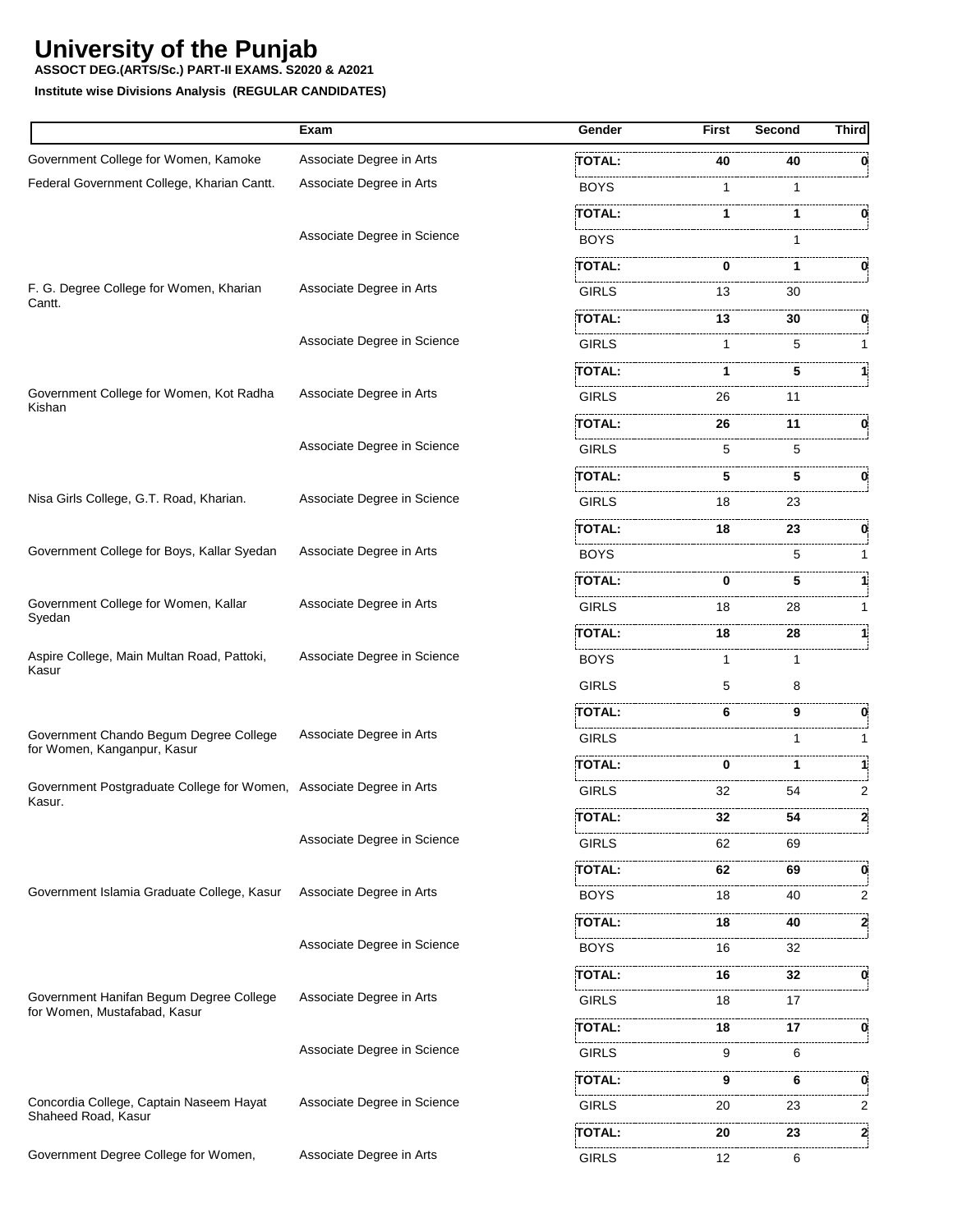**ASSOCT DEG.(ARTS/Sc.) PART-II EXAMS. S2020 & A2021**

|                                                                                                    | Exam                        | Gender        | First | Second       | <b>Third</b> |
|----------------------------------------------------------------------------------------------------|-----------------------------|---------------|-------|--------------|--------------|
| Government Degree College for Women,                                                               | Associate Degree in Arts    | <b>TOTAL:</b> | 12    | 6            | 0            |
| Khudian Khas, Kasur<br>Punjab College of Science, 2-KM, Ganda Singh Associate Degree in Science    |                             | <b>GIRLS</b>  | 4     | 12           |              |
| Road, Kasur                                                                                        |                             | TOTAL:        | 4     | 12           | 0.           |
| Goverment Syed Chiragh Shah Degree College Associate Degree in Arts                                |                             | <b>GIRLS</b>  | 10    | 5            |              |
| for Women, Kot Murad Khan, Kasur                                                                   |                             | TOTAL:        | 10    | 5            | 0            |
|                                                                                                    | Associate Degree in Science | <b>GIRLS</b>  | 7     | 18           |              |
|                                                                                                    |                             | TOTAL:        | 7     | 18           |              |
| Government Associate College for Women,<br>Phool Nagar, Kasur                                      | Associate Degree in Arts    | <b>GIRLS</b>  | 12    | 16           |              |
|                                                                                                    |                             | TOTAL:        | 12    | 16           | 0            |
| Ashrafia Girls College, Ferozepur Road, Lahore Associate Degree in Arts                            |                             | <b>GIRLS</b>  | 28    | 3            |              |
|                                                                                                    |                             | TOTAL:        | 28    | 3            | 0            |
|                                                                                                    | Associate Degree in Science | <b>GIRLS</b>  | 1     |              |              |
|                                                                                                    |                             | TOTAL:        | 1     | 0            | 0            |
| Aspire College, 23-D/1, Gulberg-III, Lahore                                                        | Associate Degree in Arts    | <b>GIRLS</b>  |       | 2            |              |
|                                                                                                    |                             | <b>TOTAL:</b> | 0     | $\mathbf{2}$ | 0            |
|                                                                                                    | Associate Degree in Science | <b>GIRLS</b>  |       | 5            |              |
|                                                                                                    |                             | TOTAL:        | 0     | 5            | 0            |
| Hazrat Ayesha Siddiqa Model College for Girls  Associate Degree in Arts<br>, Nicolson Road, Lahore |                             | <b>GIRLS</b>  | 20    | 17           |              |
|                                                                                                    |                             | TOTAL:        | 20    | 17           | 0.           |
|                                                                                                    | Associate Degree in Science | <b>GIRLS</b>  | 7     | 6            |              |
|                                                                                                    |                             | TOTAL:        | 7     | 6            | 0            |
| Government APWA College for Women,                                                                 | Associate Degree in Arts    | <b>GIRLS</b>  | 5     | 24           | 3            |
| Lahore                                                                                             |                             | TOTAL:        | 5     | 24           | 3.           |
|                                                                                                    | Associate Degree in Science | <b>GIRLS</b>  | 3     | 21           |              |
|                                                                                                    |                             | <b>TOTAL:</b> | 3     | 21           | 0            |
| APWA Youth College for Girls, 65-Jail Road,                                                        | Associate Degree in Science | <b>GIRLS</b>  | 2     |              |              |
| Lahore                                                                                             |                             | TOTAL:        | 2     | 0            | 0            |
| Government College for Women, Bilal Gunj,                                                          | Associate Degree in Arts    | <b>GIRLS</b>  | 6     | 19           | 1            |
| Lahore                                                                                             |                             | TOTAL:        | 6     | 19           |              |
|                                                                                                    | Associate Degree in Science | <b>GIRLS</b>  | 1     | 4            |              |
|                                                                                                    |                             | TOTAL:        |       | 4            | 0            |
| CB Degree College for Women, Zarrar                                                                | Associate Degree in Arts    | <b>GIRLS</b>  | 6     | 5.           |              |
| Shaheed Road, Lahore Cantt                                                                         |                             | TOTAL:        | 6     | 5            | 0            |
|                                                                                                    | Associate Degree in Science | <b>GIRLS</b>  | 4     | 12           |              |
|                                                                                                    |                             | TOTAL:        |       | 12           | 0            |
| CFE College of Management Sciences, 10-B,                                                          | Associate Degree in Arts    | <b>GIRLS</b>  |       |              |              |
| Aibak Block, New Garden Town, Lahore                                                               |                             | <b>BOYS</b>   |       | 2            |              |
|                                                                                                    |                             | TOTAL:        | 1.    | 2            | 0            |
| Government Associate College For Women,                                                            | Associate Degree in Arts    |               |       |              |              |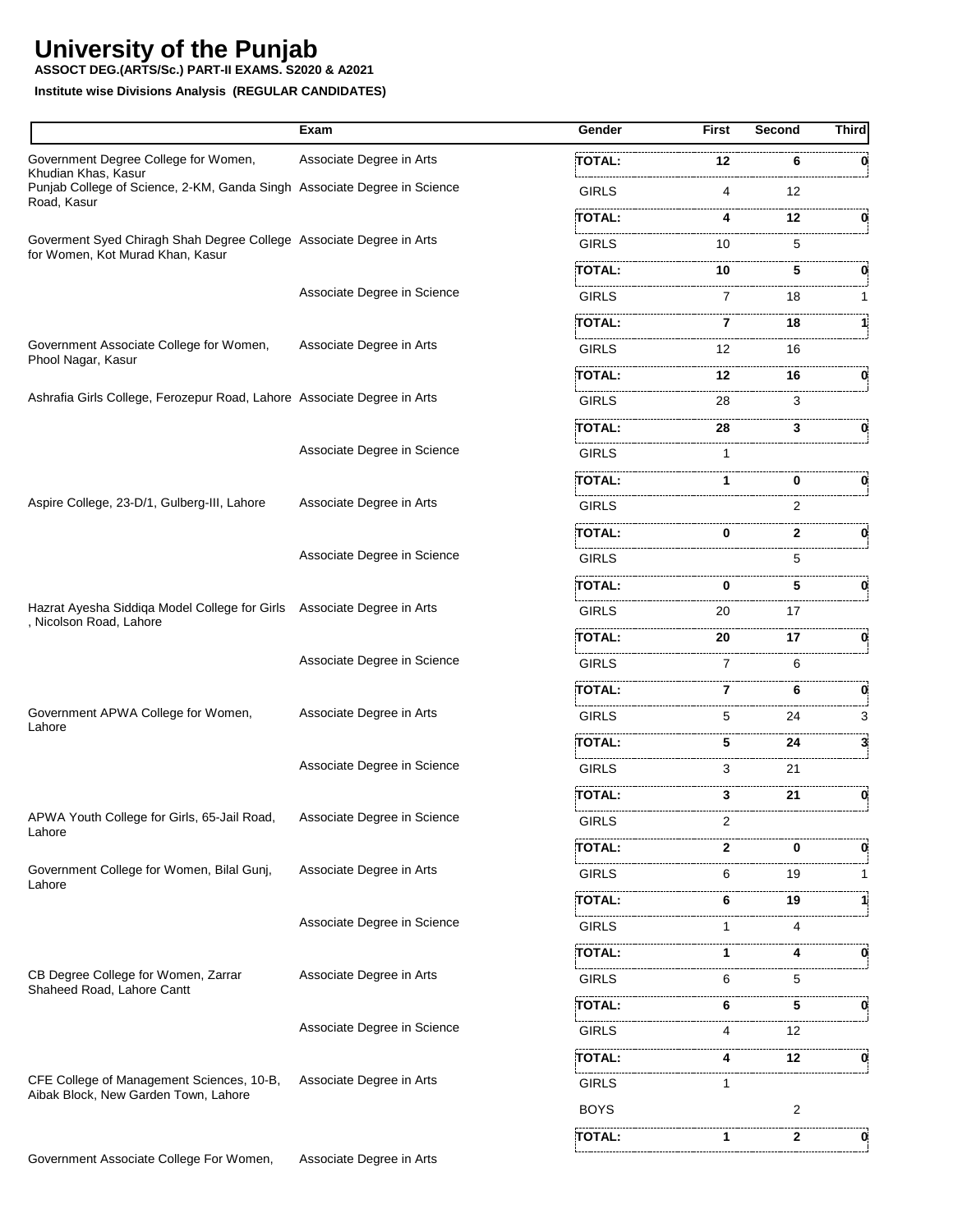**ASSOCT DEG.(ARTS/Sc.) PART-II EXAMS. S2020 & A2021**

|                                                                        | Exam                        | Gender        | <b>First</b> | Second         | <b>Third</b> |
|------------------------------------------------------------------------|-----------------------------|---------------|--------------|----------------|--------------|
| Government Associate College For Women,                                | Associate Degree in Arts    | <b>GIRLS</b>  | 10           | 3              |              |
| Chung, Lahore                                                          |                             | TOTAL:        | 10           | 3              | 0            |
| Concordia College, 131-132, Rachna Block,<br>Allama Iqbal Town, Lahore | Associate Degree in Arts    | <b>GIRLS</b>  | 2            | 8              |              |
|                                                                        |                             | TOTAL:        | 2            | 8              | 0            |
|                                                                        | Associate Degree in Science | <b>GIRLS</b>  | 4            | 10             | 1            |
|                                                                        |                             | <b>TOTAL:</b> | 4            | 10             |              |
| Government Graduate College, Township,<br>Lahore                       | Associate Degree in Science | <b>BOYS</b>   | 4            | 13             |              |
|                                                                        |                             | <b>TOTAL:</b> | 4            | 13             | 0            |
| Government Fatima Jinnah College for<br>Women, Chuna Mandi, Lahore     | Associate Degree in Science | <b>GIRLS</b>  | 38           | 62             |              |
|                                                                        |                             | TOTAL:        | 38           | 62             | 0            |
| Government Associat college, Kahna Nau,<br>Lahore                      | Associate Degree in Arts    | <b>BOYS</b>   | 2            | $\overline{7}$ |              |
|                                                                        |                             | TOTAL:        | $\mathbf{2}$ | 7              | 0            |
| Government Degree College for Women,<br>Marghzar Colony, Lahore.       | Associate Degree in Arts    | <b>GIRLS</b>  | 3            | 13             |              |
|                                                                        |                             | TOTAL:        | 3            | 13             | 0            |
|                                                                        | Associate Degree in Science | <b>GIRLS</b>  | 2            | 2              |              |
|                                                                        |                             | TOTAL:        | $\mathbf{2}$ | 2              | 0            |
| Defence Degree College for Women, D. H. A.,<br>Lahore Cantt.           | Associate Degree in Arts    | <b>GIRLS</b>  | 9            | 3              |              |
|                                                                        |                             | <b>TOTAL:</b> | 9            | 3              | 0            |
| Government Degree College for Women,<br>Salamatpura, Lahore            | Associate Degree in Arts    | <b>GIRLS</b>  | 10           | 17             | 2            |
|                                                                        |                             | <b>TOTAL:</b> | 10           | 17             | 2            |
| Government College for Women, Shalimar<br>Town, Lahore.                | Associate Degree in Arts    | <b>GIRLS</b>  | 13           | 8              | 2            |
|                                                                        |                             | TOTAL:        | 13           | 8              | 2            |
|                                                                        | Associate Degree in Science | <b>GIRLS</b>  |              | 18             | 1            |
|                                                                        |                             | <b>TOTAL:</b> | 0            | 18             | 11           |
| Government Shalimar College, Baghbanpura,<br>Lahore                    | Associate Degree in Arts    | <b>BOYS</b>   | 3            | 12             | 3            |
|                                                                        |                             | TOTAL:        | 3            | 12             | 3            |
|                                                                        | Associate Degree in Science | <b>GIRLS</b>  | 2            | 15             |              |
|                                                                        |                             | <b>BOYS</b>   | 3            | 13             |              |
|                                                                        |                             | TOTAL:        | 5            | 28             | 0            |
| Government College for Women Township,<br>Lahore                       | Associate Degree in Arts    | GIRLS         | 12           | 15             |              |
|                                                                        |                             | TOTAL:        | 12           | 15             | 0            |
|                                                                        | Associate Degree in Science | GIRLS         |              | 3              |              |
|                                                                        |                             | TOTAL:        | 1            | 3              |              |
| Government Dyal Singh Graduate College,<br>Lahore                      | Associate Degree in Arts    | <b>BOYS</b>   |              | 2              | 1            |
|                                                                        |                             | <b>GIRLS</b>  |              |                |              |
|                                                                        |                             | TOTAL:        | 0            | 3              |              |
|                                                                        | <b>Bachelor of Science</b>  | GIRLS         |              |                |              |
|                                                                        |                             | TOTAL:        | 0            | 1              |              |
|                                                                        | Associate Degree in Science | <b>BOYS</b>   | 2            | 6              |              |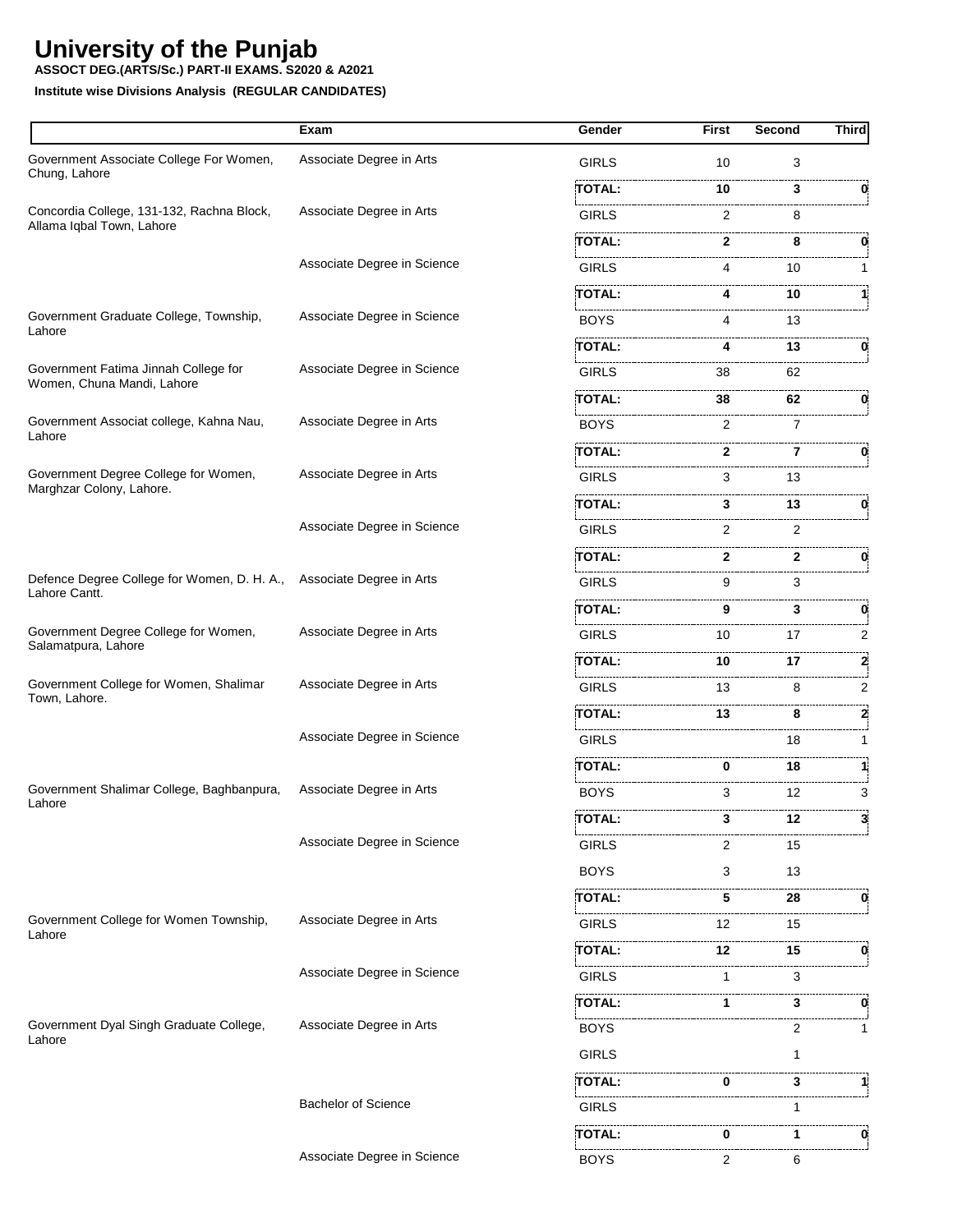**ASSOCT DEG.(ARTS/Sc.) PART-II EXAMS. S2020 & A2021**

|                                                                        | Exam                        | Gender        | <b>First</b>   | Second  | Third |
|------------------------------------------------------------------------|-----------------------------|---------------|----------------|---------|-------|
| Government Dyal Singh Graduate College,<br>Lahore                      | Associate Degree in Science | <b>GIRLS</b>  | $\overline{2}$ | 6       |       |
|                                                                        |                             | <b>TOTAL:</b> | 4              | 12      |       |
| Government College for Boys, Gulberg,                                  | Associate Degree in Arts    | <b>BOYS</b>   | 6              | 13      |       |
| Ferozpur Road, Lahore                                                  |                             | TOTAL:        | 6              | 13      | 0     |
|                                                                        | Associate Degree in Science | <b>BOYS</b>   |                | 3       |       |
|                                                                        |                             | TOTAL:        | 0              | 3       | 0     |
| Government Islamia College for Boys, Ghazi                             | Associate Degree in Arts    | <b>BOYS</b>   |                | 1       |       |
| Abad, Lahore Cantt                                                     |                             | TOTAL:        | 0              | 1       |       |
| Garrison College for Girls, 52-Tufail Road,                            | Associate Degree in Arts    | <b>GIRLS</b>  | 1              | 7       |       |
| Lahore Cantt                                                           |                             | TOTAL:        | 1              | 7       |       |
| Government College for Women, Heir Bedian,                             | Associate Degree in Arts    | <b>GIRLS</b>  | 5              | 9       |       |
| Lahore                                                                 |                             | TOTAL:        | 5              | 9       | 0     |
|                                                                        | Associate Degree in Science | <b>GIRLS</b>  | 7              | 6       |       |
|                                                                        |                             | TOTAL:        | 7              | 6       | 0     |
| Government Postgraduate Islamia College for                            | Associate Degree in Arts    | <b>GIRLS</b>  | 37             | 138     | 3     |
| Women, Lahore Cantt.                                                   |                             | TOTAL:        | 37             | 138     | 3.    |
|                                                                        | Associate Degree in Science | <b>GIRLS</b>  | 30             | 50      |       |
|                                                                        |                             | TOTAL:        | 30             | 50      | 0     |
| Government College For Women, Islampura,<br>Lahore                     | Associate Degree in Arts    | <b>GIRLS</b>  | 6              | 24      | 1     |
|                                                                        |                             | TOTAL:        | 6              | 24      |       |
| Government Kulliyat-ul-Banat College, 15-Lake Associate Degree in Arts |                             | <b>GIRLS</b>  | 2              | 6       |       |
| Road, Lahore                                                           |                             | TOTAL:        | 2              | 6       | 0     |
| Government College for Women, Kot Lakhpat, Associate Degree in Arts    |                             | <b>GIRLS</b>  |                | 7       |       |
| Lahore.                                                                |                             | TOTAL:        | 0              | 7       | 1     |
|                                                                        | Associate Degree in Science | <b>GIRLS</b>  |                | 4       |       |
|                                                                        |                             | <b>TOTAL:</b> | 0              |         |       |
| Government College for Women, Kahna Nau,                               | Associate Degree in Arts    | GIRLS         | 21             | 26      |       |
| Lahore.                                                                |                             | TOTAL:        | 21             | 26      |       |
| Government Associat College for Women,                                 | Associate Degree in Arts    | GIRLS         | 4              | 11      | 1     |
| Gawalmandi, Lahore                                                     |                             | TOTAL:        | 4              | .<br>11 | 1     |
| Government Queen Mary College, Lahore                                  | Associate Degree in Arts    | <b>GIRLS</b>  | 33             | 101     | 3     |
|                                                                        |                             | TOTAL:        | 33             | 101     | 3     |
|                                                                        | Associate Degree in Science | GIRLS         | 40             | 53      | 1     |
|                                                                        |                             | TOTAL:        | 40             | 53      |       |
| Government College for Women, Gulshan                                  | Associate Degree in Arts    | GIRLS         | 3              | 13      |       |
| Ravi, Lahore                                                           |                             | TOTAL:        | 3              | 13      | 0     |
| Government Degree College for Boys, Raiwind, Associate Degree in Arts  |                             | <b>BOYS</b>   | 2              | 4       |       |
| Lahore                                                                 |                             | <br>TOTAL:    | 2              | 4       | 0     |
| Government College, Ravi Road, Shahdara,                               | Associate Degree in Arts    | BOYS          | 1              | 4       |       |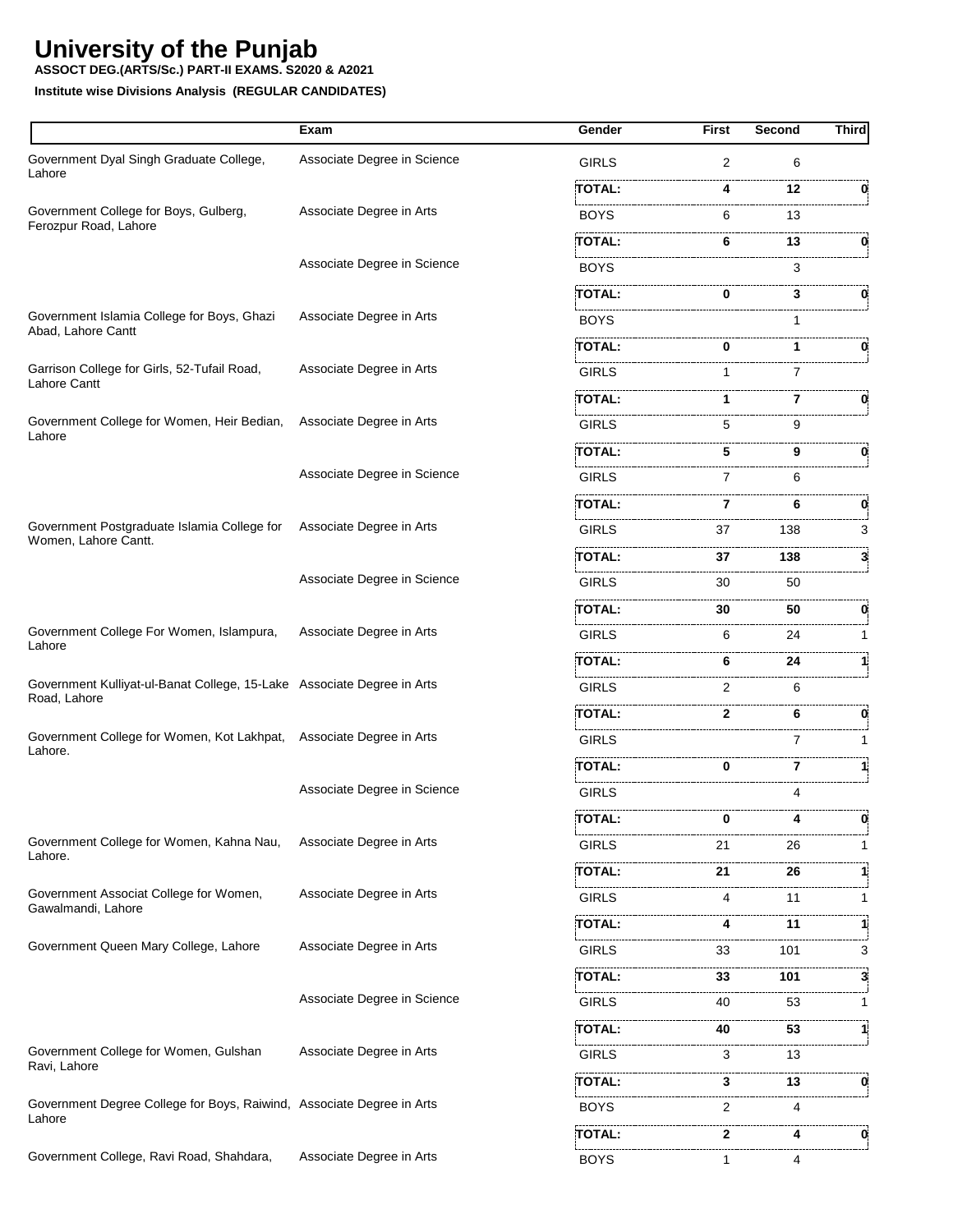**ASSOCT DEG.(ARTS/Sc.) PART-II EXAMS. S2020 & A2021**

|                                                                              | Exam                        | Gender        | <b>First</b>   | Second | <b>Third</b> |
|------------------------------------------------------------------------------|-----------------------------|---------------|----------------|--------|--------------|
| Government College, Ravi Road, Shahdara,                                     | Associate Degree in Arts    | TOTAL:        | 1              |        |              |
| Lahore                                                                       | Associate Degree in Science | <b>GIRLS</b>  | 3              |        |              |
|                                                                              |                             | <b>BOYS</b>   | 4              | 4      |              |
|                                                                              |                             | <b>TOTAL:</b> | 7              | 8      |              |
| Government Khawaja Rafiq Shaheed College,<br>Walton Road, Lahore             | Associate Degree in Arts    | <b>BOYS</b>   | 1              | 3      |              |
|                                                                              |                             | <b>TOTAL:</b> |                | 3      | 0            |
| Government Degree College of Special<br>Education, 45-B, Johar Town, Lahore  | Associate Degree in Arts    | <b>BOYS</b>   |                | 4      |              |
|                                                                              |                             | <b>TOTAL:</b> | 0              | 4      | 0            |
| GovernmentAssociate College for Women,<br>Thokar Niaz Baig, Lahore           | Associate Degree in Arts    | <b>GIRLS</b>  | 3              | 5      |              |
|                                                                              |                             | TOTAL:        | 3              | 5      | 0            |
| Government College for Women,<br>Baghbanpura, Lahore                         | Associate Degree in Arts    | <b>GIRLS</b>  | 39             | 80     | 2            |
|                                                                              |                             | TOTAL:        | 39             | 80     | 2            |
|                                                                              | Associate Degree in Science | <b>GIRLS</b>  | 12             | 46     | 3            |
|                                                                              |                             | <b>TOTAL:</b> | 12             | 46     | 3            |
| Government College for Women, Wapda Town, Associate Degree in Arts<br>Lahore |                             | <b>GIRLS</b>  | 13             | 47     | 1            |
|                                                                              |                             | TOTAL:        | 13             | 47     | 11           |
|                                                                              | Associate Degree in Science | <b>GIRLS</b>  | 2              | 6      |              |
|                                                                              |                             | TOTAL:        | $\mathbf{2}$   | 6      | 0            |
| Himayat-e-Islam College for Women, New                                       | Associate Degree in Arts    | <b>GIRLS</b>  | 4              | 13     | 1            |
| Garden Town, Lahore                                                          |                             | <b>TOTAL:</b> | 4              | 13     |              |
|                                                                              | Associate Degree in Science | <b>GIRLS</b>  | 4              | 3      |              |
|                                                                              |                             | TOTAL:        | 4              | 3      | 0            |
| Himayat-e-Islam College for Women, Multan                                    | Associate Degree in Arts    | <b>GIRLS</b>  | 10             | 8      |              |
| Road, Lahore                                                                 |                             | <b>TOTAL:</b> | 10             | 8      | 0            |
|                                                                              | Associate Degree in Science | <b>GIRLS</b>  | $\overline{2}$ | 1      |              |
|                                                                              |                             | TOTAL:        | 2              |        | 0            |
| Ikhwan Science College, Barki, Lahore                                        | Associate Degree in Arts    | <b>BOYS</b>   | 3              |        |              |
|                                                                              |                             | TOTAL:        | 3              | 0      |              |
|                                                                              | Associate Degree in Science | <b>GIRLS</b>  | 2              | 2      |              |
|                                                                              |                             | <b>BOYS</b>   |                | 1      |              |
|                                                                              |                             | <b>TOTAL:</b> | 2              | 3      | 0            |
| Government Islamia College, Railway Road,                                    | Associate Degree in Arts    | <b>BOYS</b>   |                | 1      |              |
| Lahore                                                                       |                             | TOTAL:        | 0              | 1      |              |
|                                                                              | Associate Degree in Science | <b>GIRLS</b>  |                |        |              |
|                                                                              |                             | <b>BOYS</b>   | 4              | 9      |              |
|                                                                              |                             | TOTAL:        | 5              | 9      | 0            |
| Government Jinnah College for Women,                                         | Associate Degree in Arts    | GIRLS         | 5              | 15     | 1            |
| Mozang, Lahore                                                               |                             | TOTAL:        | 5              | 15     | 1            |
|                                                                              | Associate Degree in Science | <b>GIRLS</b>  | 1              | 12     | 2            |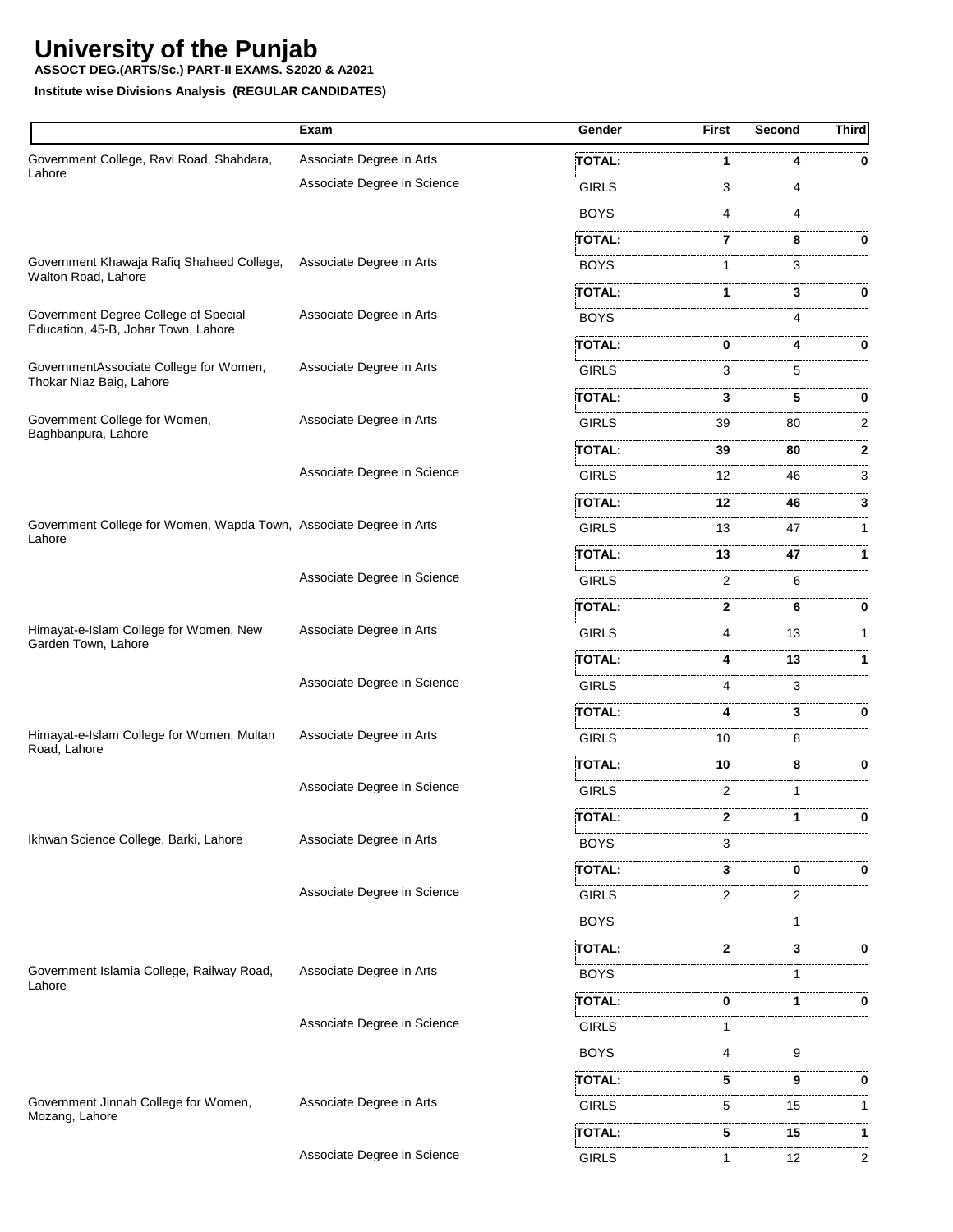**ASSOCT DEG.(ARTS/Sc.) PART-II EXAMS. S2020 & A2021**

|                                                                      | Exam                        | Gender        | <b>First</b> | <b>Second</b>  | <b>Third</b> |
|----------------------------------------------------------------------|-----------------------------|---------------|--------------|----------------|--------------|
| Government Jinnah College for Women,                                 | Associate Degree in Science | TOTAL:        | 1            | 12             |              |
| Mozang, Lahore<br>Jinnah Islamia College of Commerce,                | Associate Degree in Arts    | <b>BOYS</b>   |              | 1              |              |
| Township, Lahore                                                     |                             | <b>GIRLS</b>  | 2            | $\overline{7}$ |              |
|                                                                      |                             | TOTAL:        | 2            | 8              | 0.           |
|                                                                      | Associate Degree in Science | <b>GIRLS</b>  | 6            | 5              |              |
|                                                                      |                             | TOTAL:        | 6            | 5              |              |
| Government Graduate College for Boys, Model Associate Degree in Arts |                             | <b>BOYS</b>   |              | 4              |              |
| Town, Lahore                                                         |                             | TOTAL:        | 0            | 4              | 0.           |
|                                                                      | Associate Degree in Science | <b>BOYS</b>   | 1            |                |              |
|                                                                      |                             | <b>TOTAL:</b> | 1            | 0              | 0            |
| Mansoora Model Degree College, Wahdat                                | Associate Degree in Arts    | <b>BOYS</b>   |              | 3              |              |
| Road, Lahore                                                         |                             | <b>TOTAL:</b> | 0            | 3              | 0            |
|                                                                      | Associate Degree in Science | BOYS          |              |                |              |
|                                                                      |                             | <b>GIRLS</b>  |              | 1              |              |
|                                                                      |                             | TOTAL:        | 0            | 2              | 0            |
| Government College for Women, Model Town, Associate Degree in Arts   |                             | <b>GIRLS</b>  | 9            | 23             | 3            |
| Lahore                                                               |                             | <b>TOTAL:</b> | 9            | 23             | 3            |
|                                                                      | Associate Degree in Science | <b>GIRLS</b>  | 47           | 72             | 1            |
|                                                                      |                             | TOTAL:        | 47           | 72             |              |
| Nisa Girls College of Commerce, Sector C-1,                          | Associate Degree in Arts    | <b>GIRLS</b>  |              | 2              |              |
| Township, Lahore.                                                    |                             | TOTAL:        | 0            | 2              | 0            |
|                                                                      | Associate Degree in Science | <b>GIRLS</b>  | 2            | 5              |              |
|                                                                      |                             | TOTAL:        | 2            | 5              | 0            |
| Punjab College of Commerce & Science,                                | Associate Degree in Arts    | <b>GIRLS</b>  | 5            | 6              |              |
| Raiwind, Lahore                                                      |                             | TOTAL:        | 5            | 6              | 0            |
|                                                                      | Associate Degree in Science | <b>GIRLS</b>  | 25           | 12             |              |
|                                                                      |                             | TOTAL:        | 25           | 12             | 0            |
| Punjab College of Science, 151 - Ferozepur                           | Associate Degree in Arts    | <b>GIRLS</b>  | 51           | .<br>70        | 2            |
| Road, Lahore                                                         |                             | <b>BOYS</b>   | 12           | 20             | 3            |
|                                                                      |                             | TOTAL:        | 63           | 90             | 5            |
|                                                                      | Associate Degree in Science | <b>BOYS</b>   | 2            | 11             | 1            |
|                                                                      |                             | <b>GIRLS</b>  | 40           | 98             | 1            |
|                                                                      |                             | TOTAL:        | 42           | 109            | 2            |
| Qurban Degree College for Women, Walton                              | Associate Degree in Arts    | <b>GIRLS</b>  | 1            | 10             |              |
| Road, Lahore Cantt.                                                  |                             | TOTAL:        | 1            | 10             | 0            |
|                                                                      | Associate Degree in Science | <b>GIRLS</b>  |              | 4              |              |
|                                                                      |                             | TOTAL:        | 0            | 4              | 0            |
| Government Rabia Basri College for Women,<br>Walton Road, Lahore     | Associate Degree in Arts    | <b>GIRLS</b>  | 15           | 31             |              |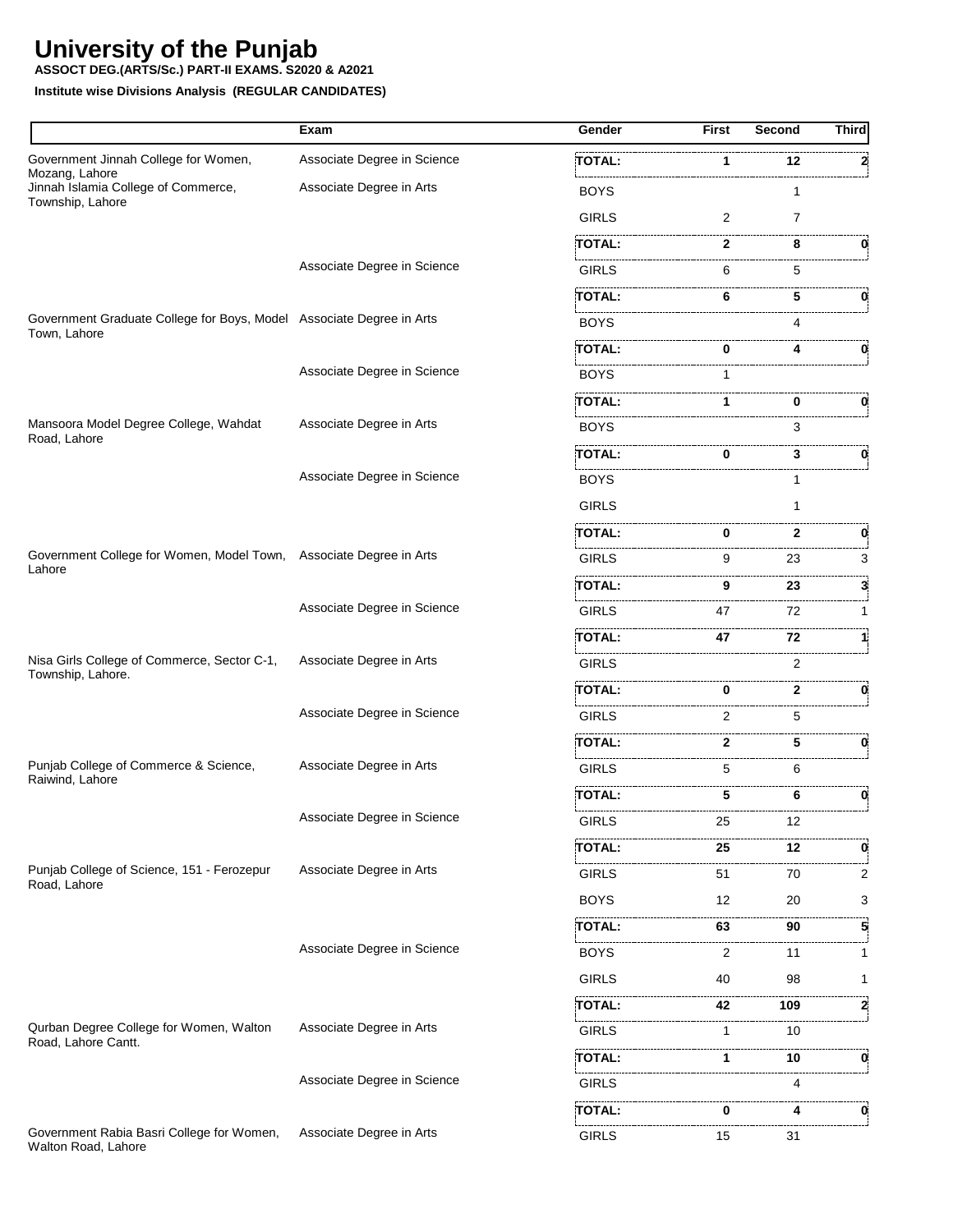**ASSOCT DEG.(ARTS/Sc.) PART-II EXAMS. S2020 & A2021**

|                                                                                       | Exam                        | Gender        | <b>First</b> | Second | <b>Third</b> |
|---------------------------------------------------------------------------------------|-----------------------------|---------------|--------------|--------|--------------|
| Government Rabia Basri College for Women,                                             | Associate Degree in Arts    | TOTAL:        | 15           | 31     | 0            |
| Walton Road, Lahore                                                                   | Associate Degree in Science | <b>GIRLS</b>  | 13           | 13     |              |
|                                                                                       |                             | <b>TOTAL:</b> | 13           | 13     | 0            |
| Superior College, Burhan Pura, Near Fruit &<br>Vegetable Market, Sundar Road, Raiwind | Associate Degree in Science | <b>GIRLS</b>  | 1            | 4      |              |
|                                                                                       |                             | TOTAL:        | 1.           | 4      | 0            |
| Superior College, Hanjarwal, Multan Road,<br>Lahore                                   | Associate Degree in Arts    | <b>GIRLS</b>  |              | 4      |              |
|                                                                                       |                             | TOTAL:        | 0            | 4      |              |
|                                                                                       | Associate Degree in Science | <b>GIRLS</b>  |              |        |              |
|                                                                                       |                             | TOTAL:        | 0            | 2      | 0            |
| Government College for Women, Bund Road,<br>Lahore                                    | Associate Degree in Arts    | <b>GIRLS</b>  | 3            | 4      |              |
|                                                                                       |                             | TOTAL:        | 3            | 4      | 0            |
|                                                                                       | Associate Degree in Science | <b>GIRLS</b>  | 4            | 3      |              |
|                                                                                       |                             | TOTAL:        | 4            | 3      | 0            |
| Goverment Degree College for Women, Data                                              | Associate Degree in Arts    | <b>GIRLS</b>  | 4            | 4      |              |
| Nagar, Lahore                                                                         |                             | TOTAL:        | 4            | 4      | 0            |
| Government College for Women, Kot Khawaja<br>Saeed, Lahore                            | Associate Degree in Arts    | <b>GIRLS</b>  | 10           | 31     |              |
|                                                                                       |                             | TOTAL:        | 10           | 31     | 0            |
|                                                                                       | Associate Degree in Science | <b>GIRLS</b>  | 1            | 2      |              |
|                                                                                       |                             | TOTAL:        | 1            | 2      | 0            |
| Government College for Women, Mustafabad,<br>Lahore                                   | Associate Degree in Arts    | <b>GIRLS</b>  | 8            | 22     |              |
|                                                                                       |                             | TOTAL:        | 8            | 22     | 0            |
| Government Ayesha Degree College for<br>Women, Timber Market, Lahore                  | Associate Degree in Arts    | <b>GIRLS</b>  | 3            | 14     |              |
|                                                                                       |                             | TOTAL:        | 3            | 14     | 0            |
|                                                                                       | Associate Degree in Science | <b>GIRLS</b>  | 6            | 11     |              |
|                                                                                       |                             | TOTAL:        | 6            | 11     | 0            |
| Government Degree College for Women,<br>Raiwind, Lahore                               | Associate Degree in Arts    | <b>GIRLS</b>  | - 5          | 18     |              |
|                                                                                       |                             | TOTAL:        | 5            | 18     |              |
|                                                                                       | Associate Degree in Science | <b>GIRLS</b>  | 2            | .<br>4 |              |
|                                                                                       |                             | TOTAL:        | 2            | 4      | 0            |
| Government Degree College for Women,<br>Rakhchabeel Manawa, Lahore                    | Associate Degree in Arts    | <b>GIRLS</b>  | 14           | 15     |              |
|                                                                                       |                             | TOTAL:        | 14           | 15     | 0            |
| Government Graduate College for Women,<br>Shadbagh, Lahore                            | Associate Degree in Arts    | <b>GIRLS</b>  | 13           | 18     |              |
|                                                                                       |                             | TOTAL:        | 13           | 18     | 1:           |
|                                                                                       | Associate Degree in Science | <b>GIRLS</b>  | 11           | 24     |              |
|                                                                                       |                             | TOTAL:        | 11           | 24     | 0            |
| Government Degree College for Women,<br>Shahdara, Lahore.                             | Associate Degree in Arts    | <b>GIRLS</b>  | 4            | 14     |              |
|                                                                                       |                             | TOTAL:        | 4            | 14     | 0            |
| Government College for Women, Wahdat                                                  | Associate Degree in Arts    | <b>GIRLS</b>  | 16           | 34     | $\mathbf{1}$ |
| Colony, Lahore                                                                        |                             | <b>TOTAL:</b> | 16           | 34     | 11           |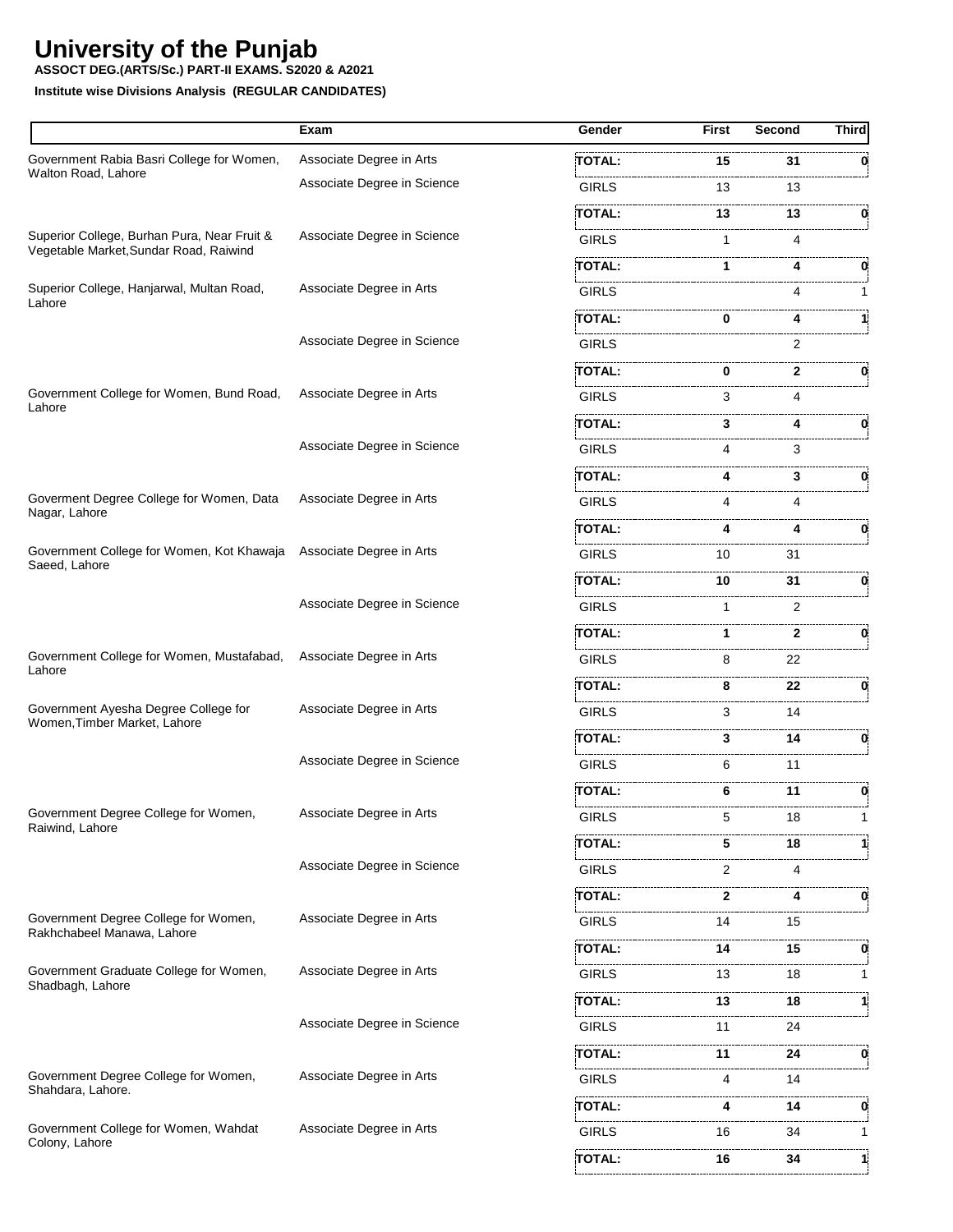**ASSOCT DEG.(ARTS/Sc.) PART-II EXAMS. S2020 & A2021**

|                                                                                        | Exam                        | <b>Gender</b>     | <b>First</b> | Second         | <b>Third</b> |
|----------------------------------------------------------------------------------------|-----------------------------|-------------------|--------------|----------------|--------------|
| Government College for Women, Wahdat                                                   | Associate Degree in Science | GIRLS             | 13           | $\overline{7}$ |              |
| Colony, Lahore                                                                         |                             | TOTAL:            | 13           | 7              |              |
| Government College for Women, Mandi<br>Bahauddin                                       | Associate Degree in Arts    | <b>GIRLS</b>      | 51           | 86             |              |
|                                                                                        |                             | TOTAL:            | 51           | 86             |              |
|                                                                                        | Associate Degree in Science | <b>GIRLS</b>      | 70           | 34             |              |
|                                                                                        |                             | TOTAL:            | 70           | 34             | 0            |
| Government Degree College, Mandi Bahauddin Associate Degree in Arts                    |                             | BOYS              | 4            | 9              |              |
|                                                                                        |                             | TOTAL:            | 4            | 9              |              |
|                                                                                        | Associate Degree in Science | <b>BOYS</b>       | 5            | 4              |              |
|                                                                                        |                             | TOTAL:            | 5            |                | 0            |
| Punjab College of Science, Rasul Road, Mandi Associate Degree in Science<br>Bahauddin. |                             | <b>GIRLS</b>      | 15           | 12             |              |
|                                                                                        |                             | TOTAL:            | 15           | 12             | 0            |
| PAEC Girls College, Chashma, Mianwali                                                  | Associate Degree in Arts    | <b>GIRLS</b>      | 12           | 6              |              |
|                                                                                        |                             | TOTAL:            | 12           | 6              | 0            |
| Government College for Women, Murree                                                   | Associate Degree in Arts    | <b>GIRLS</b>      | 2            | 3              |              |
|                                                                                        |                             | TOTAL:            | 2            | 3              | 0            |
| Government Degree College, Murree                                                      | Associate Degree in Arts    | <b>GIRLS</b>      | 1            | 2              |              |
|                                                                                        |                             | <b>BOYS</b>       |              | 2              |              |
|                                                                                        |                             | TOTAL:            | 1            | 4              | 0            |
|                                                                                        | Associate Degree in Science | <b>GIRLS</b>      | 5            | 25             |              |
|                                                                                        |                             | <b>BOYS</b>       |              |                |              |
|                                                                                        |                             | TOTAL:            | 5            | 26             | 0            |
| Government College for Women, Phagwari,<br>Murree.                                     | Associate Degree in Arts    | <b>GIRLS</b>      |              | 3              |              |
|                                                                                        |                             | TOTAL:            | 1            | 3              | 0            |
| Government Degree College for Women,<br>Warburton, Nankana Sahib                       | Associate Degree in Arts    | <b>GIRLS</b>      | 30           | 20             | 2            |
|                                                                                        |                             | <b>TOTAL:</b>     | 30           | 20             | 2            |
| Government Guru Nanak Degree Memorial<br>College, Nankana Sahib                        | Associate Degree in Arts    | GIRLS             | 18           | 24             | 2            |
|                                                                                        |                             | <b>BOYS</b>       | 11           | 9              |              |
|                                                                                        |                             | <b>TOTAL:</b>     | 29           | 33             | 2            |
| Government Guru Nanak Degree College for<br>Women, Nankana Sahib                       | Associate Degree in Arts    | GIRLS             | 19           | 36             |              |
|                                                                                        |                             | TOTAL:            | 19           | 36             | 0            |
|                                                                                        | Associate Degree in Science | <b>GIRLS</b>      | 23           | 49             |              |
|                                                                                        |                             | TOTAL:            | 23           | .<br>49        | 0            |
| Government Graduate College for Women,<br>Nowshera Virkan                              | Associate Degree in Arts    | <b>GIRLS</b>      | 43           | 38             |              |
|                                                                                        |                             | TOTAL:            | 43           | 38             |              |
| Government Muslim Girls College, Narowal                                               | Associate Degree in Arts    | GIRLS             | 30           | 36             |              |
|                                                                                        |                             | TOTAL:            | 30           | 36             |              |
|                                                                                        | Associate Degree in Science | .<br><b>GIRLS</b> | 28           | 25             |              |
|                                                                                        |                             | TOTAL:            | 28           | 25             | 0            |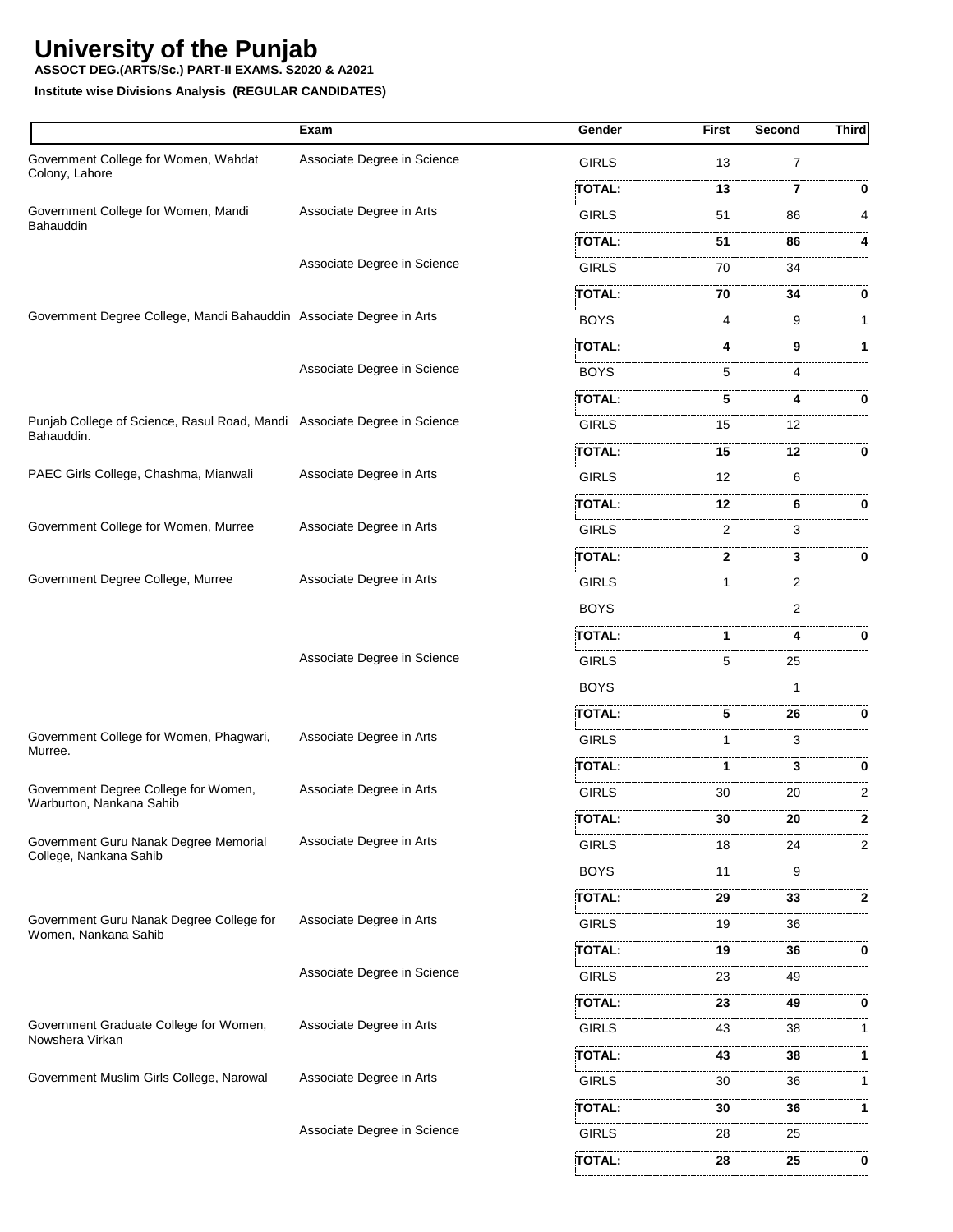**ASSOCT DEG.(ARTS/Sc.) PART-II EXAMS. S2020 & A2021**

|                                                                                    | Exam                        | Gender        | <b>First</b> | Second  | <b>Third</b> |
|------------------------------------------------------------------------------------|-----------------------------|---------------|--------------|---------|--------------|
| Government College for Women, Zafarwal,<br>Narowal.                                | Associate Degree in Arts    | <b>GIRLS</b>  | 12           |         |              |
|                                                                                    |                             | TOTAL:        | 12           | 0       | 0            |
| Punjab College of Commerce, Pasrur Road,<br>Narowal.                               | <b>Bachelor of Science</b>  | <b>GIRLS</b>  |              |         |              |
|                                                                                    |                             | TOTAL:        |              | 1       |              |
|                                                                                    | Associate Degree in Science | <b>GIRLS</b>  | 2            | 11      | 3            |
|                                                                                    |                             | <b>BOYS</b>   |              | 1       |              |
|                                                                                    |                             | TOTAL:        | 2            | 12      | 3.           |
| Standard College of Commerce, Jasar Bypass, Associate Degree in Science<br>Narowal |                             | <b>GIRLS</b>  | 12           | 11      | 2            |
|                                                                                    |                             | TOTAL:        | 12           | 11      | 2            |
| Government College for Women, Shakargarh,<br>Narowal                               | Associate Degree in Arts    | <b>GIRLS</b>  | 15           | .<br>12 |              |
|                                                                                    |                             | TOTAL:        | 15           | 12      | 0            |
|                                                                                    | Associate Degree in Science | <b>GIRLS</b>  | 5            | 6       |              |
|                                                                                    |                             | TOTAL:        | 5            | 6       | 0            |
| Aspire Collge, G.T. Road, Near Karmanwala,                                         | Associate Degree in Science | <b>GIRLS</b>  | 5            | 6       |              |
| Okara                                                                              |                             | TOTAL:        | 5            | 6       |              |
| Government Degree College, Basirpur, Okara                                         | Associate Degree in Arts    | <b>BOYS</b>   |              | 2       |              |
|                                                                                    |                             | TOTAL:        | 0            | 2       | 0            |
| F. G. Degree College, Okara Cantt.                                                 | Associate Degree in Arts    | GIRLS         |              | 4       |              |
|                                                                                    |                             | <b>BOYS</b>   | 3            |         |              |
|                                                                                    |                             | TOTAL:        | 3            | 4       |              |
|                                                                                    | Associate Degree in Science | <b>BOYS</b>   |              |         |              |
|                                                                                    |                             | <b>GIRLS</b>  | 1            | 3       |              |
|                                                                                    |                             | <b>TOTAL:</b> | 2            | 3       | 0            |
| Government Associate College for Women,<br>Okara                                   | Associate Degree in Arts    | <b>GIRLS</b>  | 26           | 32      |              |
|                                                                                    |                             | <b>TOTAL:</b> | 26           | 32      |              |
|                                                                                    | Associate Degree in Science | GIRLS         | 29           | 33      | 2            |
|                                                                                    |                             | :TOTAL:       | 29           | 33      | 2            |
| Government Postgraduate College, Okara                                             | Associate Degree in Arts    | <b>BOYS</b>   | 7            | 10      |              |
|                                                                                    |                             | <b>TOTAL:</b> | 7            | 10      | 0            |
|                                                                                    | Associate Degree in Science | <b>BOYS</b>   | 9            | 28      |              |
|                                                                                    |                             | <b>GIRLS</b>  | 10           | 19      | 1            |
|                                                                                    |                             | TOTAL:        | 19           | 47      | 2            |
| Government College for Women, Hujra Shah                                           | Associate Degree in Arts    | <b>GIRLS</b>  | 33           | 16      |              |
| Muqeem, Okara                                                                      |                             | TOTAL:        | 33           | 16      | 1            |
| Government Degree College, Gogera, Okara                                           | Associate Degree in Arts    | <b>BOYS</b>   | 2            | 1       |              |
|                                                                                    |                             | TOTAL:        | 2            | 1       | 0            |
| Government College, Hujra Shah Muqeem,                                             | Associate Degree in Arts    | <b>BOYS</b>   |              | 3       |              |
| Okara                                                                              |                             | .<br>TOTAL:   | 0            | 3       | 0            |
| Government College for Boys, Renala Khurd,                                         | Associate Degree in Arts    | <b>BOYS</b>   | 1            | 3       |              |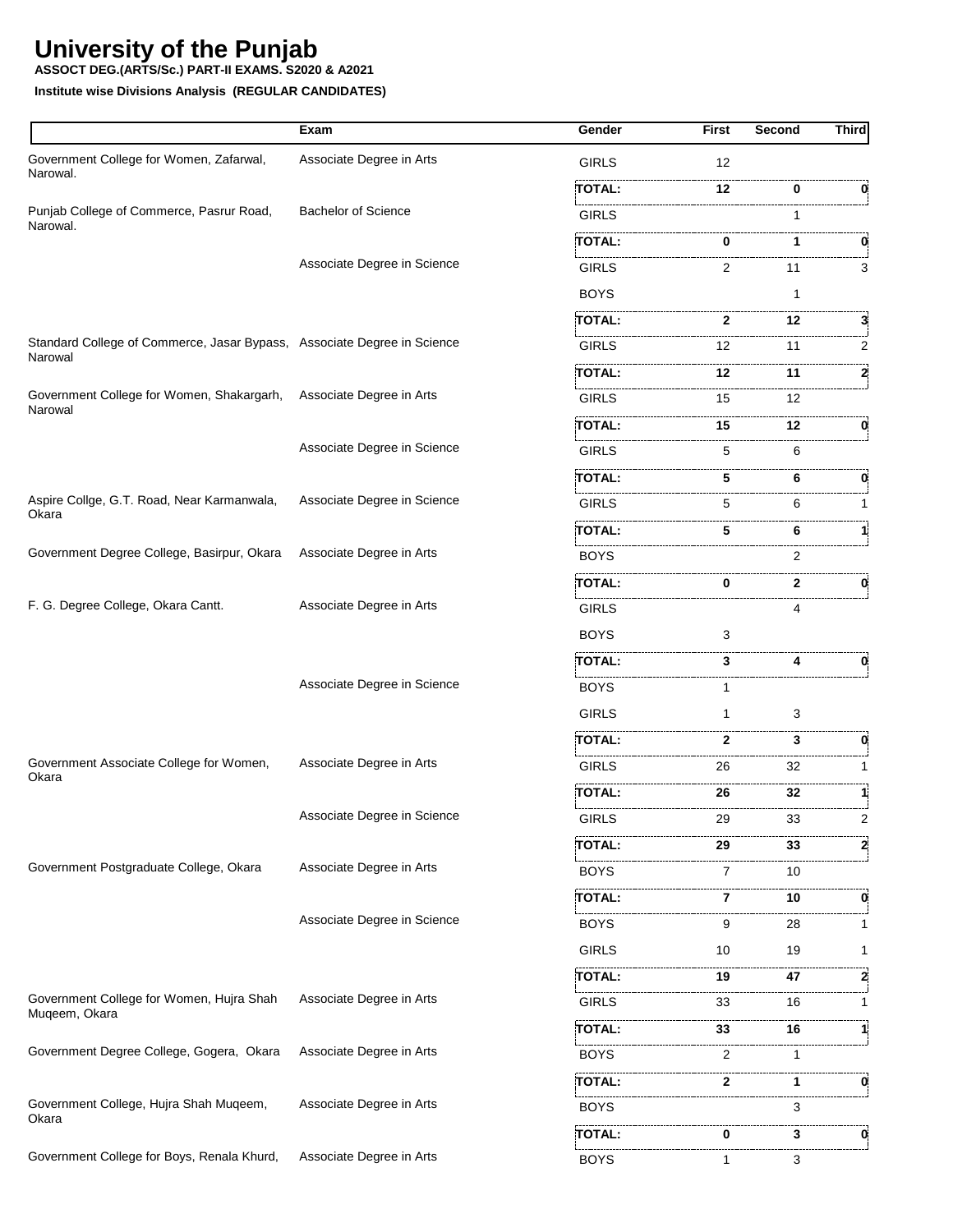**ASSOCT DEG.(ARTS/Sc.) PART-II EXAMS. S2020 & A2021**

|                                                                        | Exam                        | Gender                                                                                                                             | First | Second | <b>Third</b> |
|------------------------------------------------------------------------|-----------------------------|------------------------------------------------------------------------------------------------------------------------------------|-------|--------|--------------|
| Government College for Boys, Renala Khurd,                             | Associate Degree in Arts    | TOTAL:                                                                                                                             | 1     | 3      |              |
| Okara                                                                  | Associate Degree in Science | GIRLS                                                                                                                              | 53    | 24     |              |
|                                                                        |                             | <b>BOYS</b>                                                                                                                        |       | 3      |              |
|                                                                        |                             | TOTAL:                                                                                                                             | 53    | 27     |              |
| Government College for Women, South City,<br>Okara                     | Associate Degree in Arts    | GIRLS                                                                                                                              | 2     | 7      |              |
|                                                                        |                             | TOTAL:                                                                                                                             | 2     | 7      |              |
|                                                                        | Associate Degree in Science | GIRLS                                                                                                                              | 2     | 8      |              |
|                                                                        |                             | <b>TOTAL:</b>                                                                                                                      | 2     | 8      | 0            |
| Punjab College Of Science, Near Abdullah<br>Hospital, G.T. Road, Okara | Associate Degree in Science | <b>GIRLS</b>                                                                                                                       | 44    | 33     |              |
|                                                                        |                             | <b>BOYS</b>                                                                                                                        | 2     | 1      |              |
|                                                                        |                             | TOTAL:                                                                                                                             | 46    | 34     |              |
| Government College for Women, Renala<br>Khurd, Okara                   | Associate Degree in Arts    | <b>GIRLS</b>                                                                                                                       | 8     | 34     |              |
|                                                                        |                             | TOTAL:                                                                                                                             | 8     | 34     | 0            |
|                                                                        | Associate Degree in Science | GIRLS                                                                                                                              |       | 10     |              |
|                                                                        |                             | <b>TOTAL:</b>                                                                                                                      | 0     | 10     | 0            |
| Superior College of commerce, G.T. Road,<br>Okara                      | Associate Degree in Science | .<br>Liitti oli 2000 oli 2000 oli 2000 oli 2000 oli 2000 oli 2000 oli 2000 oli 2000 oli 2000 oli 2000 oli 2000 oli<br><b>GIRLS</b> | 2     | 2      |              |
|                                                                        |                             | TOTAL:                                                                                                                             | 2     | 2      |              |
| Superior College of Science & Commerce,<br>Renala Khurd, Okara         | Associate Degree in Arts    | <b>GIRLS</b>                                                                                                                       | 3     | 4      |              |
|                                                                        |                             | TOTAL:                                                                                                                             | 3     |        |              |
|                                                                        | Associate Degree in Science | <b>GIRLS</b>                                                                                                                       |       | 2      |              |
|                                                                        |                             | TOTAL:                                                                                                                             | 1     | 2      | 0            |
| Government College for Women, Basirpur,<br>Okara                       | Associate Degree in Arts    | <b>GIRLS</b>                                                                                                                       | 15    | 7      |              |
|                                                                        |                             | TOTAL:                                                                                                                             | 15    | 7      |              |
|                                                                        | Associate Degree in Science | <b>GIRLS</b>                                                                                                                       |       | 4      |              |
|                                                                        |                             | <b>TOTAL:</b>                                                                                                                      | 0     | 4      | 0            |
| Government College for Women, Gogera,                                  | Associate Degree in Arts    | GIRLS                                                                                                                              | 5     |        |              |
| Okara                                                                  |                             | TOTAL:                                                                                                                             | 5     | 8      | 0            |
|                                                                        | Associate Degree in Science | <b>GIRLS</b>                                                                                                                       |       | 2      |              |
|                                                                        |                             | TOTAL:                                                                                                                             | 0     | 2      |              |
| Government Associate college for boys, Pindi<br><b>Bhattian</b>        | Associate Degree in Arts    | <b>BOYS</b>                                                                                                                        | 8     | 12     |              |
|                                                                        |                             | TOTAL:                                                                                                                             | 8     | 12     | 0            |
| Government College, Pindi Gheb                                         | Associate Degree in Arts    | <b>BOYS</b>                                                                                                                        |       |        |              |
|                                                                        |                             | TOTAL:                                                                                                                             | 1     | 0      | 0            |
| Government College for Women, Pindi Gheb                               | Associate Degree in Arts    | GIRLS                                                                                                                              | 6     | 12     |              |
|                                                                        |                             | TOTAL:                                                                                                                             | 6     | 12     | 0            |
| Al-Beruni Government College, Pind Dadan                               | Associate Degree in Arts    | <b>BOYS</b>                                                                                                                        | 2     | 4      |              |
| Khan                                                                   |                             | TOTAL:                                                                                                                             | 2     | 4      | 0            |
|                                                                        | Associate Degree in Science | <b>BOYS</b>                                                                                                                        | 2     |        |              |
|                                                                        |                             | <b>GIRLS</b>                                                                                                                       | 19    | 22     | 1            |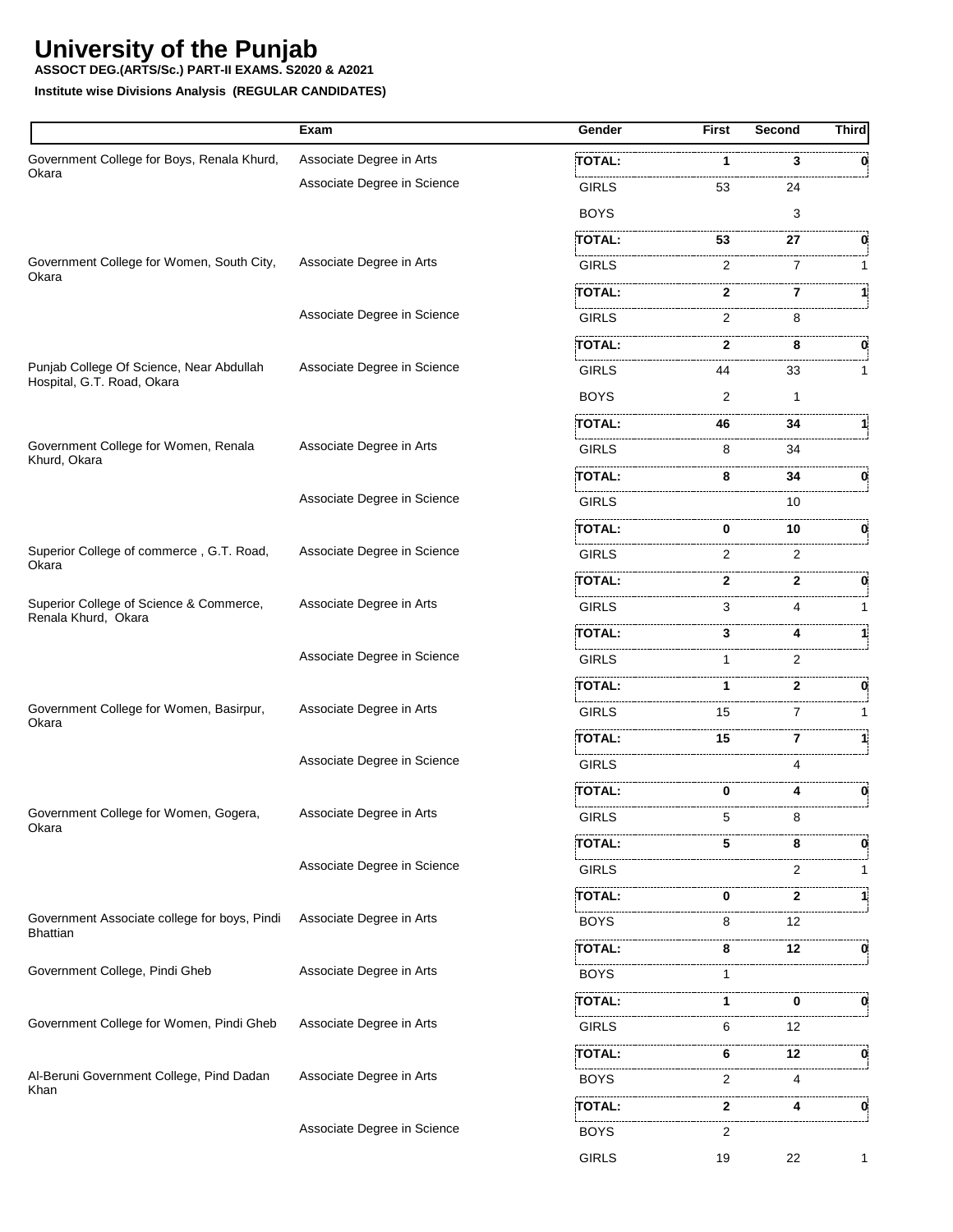**ASSOCT DEG.(ARTS/Sc.) PART-II EXAMS. S2020 & A2021**

|                                                                                   | Exam                        | Gender        | First        | Second       | <b>Third</b> |
|-----------------------------------------------------------------------------------|-----------------------------|---------------|--------------|--------------|--------------|
| Al-Beruni Government College, Pind Dadan                                          | Associate Degree in Science | TOTAL:        | 21           | 22           |              |
| Khan<br>Government College for Women, Pind Dadan<br>Khan                          | Associate Degree in Arts    | <b>GIRLS</b>  | 20           | 39           |              |
|                                                                                   |                             | TOTAL:        | 20           | 39           | 0            |
|                                                                                   | Associate Degree in Science | <b>GIRLS</b>  |              | 3            |              |
|                                                                                   |                             | TOTAL:        | 0            | 3            | 0            |
| Punjab College, Phalia.                                                           | Associate Degree in Arts    | BOYS          | 3            | 2            |              |
|                                                                                   |                             | <b>GIRLS</b>  | 27           | 11           | 1            |
|                                                                                   |                             | TOTAL:        | 30           | 13           |              |
|                                                                                   | Associate Degree in Science | <b>GIRLS</b>  | 43           | 12           |              |
|                                                                                   |                             | TOTAL:        | 43           | 12           | 0            |
| Government College for Women, Phalia                                              | Associate Degree in Arts    | GIRLS         | 54           | 58           |              |
|                                                                                   |                             | TOTAL:        | 54           | 58           |              |
| Government College for Women, Pasrur                                              | Associate Degree in Arts    | <b>GIRLS</b>  | 18           | 38           | 2            |
|                                                                                   |                             | TOTAL:        | 18           | 38           | 2            |
| Government Municipal Degree, College, Pasrur Associate Degree in Arts             |                             | <b>BOYS</b>   |              |              |              |
|                                                                                   |                             | TOTAL:        | 0            | 1            | 0            |
| Government Associate College for Women,                                           | Associate Degree in Arts    | <b>GIRLS</b>  | 20           | 19           |              |
| Pattoki, Kasur                                                                    |                             | TOTAL:        | 20           | 19           | 0            |
| Government Graduate College, Pattoki, Kasur. Associate Degree in Arts             |                             | BOYS          | 2            | 11           |              |
|                                                                                   |                             | <b>TOTAL:</b> | $\mathbf{2}$ | 11           | 0            |
|                                                                                   | Associate Degree in Science | <b>GIRLS</b>  | 15           | 58           |              |
|                                                                                   |                             | <b>BOYS</b>   | $\mathbf 1$  | 11           | 2            |
|                                                                                   |                             | TOTAL:        | 16           | 69           | 3            |
| Superior College of Commerce, Bypass G.T.                                         | Associate Degree in Science | <b>GIRLS</b>  | 5            | 10           |              |
| Road, Pattoki.                                                                    |                             | TOTAL:        | 5            | 10           | 0            |
| Government College, Qila Didar Singh                                              | Associate Degree in Arts    | <b>BOYS</b>   | 1            | 3            |              |
|                                                                                   |                             | TOTAL:        | 1            | 3            | 0            |
| Federal Government Degree College, Quetta                                         | Associate Degree in Arts    | <b>GIRLS</b>  | 3            |              |              |
| Cantt.                                                                            |                             | <b>BOYS</b>   | 3            | 2            |              |
|                                                                                   |                             | TOTAL:        | 6            | $\mathbf{2}$ | 0            |
|                                                                                   | Associate Degree in Science | <b>GIRLS</b>  | 3            |              |              |
|                                                                                   |                             | TOTAL:        | 3            | 0            | 0            |
| Civil College, Lane No. 1, Quaid-E-Azam                                           | Associate Degree in Arts    | <b>GIRLS</b>  | 3            | 4            |              |
| Colony, Dhamial Road, Rawalpindi                                                  |                             | TOTAL:        | 3            | 4            | 0            |
|                                                                                   | Associate Degree in Science | BOYS          |              | 4            |              |
|                                                                                   |                             | <b>GIRLS</b>  | 8            | 12           |              |
|                                                                                   |                             | TOTAL:        | 8            | 16           | 0            |
| Government College for Women, Murree Road, Associate Degree in Arts<br>Rawalpindi |                             | <b>GIRLS</b>  | 5            | 19           | 1            |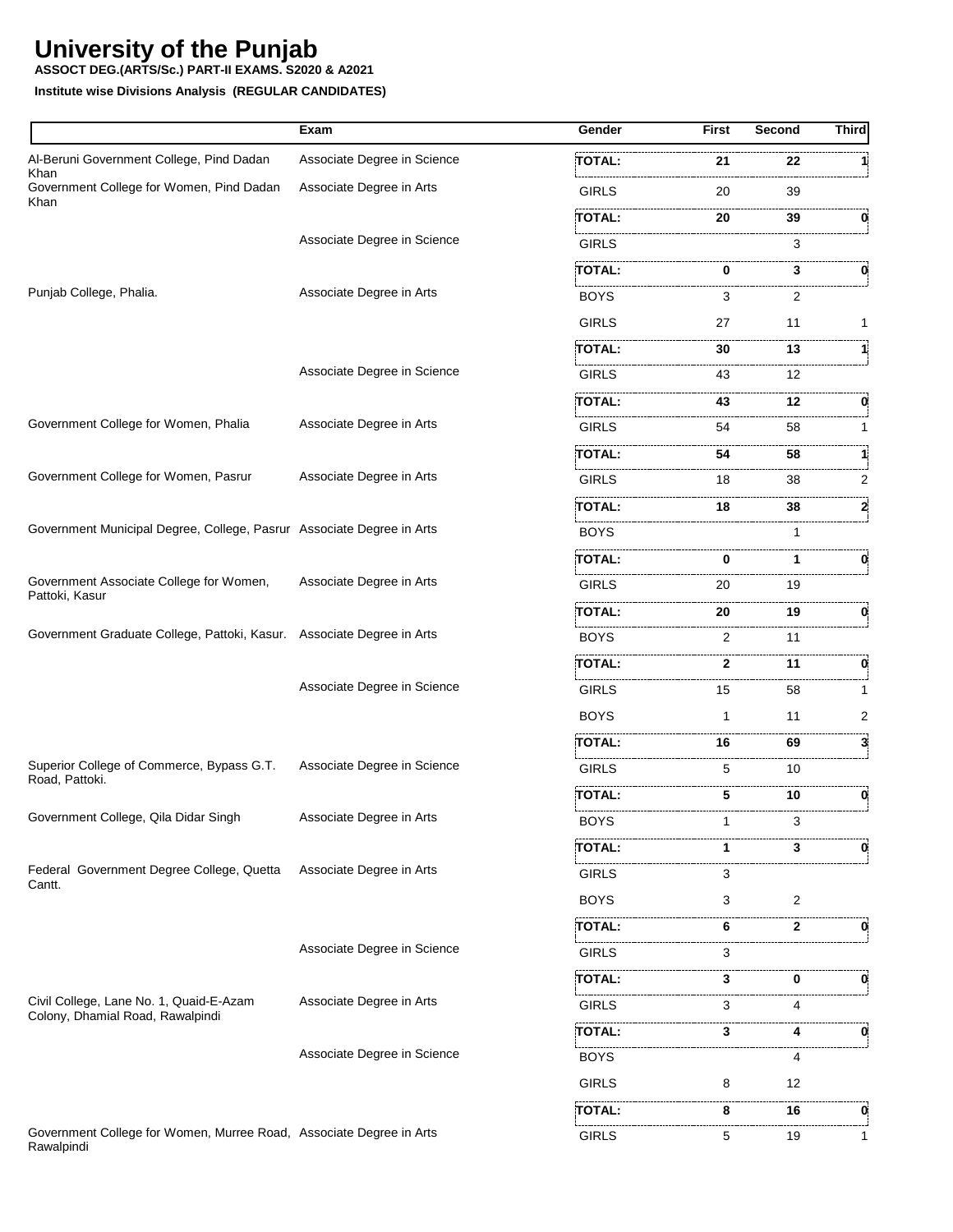**ASSOCT DEG.(ARTS/Sc.) PART-II EXAMS. S2020 & A2021**

|                                                                                               | Exam                        | Gender        | First        | Second              | Third |
|-----------------------------------------------------------------------------------------------|-----------------------------|---------------|--------------|---------------------|-------|
| Government College for Women, Murree Road, Associate Degree in Arts                           |                             | <b>TOTAL:</b> | 5            | 19                  |       |
| Rawalpindi                                                                                    | Associate Degree in Science | <b>GIRLS</b>  | 5            | 31                  | 1     |
|                                                                                               |                             | TOTAL:        | 5            | 31                  | 1     |
| F.G. College for Women, Kashmir Road,                                                         | Associate Degree in Arts    | <b>GIRLS</b>  | 8            | 15                  | 1     |
| Rawalpindi Cantt.                                                                             |                             | TOTAL:        | 8            | 15                  | 1:    |
|                                                                                               | Associate Degree in Science | <b>GIRLS</b>  | 3            | 9                   |       |
|                                                                                               |                             | TOTAL:        | 3            | 9                   | 0     |
| Government College for Women, Dhoke<br>Hassu, Rawalpindi                                      | Associate Degree in Arts    | <b>GIRLS</b>  | 7            | 16                  |       |
|                                                                                               |                             | TOTAL:        | 7            | 16                  | 0     |
|                                                                                               | Associate Degree in Science | <b>GIRLS</b>  | 5            | $\overline{7}$      |       |
|                                                                                               |                             | TOTAL:        | 5.           | 7                   | 0     |
| Government Degree College for Women, Dhoke Associate Degree in Arts<br>Kala Khan, Rawalpindi  |                             | <b>GIRLS</b>  |              | 1                   |       |
|                                                                                               |                             | <b>TOTAL:</b> | 0            | 1                   |       |
| Government Degree College for Women, Sihal, Associate Degree in Arts                          |                             | <b>GIRLS</b>  | 4            | 13                  |       |
| Rawalpindi                                                                                    |                             | TOTAL:        | 4            | 13                  | 0     |
| Federal Government College for Women, Abid Associate Degree in Arts<br>Majid Road, Rawalpindi |                             | <b>GIRLS</b>  | 9            | 33                  | 2     |
|                                                                                               |                             | TOTAL:        | 9            | 33                  | 2     |
|                                                                                               | Associate Degree in Science | <b>GIRLS</b>  | 4            | 3                   |       |
|                                                                                               |                             | TOTAL:        | 4            | 3                   | 0     |
| Government Postgraduate College for Boys,                                                     | Associate Degree in Arts    | <b>BOYS</b>   | 4            | 5                   |       |
| Satellite Town, Rawalpindi                                                                    |                             | TOTAL:        | 4            | 5                   | 0.    |
|                                                                                               | Associate Degree in Science | <b>BOYS</b>   |              | 5                   | 1.    |
|                                                                                               |                             | <b>TOTAL:</b> | 0            | 5                   | 1:    |
| Government Degree College for Women, B-<br>Block, Satellite Town, Rawalpindi                  | Associate Degree in Arts    | <b>GIRLS</b>  | 8            | 8                   |       |
|                                                                                               |                             | TOTAL:        | 8            | 8                   | 0     |
|                                                                                               | Associate Degree in Science | <b>GIRLS</b>  |              | $2 \qquad \qquad 8$ |       |
|                                                                                               |                             | TOTAL:        | 2            | 8                   | 1     |
| Government College for Women, Dhoke Elahi                                                     | Associate Degree in Arts    | <b>GIRLS</b>  |              | 3                   |       |
| Baksh, Rawalpindi                                                                             |                             | <b>TOTAL:</b> | 1            | 3                   | 0     |
|                                                                                               | Associate Degree in Science | <b>GIRLS</b>  |              |                     |       |
|                                                                                               |                             | TOTAL:        | 0            | 1                   | 0     |
| Government College for Women, F-Block,                                                        | Associate Degree in Arts    | <b>GIRLS</b>  | 2            | 7                   |       |
| Satellite Town, Rawalpindi                                                                    |                             | TOTAL:        | $\mathbf{2}$ | 7                   | 0     |
|                                                                                               | Associate Degree in Science | <b>GIRLS</b>  |              |                     |       |
|                                                                                               |                             | TOTAL:        | 0            | 1.                  | 0     |
| Government Degree College for Women,                                                          | Associate Degree in Arts    | <b>GIRLS</b>  | 2            | 11                  |       |
| Dhoke Hukam Dad, Rawalpindi                                                                   |                             | TOTAL:        | $\mathbf{2}$ | 11                  | 0     |
|                                                                                               | Associate Degree in Science | <b>GIRLS</b>  | $\mathbf 1$  | 6                   |       |
|                                                                                               |                             | <b>TOTAL:</b> | 1.           | 6.                  | 0     |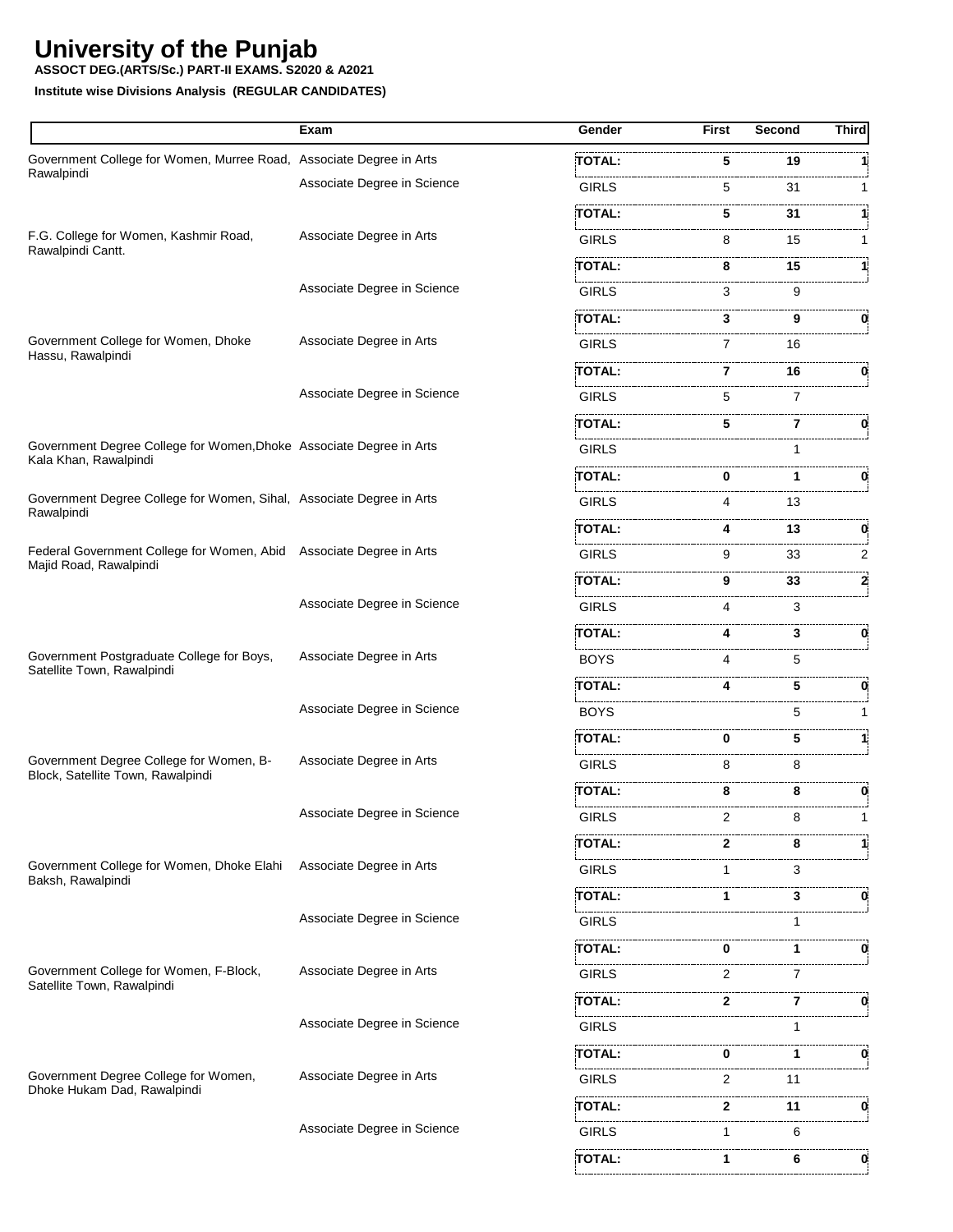**ASSOCT DEG.(ARTS/Sc.) PART-II EXAMS. S2020 & A2021**

|                                                                         | Exam                        | Gender            | <b>First</b>      | Second       | <b>Third</b> |
|-------------------------------------------------------------------------|-----------------------------|-------------------|-------------------|--------------|--------------|
| Government College, Asghar Mall, Rawalpindi                             | Associate Degree in Arts    | <b>BOYS</b>       | 3                 | 9            |              |
|                                                                         |                             | TOTAL:            | 3                 | 9            |              |
|                                                                         | Associate Degree in Science | <b>BOYS</b>       | 2                 | 13           |              |
|                                                                         |                             | TOTAL:            | 2                 | 13           |              |
| Government College for Women, Manghot,<br>Rawalpindi                    | Associate Degree in Arts    | <b>GIRLS</b>      | 3                 | 9            |              |
|                                                                         |                             | TOTAL:            | 3                 | 9            | 0            |
|                                                                         | Associate Degree in Science | <b>GIRLS</b>      |                   | 5            |              |
|                                                                         |                             | TOTAL:            | 0                 | 5            | 0            |
| Government Degree College for Women,<br>Muslim Town, Rawalpindi         | Associate Degree in Arts    | <b>GIRLS</b>      | 1                 | 16           | 3            |
|                                                                         |                             | TOTAL:            | 1                 | 16           |              |
|                                                                         | Associate Degree in Science | <b>GIRLS</b>      |                   | 5            |              |
|                                                                         |                             | TOTAL:            | 0                 | 5            |              |
| Government Degree College For Boys, Kotli                               | Associate Degree in Science | <b>BOYS</b>       |                   |              |              |
| Sattian, Rawalpindi.                                                    |                             | TOTAL:            | 1                 | 0            | 0            |
| Government Degree College for Women,                                    | Associate Degree in Arts    | <b>GIRLS</b>      | 3                 | 13           |              |
| Mohan Pura, Rawalpindi Cantt.                                           |                             | TOTAL:            | 3                 | 13           | 0            |
|                                                                         | Associate Degree in Science | <b>GIRLS</b>      |                   | 2            |              |
|                                                                         |                             | TOTAL:            | 0                 | $\mathbf{2}$ | 0            |
| Gentry College of Commerce & Science,                                   | Associate Degree in Arts    | <b>GIRLS</b>      | 1                 | 6            |              |
| Nagail Road, Gujar Khan, Rawalpindi                                     |                             | <b>BOYS</b>       | $\mathbf 1$       | 3            |              |
|                                                                         |                             | TOTAL:            | 2                 | 9            | 0            |
|                                                                         | Associate Degree in Science | <b>BOYS</b>       |                   | 2            |              |
|                                                                         |                             | <b>GIRLS</b>      | $12 \overline{ }$ | 30           |              |
|                                                                         |                             | TOTAL:            | 12                | 32           | 0            |
| Government Degree College for Women,<br>Rehmat Abad, Rawalpindi         | Associate Degree in Arts    | <b>GIRLS</b>      | $\overline{2}$    | 17           |              |
|                                                                         |                             | <b>TOTAL:</b>     | 2                 | 17           | 0            |
|                                                                         | Associate Degree in Science | GIRLS             | 2                 | 3            |              |
|                                                                         |                             | .<br>TOTAL:       | 2                 | 3            | 0            |
| Government Viqar-un-Nisa Post Graduate<br>College for Women, Rawalpindi | Associate Degree in Arts    | GIRLS             | 11                | 64           | 6            |
|                                                                         |                             | TOTAL:            | 11                | .<br>64      | 6            |
|                                                                         | Associate Degree in Science | <b>GIRLS</b>      | 7                 | 30           |              |
|                                                                         |                             | TOTAL:            | 7                 | 30           |              |
| Government College for Women, Dhoke Ratta, Associate Degree in Arts     |                             | .<br><b>GIRLS</b> | 8                 | 12           |              |
| Rawalpindi                                                              |                             | TOTAL:            | 8                 | 12           | 0            |
|                                                                         | Associate Degree in Science | <b>GIRLS</b>      | 4                 | 7            |              |
|                                                                         |                             | TOTAL:            |                   | <br>7        | 0            |
| Ilqa Postgraduate Girls College, Rawalpindi                             | Associate Degree in Science | GIRLS             |                   |              |              |
|                                                                         |                             | .<br>TOTAL:       | 1                 | 0            | 0            |
| Government College for Women, Jhanda                                    | Associate Degree in Arts    | <b>GIRLS</b>      | 15                | 24           |              |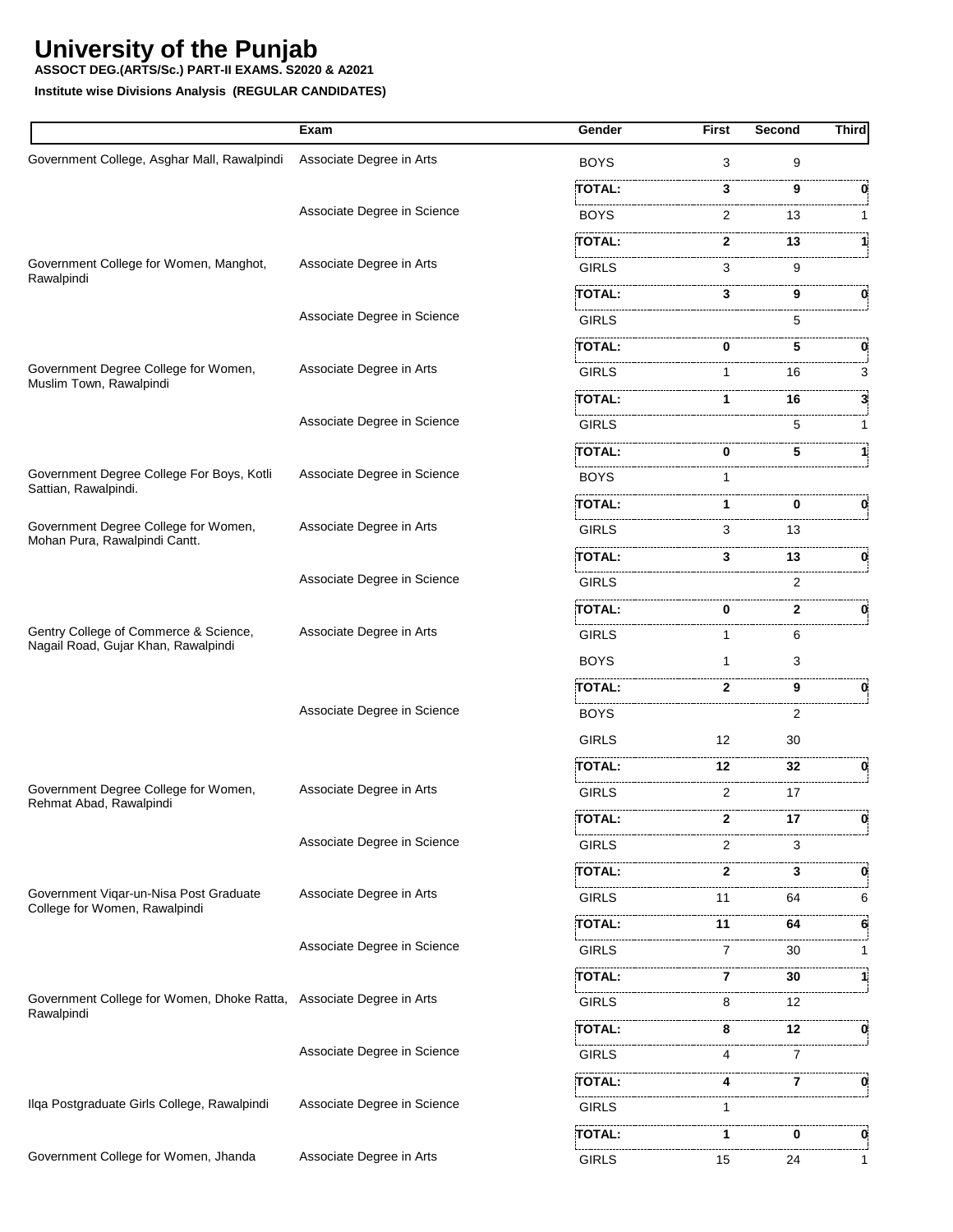**ASSOCT DEG.(ARTS/Sc.) PART-II EXAMS. S2020 & A2021**

|                                                                                                                 | Exam                        | Gender                              | <b>First</b>   | <b>Second</b>  | <b>Third</b> |
|-----------------------------------------------------------------------------------------------------------------|-----------------------------|-------------------------------------|----------------|----------------|--------------|
| Government College for Women, Jhanda                                                                            | Associate Degree in Arts    | <b>TOTAL:</b>                       | 15             | 24             |              |
| Chichi, Rawalpindi<br>Jinnah Institute Of Informatics & Commerce,<br>30-D, 6th Road, Satellite Town, Rawalpindi | Associate Degree in Arts    | <b>BOYS</b>                         |                | 1              |              |
|                                                                                                                 |                             | <b>GIRLS</b>                        | 5              | $\overline{2}$ |              |
|                                                                                                                 |                             | TOTAL:                              | 5              | 3              |              |
|                                                                                                                 | Associate Degree in Science | <b>BOYS</b>                         |                | 2              |              |
|                                                                                                                 |                             | <b>GIRLS</b>                        | 6              | 13             |              |
|                                                                                                                 |                             | <b>TOTAL:</b>                       | 6              | 15             |              |
| Khadija Umar Government College for Women, Associate Degree in Arts                                             |                             | the company of the company<br>GIRLS |                | 19             | 2            |
| Tench Bhatta, Rawalpindi                                                                                        |                             | TOTAL:                              | 0              | 19             | 2            |
|                                                                                                                 | Associate Degree in Science | <b>GIRLS</b>                        | 2              | 5              |              |
|                                                                                                                 |                             | TOTAL:                              | 2              | 5              | 0            |
| Government College for Women Peshawar                                                                           | Associate Degree in Arts    | <b>GIRLS</b>                        | 4              | 28             | 2            |
| Road, Rawalpindi                                                                                                |                             | TOTAL:                              | 4              | 28             | 2            |
| Mehran Degree College, College Road, Opp.                                                                       | Associate Degree in Arts    | <b>GIRLS</b>                        | 2              | 4              | 2            |
| F.G Girls High School, Rawat, Rawapindi                                                                         |                             | TOTAL:                              | 2              | 4              | 2            |
|                                                                                                                 | Associate Degree in Science | <b>GIRLS</b>                        | 5              | 10             | 2            |
|                                                                                                                 |                             | TOTAL:                              | 5              | 10             | 2            |
| Punjab College of Information Technology,<br>Satellite Town, Rawalpindi.                                        | Associate Degree in Arts    | <b>GIRLS</b>                        | 5              | 23             | 1            |
|                                                                                                                 |                             | .<br><b>TOTAL:</b>                  | .<br>5         | 23             | 1            |
|                                                                                                                 | Associate Degree in Science | .<br><b>BOYS</b>                    | 2              | 6              | 1            |
|                                                                                                                 |                             | <b>GIRLS</b>                        | 32             | 51             |              |
|                                                                                                                 |                             | TOTAL:                              | 34             | 57             |              |
| Government Girls Degree College, Khayaban-<br>e-Sir Syed, Rawalpindi                                            | Associate Degree in Arts    | <b>GIRLS</b>                        | 5              | 9              |              |
|                                                                                                                 |                             | .<br>TOTAL:                         | 5              | 9              | 0            |
|                                                                                                                 | Associate Degree in Science | <b>GIRLS</b>                        | 2              | 11             |              |
|                                                                                                                 |                             | <b>TOTAL:</b>                       | $\mathbf{2}$   | 11             | 0            |
| Government Mian Shahbaz Sharif Degree                                                                           | Associate Degree in Arts    | <b>BOYS</b>                         |                | 2              |              |
| College, Khayaban-e-Sir Syed, Rawalpindi                                                                        |                             | <b>TOTAL:</b>                       | 0              | $\mathbf{2}$   | 0            |
| The Wings College for Boys, Near The Wisdom Associate Degree in Science                                         |                             | <b>BOYS</b>                         |                | 3              |              |
| School System, Daultala, Gujar Khan,<br>Rawalpindi                                                              |                             | <b>GIRLS</b>                        | 8              | 23             | 1            |
|                                                                                                                 |                             | TOTAL:                              | 8              | 26             | 11           |
| Government College for Women, Daultala,                                                                         | Associate Degree in Arts    | <b>GIRLS</b>                        | 6              | 23             |              |
| Rawalpindi                                                                                                      |                             | TOTAL:                              | 6              | 23             | 0            |
|                                                                                                                 | Associate Degree in Science | <b>GIRLS</b>                        |                | 5              |              |
|                                                                                                                 |                             | TOTAL:                              | 0              | 5              | 0            |
| Government Degree College for Women,<br>Dhoke Syedan, Rawalpindi                                                | Associate Degree in Arts    | <b>GIRLS</b>                        | 9              | 24             | $\mathbf{1}$ |
|                                                                                                                 |                             | TOTAL:                              | 9.             | 24             | 11           |
| Government Degree College for Women,<br>Gawalmandi, Rawalpindi                                                  | Associate Degree in Arts    | <b>GIRLS</b>                        | $\overline{2}$ | 3              | 1            |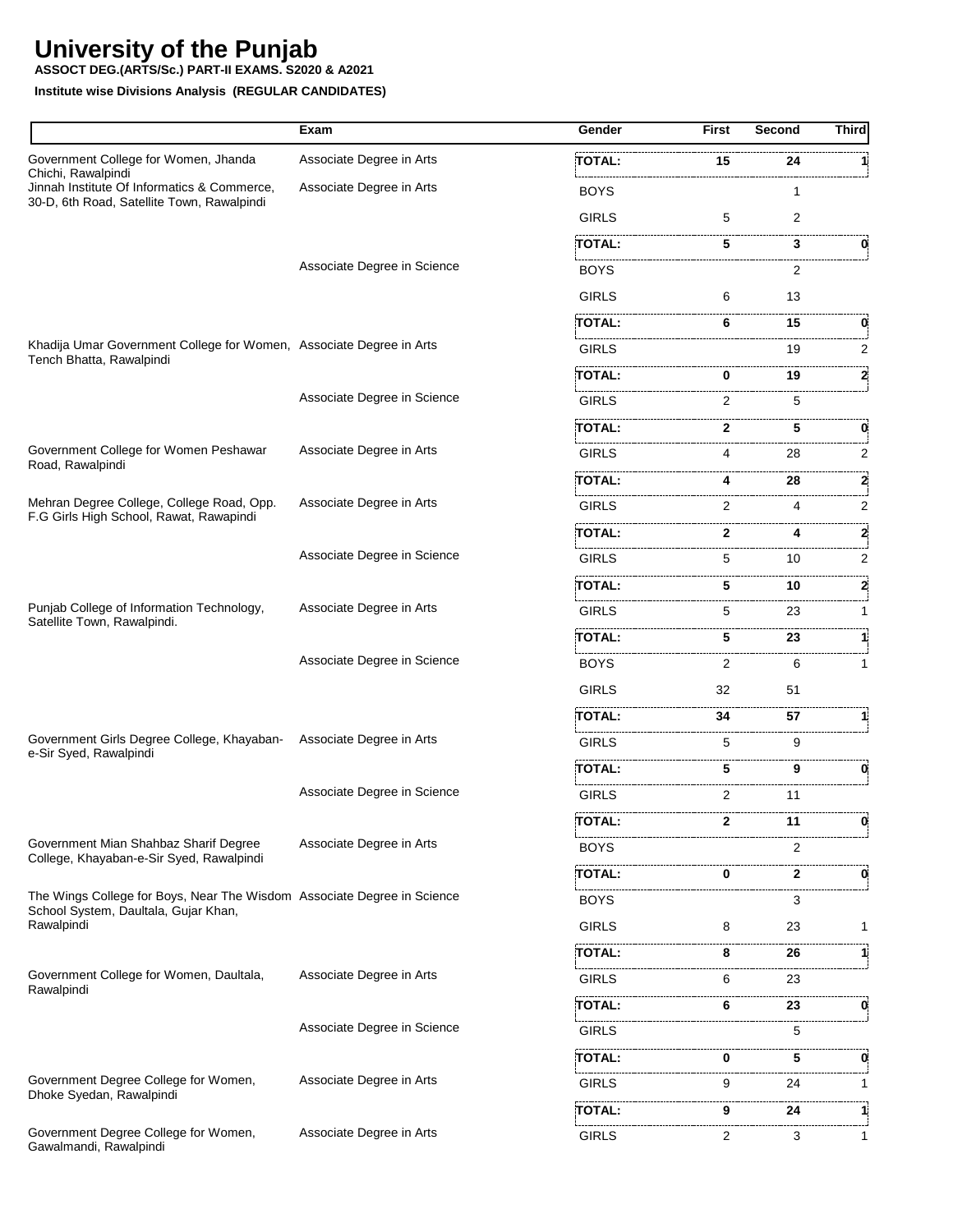**ASSOCT DEG.(ARTS/Sc.) PART-II EXAMS. S2020 & A2021**

|                                                                          | Exam                        | Gender        | <b>First</b> | Second  | Third |
|--------------------------------------------------------------------------|-----------------------------|---------------|--------------|---------|-------|
| Government Degree College for Women,                                     | Associate Degree in Arts    | TOTAL:        | 2            | 3       |       |
| Gawalmandi, Rawalpindi<br>Government Degree College for Women, Kotli     | Associate Degree in Arts    | <b>GIRLS</b>  |              | 1       |       |
| Sattian, Rawalpindi                                                      |                             | TOTAL:        |              | 1       |       |
|                                                                          | Associate Degree in Science | <b>GIRLS</b>  | 1            | 4       | 2     |
|                                                                          |                             | TOTAL:        | 1            |         | 2     |
| Government Degree College for Women,<br>Dhoke Mangtal, Rawalpindi        | Associate Degree in Arts    | <b>GIRLS</b>  | 2            | 15      |       |
|                                                                          |                             | TOTAL:        | 2            | 15      | 0     |
|                                                                          | Associate Degree in Science | <b>GIRLS</b>  |              | 3       |       |
|                                                                          |                             | TOTAL:        | 0            | 3       | 0.    |
| Wings Model College, Pindi Road, Near Police Associate Degree in Science |                             | <b>GIRLS</b>  | 3            | 18      | 1     |
| Chwki Chak Baili Khan, Rawalpindi                                        |                             | TOTAL:        | 3            | 18      | 1     |
| Government Islamia Degree College, Sangla                                | Associate Degree in Arts    | <b>BOYS</b>   | 3            | 2       |       |
| Hill                                                                     |                             | TOTAL:        | 3            | 2       | 0     |
| Government College for Women, Shahkot                                    | Associate Degree in Arts    | <b>GIRLS</b>  | 47           | 70      |       |
|                                                                          |                             | TOTAL:        | 47           | 70      | 0     |
|                                                                          | Associate Degree in Science | <b>GIRLS</b>  |              | 2       |       |
|                                                                          |                             | <b>TOTAL:</b> | 0            | 2       | 0.    |
| Government Degree College, Shahkot                                       | Associate Degree in Arts    | <b>BOYS</b>   | 6            | 6       |       |
|                                                                          |                             | TOTAL:        | 6            | 6       |       |
| Government College, Shorkot                                              | Associate Degree in Arts    | <b>BOYS</b>   | 2            | 6       |       |
|                                                                          |                             | TOTAL:        | 2            | 6       | 0     |
|                                                                          | Associate Degree in Science | <b>BOYS</b>   | 2            | 2       |       |
|                                                                          |                             | TOTAL:        | 2            | 2       | 0     |
| Government College for Women, Shorkot                                    | Associate Degree in Arts    | <b>GIRLS</b>  | 16           | 16      | 3     |
|                                                                          |                             | TOTAL:        | 16           | 16      | 3     |
|                                                                          | Associate Degree in Science | <b>GIRLS</b>  | 11           | 4       |       |
|                                                                          |                             | TOTAL:        | 11           |         |       |
| Government College, Shakargarh                                           | Associate Degree in Arts    | <b>BOYS</b>   | 3            | 4       |       |
|                                                                          |                             | TOTAL:        | 3            | 4       | 0     |
|                                                                          | Associate Degree in Science | <b>BOYS</b>   | 3            | 3       |       |
|                                                                          |                             | TOTAL:        | 3            | 3       | 0     |
| Punjab College of Commerce, Zafarwal Road,<br>Shakargarh.                | Associate Degree in Science | <b>GIRLS</b>  | 31           | 23      | 1     |
|                                                                          |                             | <b>BOYS</b>   | 1            | 1       |       |
|                                                                          |                             | TOTAL:        | 32           | .<br>24 | 1     |
| Government College for Boys, Muridke,                                    | Associate Degree in Arts    | <b>BOYS</b>   | 1            | 7       |       |
| Sheikhupura                                                              |                             | <b>TOTAL:</b> | 1            | 7       | 0     |
| Government College for Women, Safdarabad,                                | Associate Degree in Arts    | <b>GIRLS</b>  | 8            | 18      |       |
| Distt, Sheikhupura.                                                      |                             | <b>TOTAL:</b> | 8            | 18      | 0     |
| Government College for Women, Bhikhi,                                    | Associate Degree in Arts    |               |              |         |       |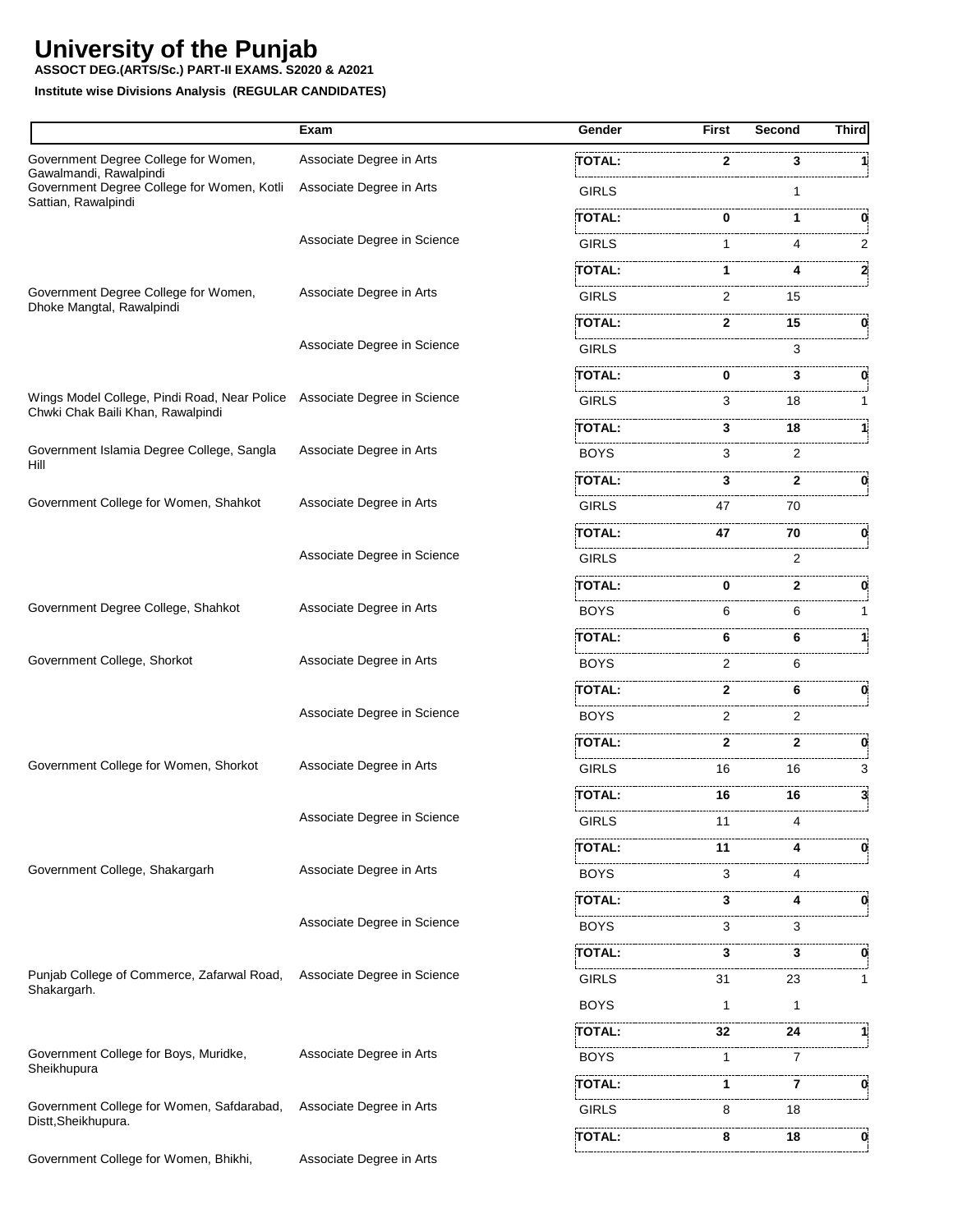**ASSOCT DEG.(ARTS/Sc.) PART-II EXAMS. S2020 & A2021**

|                                                                                                | Exam                        | Gender        | First | Second       | <b>Third</b> |
|------------------------------------------------------------------------------------------------|-----------------------------|---------------|-------|--------------|--------------|
| Government College for Women, Bhikhi,                                                          | Associate Degree in Arts    | <b>GIRLS</b>  | 37    | 17           |              |
| Sheikhupura.                                                                                   |                             | TOTAL:        | 37    | 17           | 0            |
|                                                                                                | Associate Degree in Science | <b>GIRLS</b>  | 1     | 4            |              |
|                                                                                                |                             | TOTAL:        | 1     | 4            | 0            |
| Government Postgraduate College for Women, Associate Degree in Arts                            |                             | <b>GIRLS</b>  | 75    | 162          | 9            |
| Sheikhupura.                                                                                   |                             | TOTAL:        | 75    | 162          |              |
|                                                                                                | Associate Degree in Science | <b>GIRLS</b>  | 57    | 47           |              |
|                                                                                                |                             | <b>TOTAL:</b> | 57    | 47           |              |
| Government Postgraduate College,                                                               | Associate Degree in Arts    | <b>BOYS</b>   | 8     | 18           |              |
| Sheikhupura                                                                                    |                             | TOTAL:        | 8     | 18           |              |
| Government Degree College for Women,<br>Farooqabad, Sheikhupura                                | <b>Bachelor of Arts</b>     | <b>GIRLS</b>  |       | 1            |              |
|                                                                                                |                             | <b>TOTAL:</b> | 0     | 1            | 0            |
|                                                                                                | Associate Degree in Arts    | <b>GIRLS</b>  | 36    | 25           |              |
|                                                                                                |                             | TOTAL:        | 36    | 25           |              |
|                                                                                                | Associate Degree in Science | <b>GIRLS</b>  | 8     | 25           |              |
|                                                                                                |                             | TOTAL:        | 8     | 25           | 0            |
| Government Associate College for Women,                                                        | Associate Degree in Arts    | <b>GIRLS</b>  | 12    | 20           |              |
| Khanqah Dogran, Distt Sheikhupura                                                              |                             | TOTAL:        | 12    | 20           | 0            |
| Government Pir Bahar Shah Associate College Associate Degree in Arts<br>for Women, Sheikhupura |                             | <b>GIRLS</b>  | 43    | 26           | 2            |
|                                                                                                |                             | <b>TOTAL:</b> | 43    | 26           | 2            |
|                                                                                                | Associate Degree in Science | <b>GIRLS</b>  | 10    | 2            |              |
|                                                                                                |                             | TOTAL:        | 10    | $\mathbf{2}$ | 0            |
| Government Degree College, Sharaqpur Sharif, Associate Degree in Arts                          |                             | GIRLS         | 24    | 31           | 1            |
| Sheikhupura                                                                                    |                             | <b>BOYS</b>   | 2     | 2            |              |
|                                                                                                |                             | <b>TOTAL:</b> | 26    | 33           |              |
|                                                                                                | Associate Degree in Science | GIRLS         |       |              |              |
|                                                                                                |                             | TOTAL:        | 2     | 1            | 0            |
| Government Degree College for Women,<br>Vandala Diyal Shah, Sheikhupura                        | Associate Degree in Arts    | <b>GIRLS</b>  | 10    | 5            |              |
|                                                                                                |                             | TOTAL:        | 10    | 5            | 0            |
| Government College for Women, Muridke,                                                         | Associate Degree in Arts    | <b>GIRLS</b>  | 42    | 26           | 3            |
| Sheikhupura                                                                                    |                             | <b>TOTAL:</b> | 42    | 26           | 3            |
|                                                                                                | Associate Degree in Science | <b>GIRLS</b>  | 12    | 18           |              |
|                                                                                                |                             | TOTAL:        | 12    | 18           | 0            |
| Government Degree College Narang Mandi,                                                        | Associate Degree in Arts    | <b>BOYS</b>   | 3     | 2            |              |
| Sheikhupura                                                                                    |                             | TOTAL:        | 3     | 2            | 0            |
| Government College for Women, Narang                                                           | Associate Degree in Arts    | <b>GIRLS</b>  | 12    | 24           | 2            |
| Mandi, Distt Sheikhupura                                                                       |                             | TOTAL:        | 12    | 24           | 2            |
|                                                                                                | Associate Degree in Science | <b>GIRLS</b>  | 15    | 20           |              |
|                                                                                                |                             | <b>TOTAL:</b> | 15    | 20           | O.           |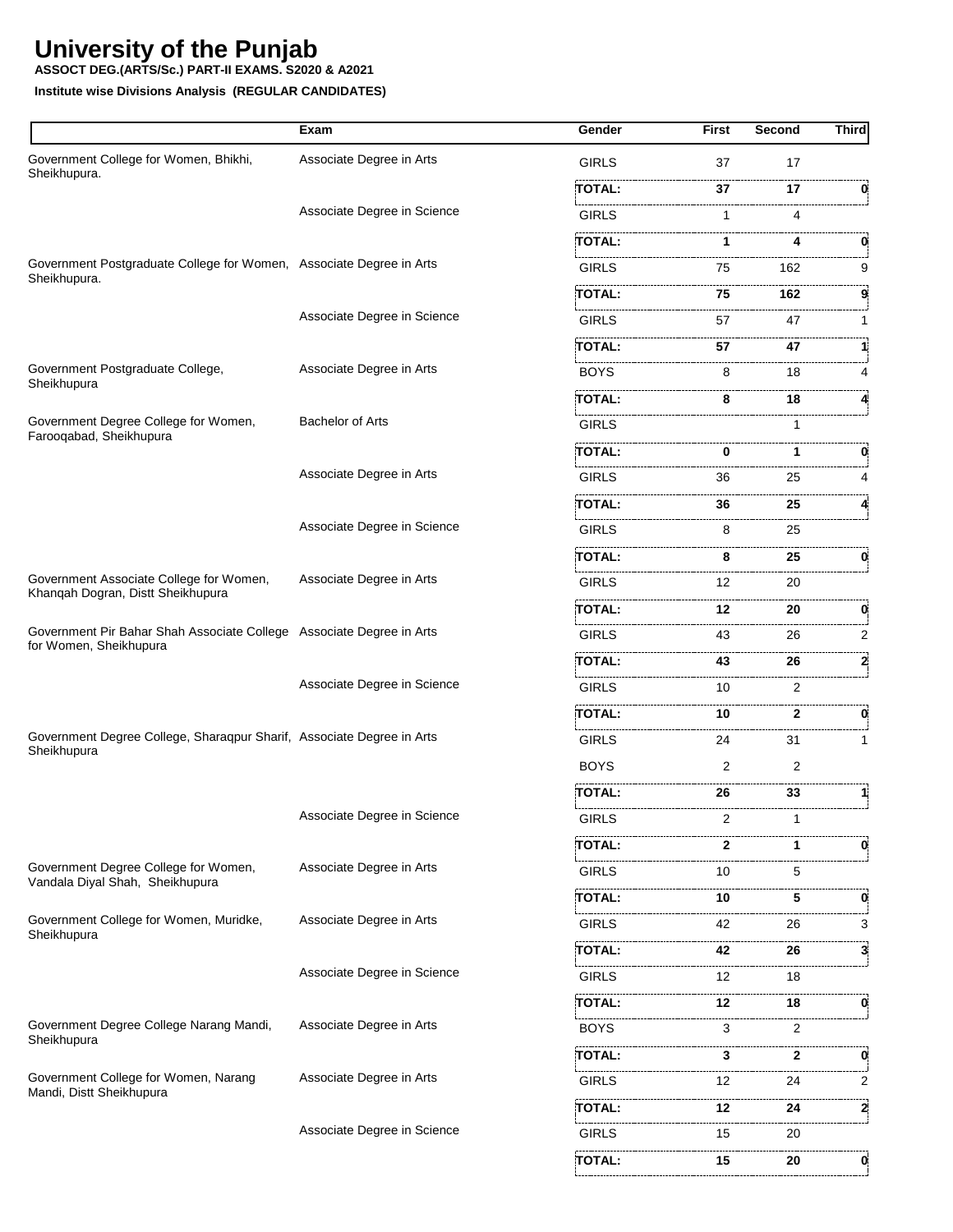**ASSOCT DEG.(ARTS/Sc.) PART-II EXAMS. S2020 & A2021**

|                                                                                        | Exam                        | Gender            | <b>First</b> | Second | <b>Third</b> |
|----------------------------------------------------------------------------------------|-----------------------------|-------------------|--------------|--------|--------------|
| Oxford International College of Commerce,<br>Sheikhupura                               | Associate Degree in Arts    | <b>GIRLS</b>      | 7            | 4      |              |
|                                                                                        |                             | <b>BOYS</b>       | 1            | 3      |              |
|                                                                                        |                             | TOTAL:            | 8            | 7      | 0            |
|                                                                                        | <b>Bachelor of Science</b>  | <b>GIRLS</b>      |              |        |              |
|                                                                                        |                             | <br><b>TOTAL:</b> | 0            | 1      | 0            |
|                                                                                        | Associate Degree in Science | <b>GIRLS</b>      |              | 15     |              |
|                                                                                        |                             | <b>BOYS</b>       |              | 3      |              |
|                                                                                        |                             | TOTAL:            | 0            | 18     | 0            |
| Punjab College of Commerce, Ferozwala,<br>Sheikhupura                                  | Associate Degree in Science | <b>GIRLS</b>      | 4            | 14     |              |
|                                                                                        |                             | TOTAL:            | 4            | 14     | 0            |
| Punjab College of Commerce, Sargodha Road, Associate Degree in Science<br>Sheikhupura. |                             | <b>BOYS</b>       |              | 1      |              |
|                                                                                        |                             | <b>GIRLS</b>      | 8            | 22     | 3            |
|                                                                                        |                             | TOTAL:            | 8            | 23     | 3            |
| Superior College, Jamil Town, Lahore Road,<br>Sheikhupura                              | Associate Degree in Science | <b>GIRLS</b>      | 5            | 10     |              |
|                                                                                        |                             | TOTAL:            | 5            | 10     | 0            |
| Superior College, G.T. Road, Muridke,<br>Sheikhupura                                   | Associate Degree in Arts    | <b>BOYS</b>       |              | 1      |              |
|                                                                                        |                             | <b>GIRLS</b>      |              | 3      |              |
|                                                                                        |                             | TOTAL:            | 0            | 4      | 0            |
|                                                                                        | Associate Degree in Science | <b>GIRLS</b>      | 3            | 13     |              |
|                                                                                        |                             | <b>TOTAL:</b>     | 3            | 13     | 0            |
| Government Degree College for Women,<br>Ferozewala, Sheikhupura                        | Associate Degree in Arts    | <b>GIRLS</b>      | 7            | 9      |              |
|                                                                                        |                             | TOTAL:            | 7            | 9      | 0            |
| Government Degree College for Women,<br>Sharaqpur Sharif, Sheikhupura                  | Associate Degree in Arts    | <b>GIRLS</b>      | 2            |        |              |
|                                                                                        |                             | <b>TOTAL:</b>     | $\mathbf{2}$ | 0      | 0            |
| Aspire College, Defence Road, Sialkot                                                  | Associate Degree in Science | <b>GIRLS</b>      |              | 1      |              |
|                                                                                        |                             | <b>TOTAL:</b>     | 0            |        | 0            |
| Government Allama Iqbal College, Sialkot                                               | Associate Degree in Arts    | <b>BOYS</b>       | з            |        |              |
|                                                                                        |                             | TOTAL:            | 3            | 0      | 0            |
| Government Allama Iqbal College for Women,<br>Khadim Ali Road, Sialkot                 | Associate Degree in Arts    | <b>GIRLS</b>      | 6            | 57     | 5            |
|                                                                                        |                             | TOTAL:            | 6            | 57     | 5            |
|                                                                                        | Associate Degree in Science | <b>GIRLS</b>      | 7            | 13     |              |
|                                                                                        |                             | TOTAL:            | 7            | 13     | 0            |
| Government Degree College, Chawinda,<br>Sialkot                                        | Associate Degree in Arts    | <b>BOYS</b>       | 1            |        |              |
|                                                                                        |                             | TOTAL:            | 1            | 0      | 0            |
| Government Degree College for Women,<br>Chobara, Sialkot                               | Associate Degree in Arts    | <b>GIRLS</b>      | 3            | 4      | 1            |
|                                                                                        |                             | TOTAL:            | 3            | 4      |              |
| Government Fatima Jinnah Girls Degree<br>College, Dhalle Wali, Sialkot                 | Associate Degree in Arts    | GIRLS             | 7            | 10     |              |
|                                                                                        |                             | .<br>TOTAL:       | 7            | 10     | 11           |
|                                                                                        | Associate Degree in Science | <b>GIRLS</b>      | 2            | 12     | 1            |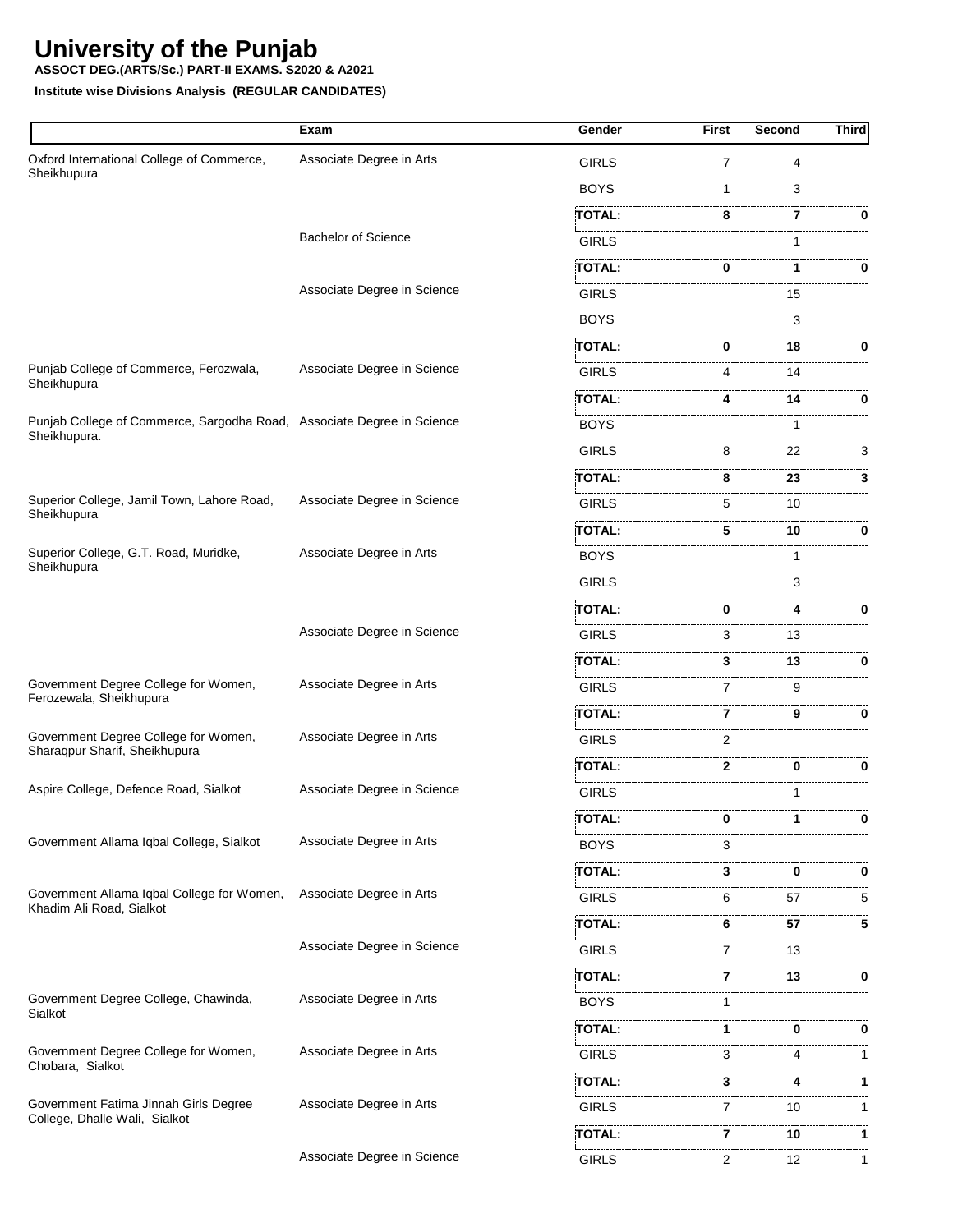**ASSOCT DEG.(ARTS/Sc.) PART-II EXAMS. S2020 & A2021**

|                                                                                                       | Exam                        | Gender        | <b>First</b>   | Second | <b>Third</b> |
|-------------------------------------------------------------------------------------------------------|-----------------------------|---------------|----------------|--------|--------------|
| Government Fatima Jinnah Girls Degree                                                                 | Associate Degree in Science | <b>TOTAL:</b> | $\mathbf{2}$   | 12     |              |
| College, Dhalle Wali, Sialkot<br>Government College for Women, Hajipura,                              | Associate Degree in Arts    | <b>GIRLS</b>  | 21             | 30     |              |
| Sialkot                                                                                               |                             | TOTAL:        | 21             | 30     |              |
| Government College for Women, Soukinwind,                                                             | Associate Degree in Arts    | <b>GIRLS</b>  | $\overline{7}$ | 5      |              |
| Sialkot                                                                                               |                             | TOTAL:        | 7              | 5      | 0            |
| NISA Girls College of Science, Anwar Club                                                             | Associate Degree in Arts    | <b>GIRLS</b>  | 8              | 4      |              |
| Road, Sialkot.                                                                                        |                             | <b>TOTAL:</b> | 8              | 4      | 0            |
|                                                                                                       | Associate Degree in Science | <b>GIRLS</b>  | 10             | 13     |              |
|                                                                                                       |                             | TOTAL:        | 10             | 13     |              |
| Punjab College of Commerce, University Road, Associate Degree in Science                              |                             | <b>GIRLS</b>  | 4              | 7      | 1            |
| Sambrial, District Sialkot                                                                            |                             | TOTAL:        | 4              | 7      |              |
| Punjab College of Science, Sialkot.                                                                   | Associate Degree in Science | <b>GIRLS</b>  | 16             | 20     |              |
|                                                                                                       |                             | TOTAL:        | 16             | 20     |              |
| The Standard College of Commerce, 2-S/50,                                                             | Associate Degree in Arts    | <b>GIRLS</b>  | $\mathbf{1}$   | 3      |              |
| Circular Road, Near Able Plaza, Sialkot                                                               |                             | TOTAL:        | 1              | 3      | 0            |
|                                                                                                       | Associate Degree in Science | <b>GIRLS</b>  |                | 5      |              |
|                                                                                                       |                             | <b>BOYS</b>   |                |        |              |
|                                                                                                       |                             | TOTAL:        | 0              | 6      | 0            |
| Standard College of Commerce, Sialkot                                                                 | Associate Degree in Arts    | <b>GIRLS</b>  | 2              | 12     |              |
|                                                                                                       |                             | <b>TOTAL:</b> | 2              | 12     |              |
|                                                                                                       | Associate Degree in Science | <b>GIRLS</b>  | 6              | 23     | 3            |
|                                                                                                       |                             | TOTAL:        | 6              | 23     | 3            |
| Govrnment Shahbaz Sharif Degree College for Associate Degree in Arts<br>Women, Jamkey Cheema, Sialkot |                             | <b>GIRLS</b>  | 2              | 3      |              |
|                                                                                                       |                             | TOTAL:        | 2              | 3      | 0            |
| Government Associate College for Women,<br>Sambrial, Sialkot                                          | Associate Degree in Arts    | <b>GIRLS</b>  | 21             | 29     |              |
|                                                                                                       |                             | <b>TOTAL:</b> | 21             | 29     | 0            |
| Superior College for Women, Wazirabad Road, Associate Degree in Science<br>Sambrial                   |                             | <b>GIRLS</b>  | 5              | 10     |              |
|                                                                                                       |                             | <b>TOTAL:</b> | 5              | 10     | 0            |
| Government Nawaz Sharif Girls Degree<br>College, Sialkot                                              | Associate Degree in Arts    | <b>GIRLS</b>  | 10             | 16     |              |
|                                                                                                       |                             | TOTAL:        | 10             | 16     | 0            |
| Government College, Sohawa                                                                            | Associate Degree in Arts    | <b>BOYS</b>   |                | 2      |              |
|                                                                                                       |                             | TOTAL:        | 0              | 2      | 0            |
| Government College for Women, Sohawa,                                                                 | Associate Degree in Arts    | <b>GIRLS</b>  | 8              | 41     | 2            |
| Jhelum                                                                                                |                             | TOTAL:        | 8              | 41     | 2            |
| Nisa Girls College, 91-C, Satellite Town,<br>Sargodha                                                 | Associate Degree in Arts    | <b>GIRLS</b>  |                | 2      |              |
|                                                                                                       |                             | TOTAL:        | 0              | 2      | 0            |
|                                                                                                       | Associate Degree in Science | <b>GIRLS</b>  | 5              | 6      |              |
|                                                                                                       |                             | TOTAL:        | 5              | 6      | 0            |
| Government College for Women, Talagang                                                                | Associate Degree in Arts    |               |                |        |              |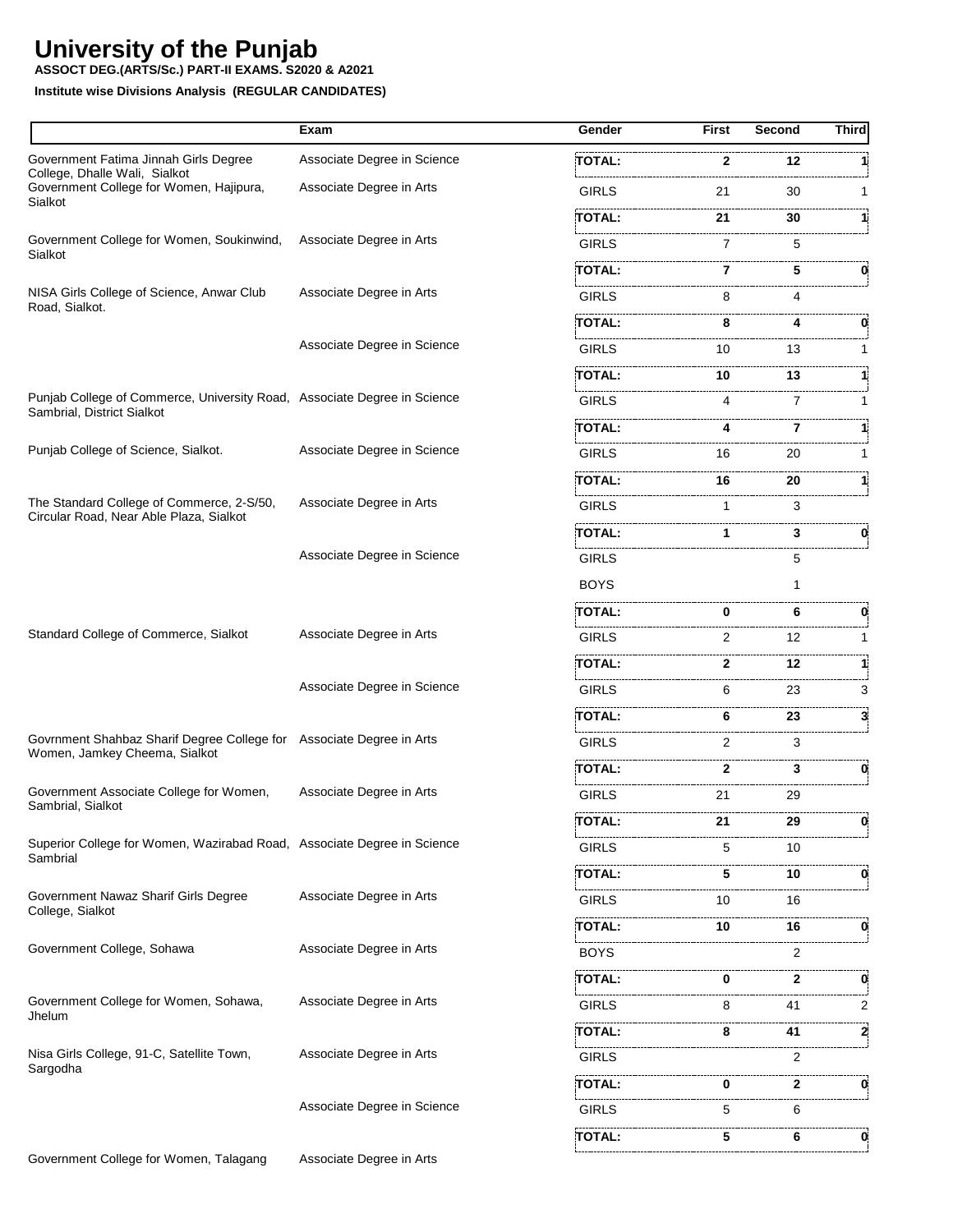**ASSOCT DEG.(ARTS/Sc.) PART-II EXAMS. S2020 & A2021**

|                                                                           | Exam                        | Gender        | <b>First</b>   | Second | <b>Third</b> |
|---------------------------------------------------------------------------|-----------------------------|---------------|----------------|--------|--------------|
| Government College for Women, Talagang                                    | Associate Degree in Arts    | <b>GIRLS</b>  | 64             | 31     | 3            |
|                                                                           |                             | TOTAL:        | 64             | 31     | 3            |
|                                                                           | Associate Degree in Science | <b>GIRLS</b>  | 15             | 4      | 1            |
|                                                                           |                             | TOTAL:        | 15             |        | 1            |
| Government College, Talagang                                              | Associate Degree in Arts    | <b>BOYS</b>   | 4              | 2      |              |
|                                                                           |                             | TOTAL:        |                | 2      | 0            |
|                                                                           | Associate Degree in Science | <b>BOYS</b>   | $\overline{2}$ | 11     |              |
|                                                                           |                             | TOTAL:        | 2.             | 11     | 0            |
| HIT Degree College, Taxila Cantt.                                         | Associate Degree in Arts    | <b>GIRLS</b>  | 1              | 3      |              |
|                                                                           |                             | <b>TOTAL:</b> |                | 3      |              |
|                                                                           | Associate Degree in Science | <b>GIRLS</b>  |                | 7      |              |
|                                                                           |                             | TOTAL:        | 0              | 7      | 0            |
| Government Degree College for Women,                                      | Associate Degree in Arts    | <b>GIRLS</b>  | 17             | 15     | 3            |
| Taxila, Rawalpindi                                                        |                             | TOTAL:        | 17             | 15     | 3.           |
|                                                                           | Associate Degree in Science | <b>GIRLS</b>  |                |        |              |
|                                                                           |                             | TOTAL:        | 0              | 1      | 0            |
| Cantt College for Girls, 1-Officers Colony, Lala Associate Degree in Arts |                             | GIRLS         | 2              | 5      |              |
| Rukh, Gudwal More, Wah Cant.                                              |                             | TOTAL:        | $\mathbf{2}$   | 5      | 0            |
|                                                                           | Associate Degree in Science | <b>GIRLS</b>  |                | 4      |              |
|                                                                           |                             | <b>TOTAL:</b> | 0              |        |              |
| Fatima Jinnah Degree College for Women,                                   | Associate Degree in Arts    | <b>GIRLS</b>  |                | Δ      |              |
| Lalazar, The Mall, Wah Cantt.                                             |                             | TOTAL:        | 1              |        | 0            |
|                                                                           | Associate Degree in Science | <b>GIRLS</b>  |                |        |              |
|                                                                           |                             | TOTAL:        | 1              | 0      | 0            |
| Government College for Women, Wah Cantt.                                  | Associate Degree in Arts    | <b>GIRLS</b>  | 13             | 31     | 2            |
|                                                                           |                             | <b>TOTAL:</b> | 13             | 31     |              |
| Punjab College of Excellence in Commerce,                                 | Associate Degree in Arts    | GIRLS         | 3              | 4      |              |
| Wah Cantt.                                                                |                             | TOTAL:        | 3              | 4      | 0            |
|                                                                           | Associate Degree in Science | GIRLS         | 1              | 12     |              |
|                                                                           |                             | TOTAL:        | 1              | 12     | 0            |
| Aspire College, G.T. Road, Wazirabad                                      | Associate Degree in Arts    | <b>GIRLS</b>  | 2              | 1      |              |
|                                                                           |                             | :TOTAL:       | 2              | 1      | 0            |
|                                                                           | Associate Degree in Science | GIRLS         | 11             | 10     |              |
|                                                                           |                             | <b>BOYS</b>   | 1              |        |              |
|                                                                           |                             | TOTAL:        | 12             | 10     | 0            |
| Government College for Women, Wazirabad                                   | Associate Degree in Arts    | <b>GIRLS</b>  | 47             | 81     | 1            |
|                                                                           |                             | :TOTAL:       | 47             | 81     | 1            |
| Government Girls Degree College, Wazirabad                                | Associate Degree in Arts    | <b>GIRLS</b>  | 14             | 14     |              |
|                                                                           |                             | TOTAL:        | 14             | 14     | 0            |